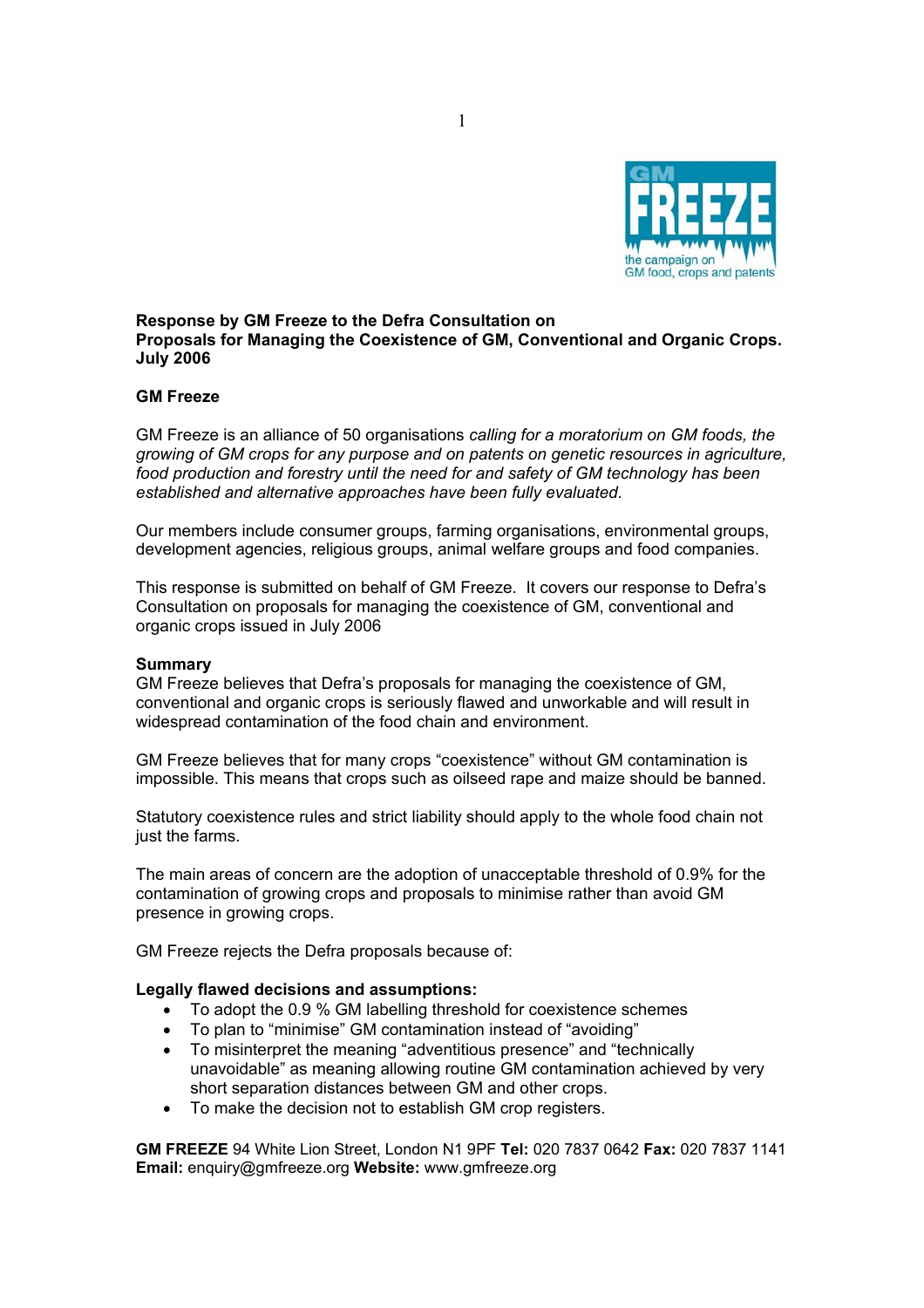- To exclude home gardeners and allotment holders from those statutorily required to be informed if a GM crop is to be grown near their land.
- That the threshold for GM contamination in organic crops will be agreed at 0.9%
- That the EU threshold for GM Contamination of seeds will be agreed at 0.3-0.5%.
- To misinterpret the meaning of proportionality in applying coexistence measures

## **Poor and insufficient scientific data**

- Separation distances based on research of GM pollen movement from a single field.
- No proper assessment of the role of insects in pollinating over longer distances.
- Lack of data on efficacy of volunteer controls and bolter removal in beet.
- Lack of data of the amount of seeds distributed by farm machinery and transport
- Lack of data on synchronized flowering of winter and spring 0ilseed rape crops,

### **Flawed logic**

- Failure to apply the Precautionary Principle correctly.
- Over reliance on the failed voluntary approach in faming.
- Failure to consider the impacts of modern farming practices
- Ignores the impact of GM pollen in honey
- Assumes a low uptake up of GM crops in the first three years.
- Ignores the impact of GM experimental crops

### **Lack of Fairness and equity**

- Excludes all companies down the food chain from the farm gate.
- Undermines organic producers and consumer confidence.
- Excludes any farmer outside the minimal separation distance.
- Excludes farmers who feed their own crops to their own animals.
- Excludes farmers who save their own seed
- Excludes beekeepers
- Exclude gardeners and allotment holders
- Ignores consumer's wishes for GM-free food.

A legal opinion on Defra's consultation document by Paul Lasok QC and Rebecca Haynes is appended and sets out the detailed arguments as to why Defra's proposals fail to comply with EU law.

GM Freeze also includes the following in it's submission on the Defra consultation document:

- Crop separation distances are inadequate.
- Notification of GM crop growing should be advertised at least 8 week as in advance.
- Coexistence rules should apply on-farm as well as between farms and along the food chain.
- Experimental crops should also be covered by coexistence laws and liability legislation.
- GM to GM coexistence should be included.
- Monitoring and enforcement should be independent of Defra and the biotechnology industry and funded by an industry levy.
- Farmer training for coexistence should be compulsory.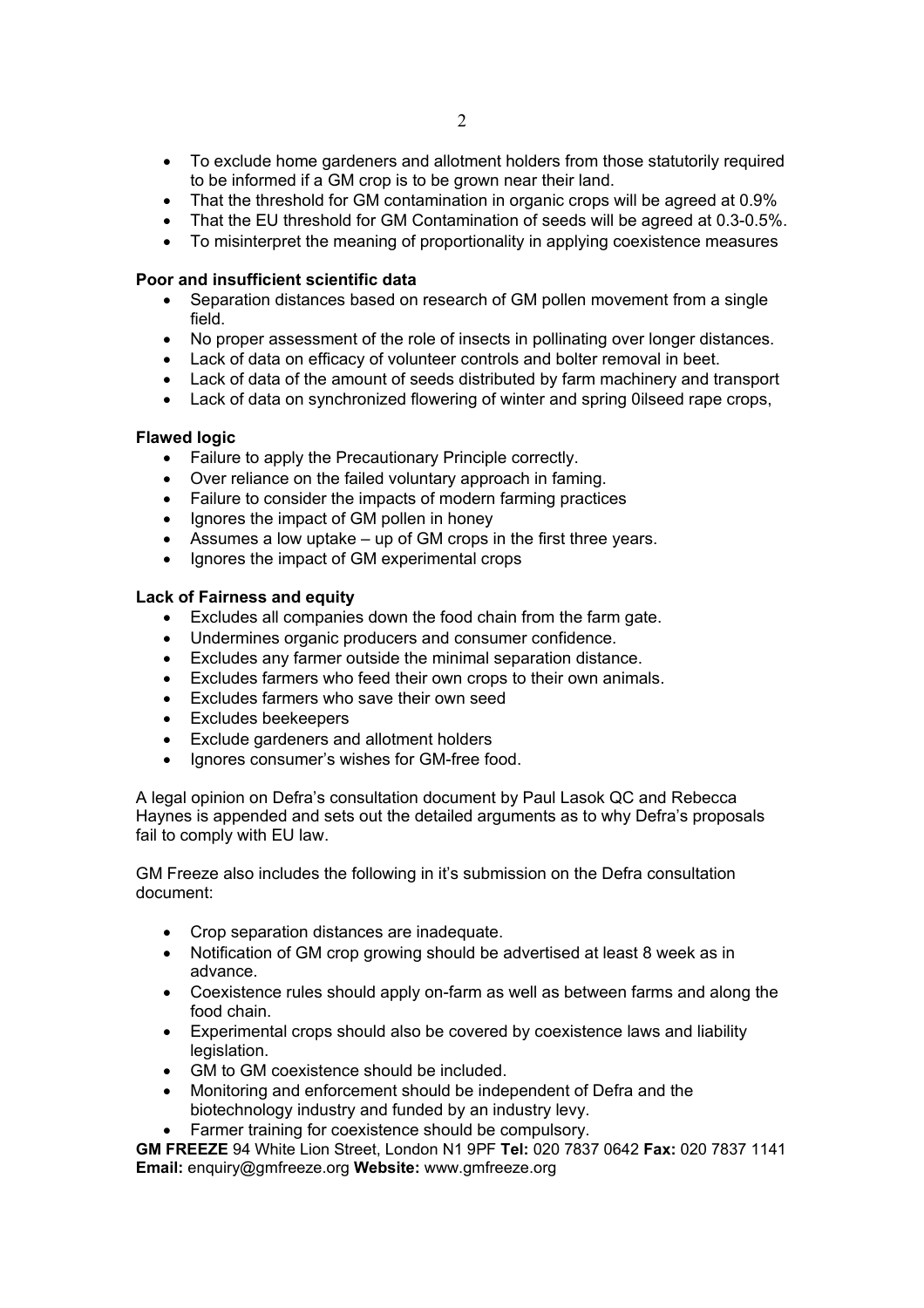- Organic production should be protected.
- Strict liability for any harm should lie with the GMO consent holders (ie the biotechnology companies) and be legally enforceable.
- Redress should apply to the whole food chain and include consequential losses such as loss of market or organic status.
- An independent regulator should be established to deal with GM compensation claims funded by an industry levy.
- Voluntary GMO free zones would be unworkable and legislation should be introduced to allow GMO free areas to be legally established for a ten year period.
- The Regulatory Impact Assessment ignores the negative costs of GMOs and is based on poor data.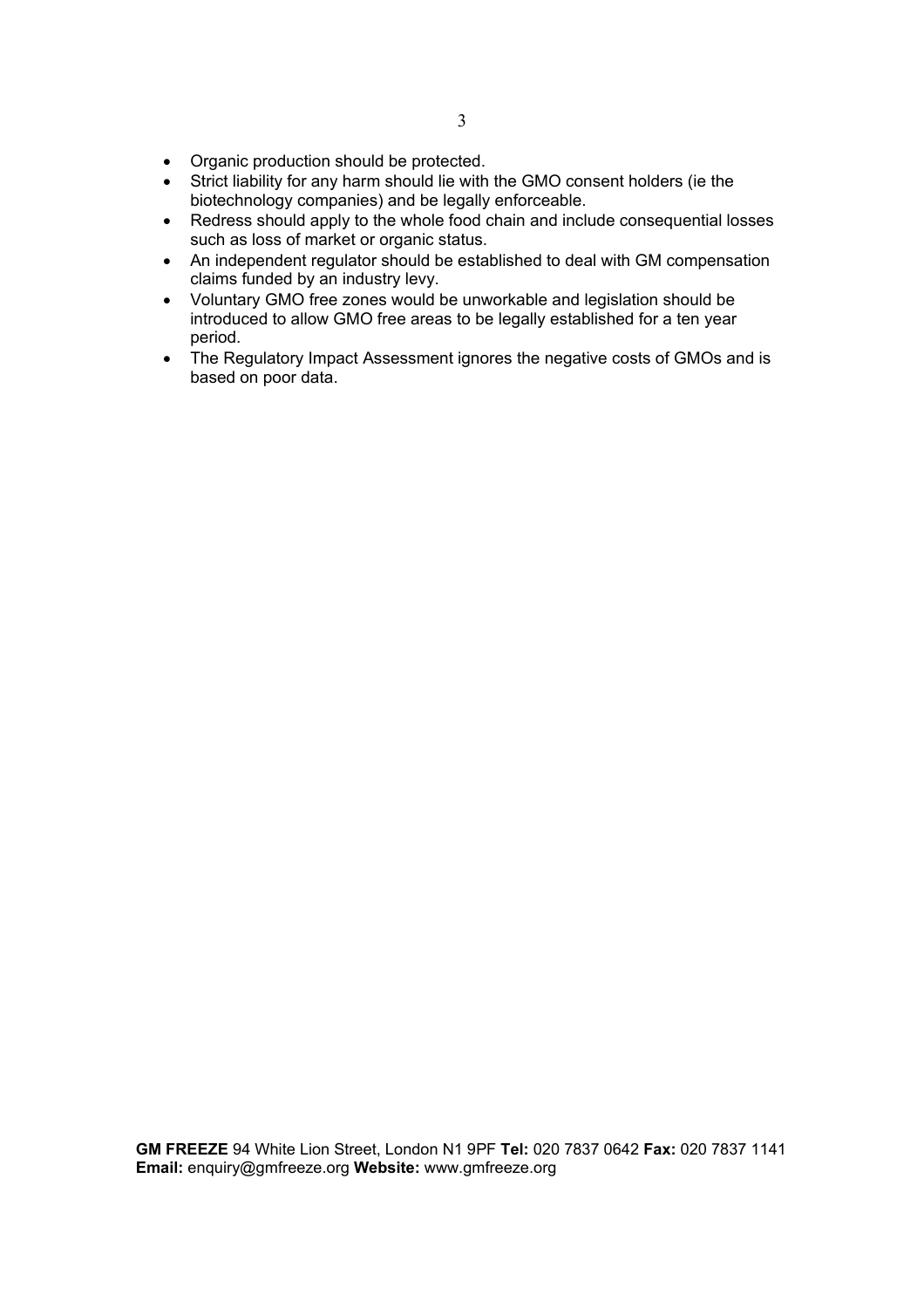## **1. Introduction**

GM Freeze believes that for many GM crops the concept of coexistence without widespread and significant GM contamination of non-GM products will be impossible to achieve. Therefore, it is clear to us that certain GM crops which outcross readily , e.g. oilseed rape and maize, should never receive commercial approval We also believes that coexistence measures and, consequently, strict liability on consent holders, should apply to the whole food chain and not just on the farm. This will be necessary to preserve the right to chose products free of GM presence and to ensure that the biotechnology industry behaves in a responsible way.

Our response to the consultation is in two sections. In the first section, we make general comments about the overall approach adopted by Defra to tackle the issues of GM crop coexistence and liability. The second section comments on the specific proposals made by Defra and responds to the questions raised in the text of the consultation.

### **2. General Comments on Defra's Consultation**

GM Freeze is deeply disappointed at the overall approach taken by Defra to the management of the "coexistence "of GM, non-GM and organic crops. We believe the approach adopted is seriously flawed in terms of the law, science, logic, fairness and equity and the application of the precautionary principle which underpins all the EU's policies (and hence the UK's). If followed, we believe that it would lead to the erosion of consumer choice, serious disruption of the non-GM and organic market for food and feed and pose a threat to human health and the environment.

Defra's proposals will inevitably lead to widespread GM contamination which could prove hard to contain.

#### **PART 1**

#### **3. Legally Flawed**

### **3.1 Coexistence is an Economic Issue Only**

Defra's consultation makes the same assumption as the EC recommendations on coexistence  $1$  that coexistence is solely an economic issue. The EU legislation to allow Member States to develop national strategies and laws on coexistence is Article 43(2) of Regulation 1829/2003<sup>2</sup> by introducing Article 26a into Directive 2001/18<sup>3</sup>. Recital 28 to the Regulation provides:

*"(28) Operators should avoid the unintended presence of GMOs in other products. The Commission should gather information and develop on this basis guidelines on the coexistence of genetically modified, conventional and organic crops. Moreover, the Commission is invited to bring forward, as soon as possible, any further necessary proposal."*

It is not at all clear how the EC and Defra concluded that coexistence measures had to be limited to economic harm. The Regulation requires that GM crops are monitored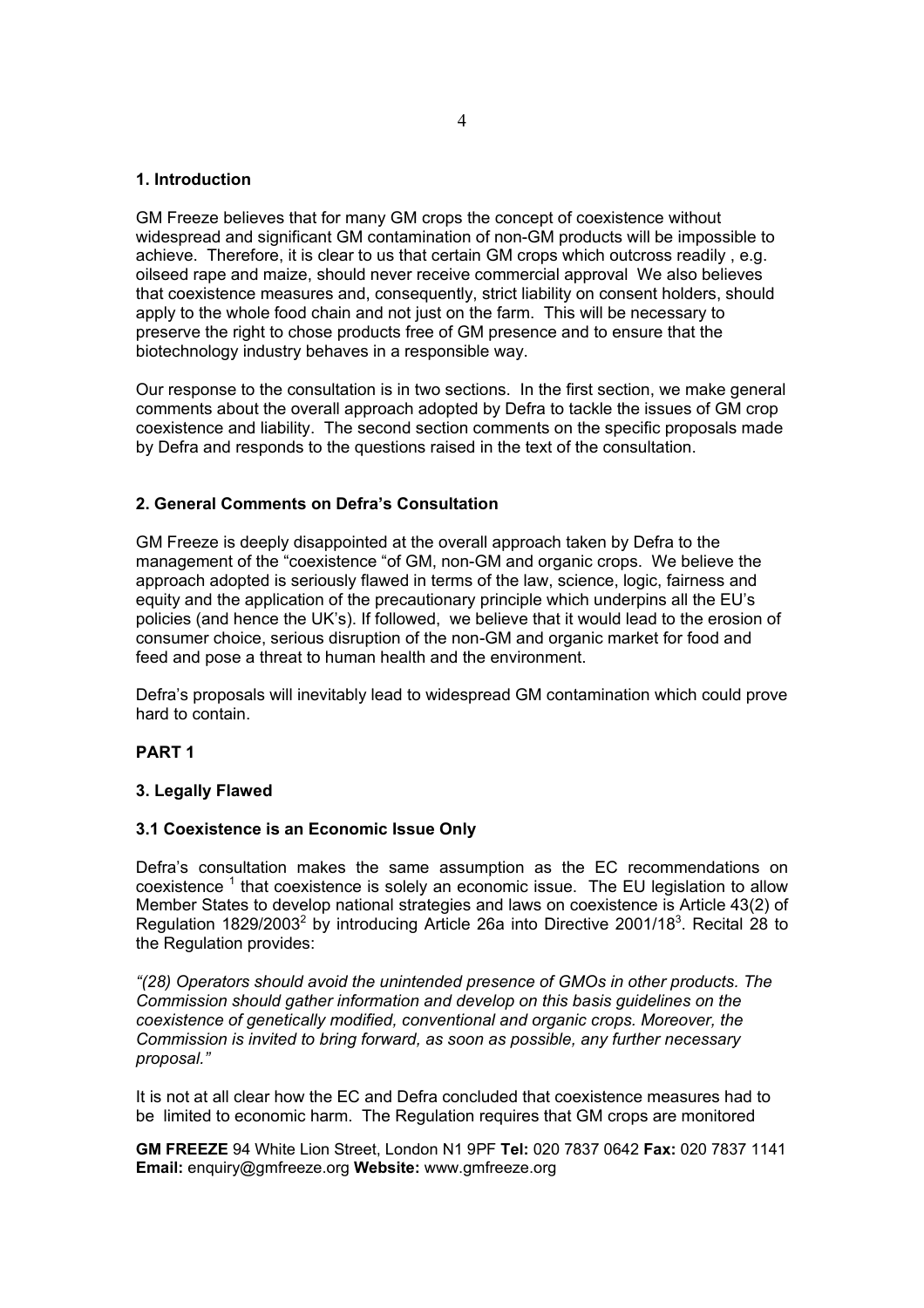post market to ensure that no unexpected harm arises from their release into the environment and thus recognises the potential for harm arising which was not anticipated during the approval process's risk assessment. GM Freeze considers that the consultation paper is seriously flawed by limiting the scope of coexistence to just economic issues. More detailed legal arguments are set out in a legal opinion prepared by Paul Lasok QC and Rebecca Haynes (paragraph 24-42) for GM Freeze, The Soil Association and Friends of the Earth (attached as an annex). The opinion makes a clear conclusion in paragraph 28:

*"The labelling thresholds are therefore legally irrelevant so far as the scope of coexistence measures is concerned. Further, it cannot be said that the only objective of coexistence measures, as envisaged in Article 26a, is the economic protection of non-GM producers, as the Consultation paper asserts". (*see, for example, at paragraphs 22 to 25).

### And again in Paragraph 51:

*"We do not consider that the sole purpose of measures taken under Article 26a is to ensure economic choice for operators. It is significant that Article 26a was introduced into the Directive by Regulation No. 1829/2003, which is concerned with environmental and health aspects of GM. That implies that Article 26a was not intended to be limited in scope to the economic aspects of coexistence".* 

GM Freeze will be scrutinising the draft Statutory Instrument when it is published to ensure that this flaw is corrected.

#### **3.2 The Aim of Coexistence Measures**

Defra's consultation paper wrongly states *"The aim of coexistence measures is to minimise unwanted GM presence in non-GM crops so that these problems are avoided as far as possible"* (paragraph 23). From the previous section it can be seen that Recital 28 of Regulation 1829/2003 requires operators to *"avoid the unintended presence of GMOs in other products"* . Article 26 (a) of Directive 2001/18 states *"Member States may take appropriate measures to avoid the unintended presence of GMOs in other products"*. It is clear that the intention is that, if members States decide to take measures then they should aim to **avoid** any GM presence and not "minimise" it "as far as possible". The legal opinion in the annex sets out in detail why Defra's interpretation of the aim of coexistence measures is *"fundamentally flawed"* (paragraphs 24-42).

Defra's proposals will frequently result in a GM presence between zero and 0.9% in a harvested crop. This could quickly become a routine occurrence because of the intention is to only "minimise" the presence of GMOs. The separation distances plus other measures proposed support Defra's minimalist approach. Paragraph 42 of the legal opinion points out how this will make life difficult for the companies along the food chain seeking to avoid GM presence in their products:

*"Moreover, we consider that such an approach has important consequences for operators seeking to benefit from the exemption to the labelling requirements, which is dependant on the meaning of the "adventitious or technically unavoidable" proviso in the relevant labelling provisions".*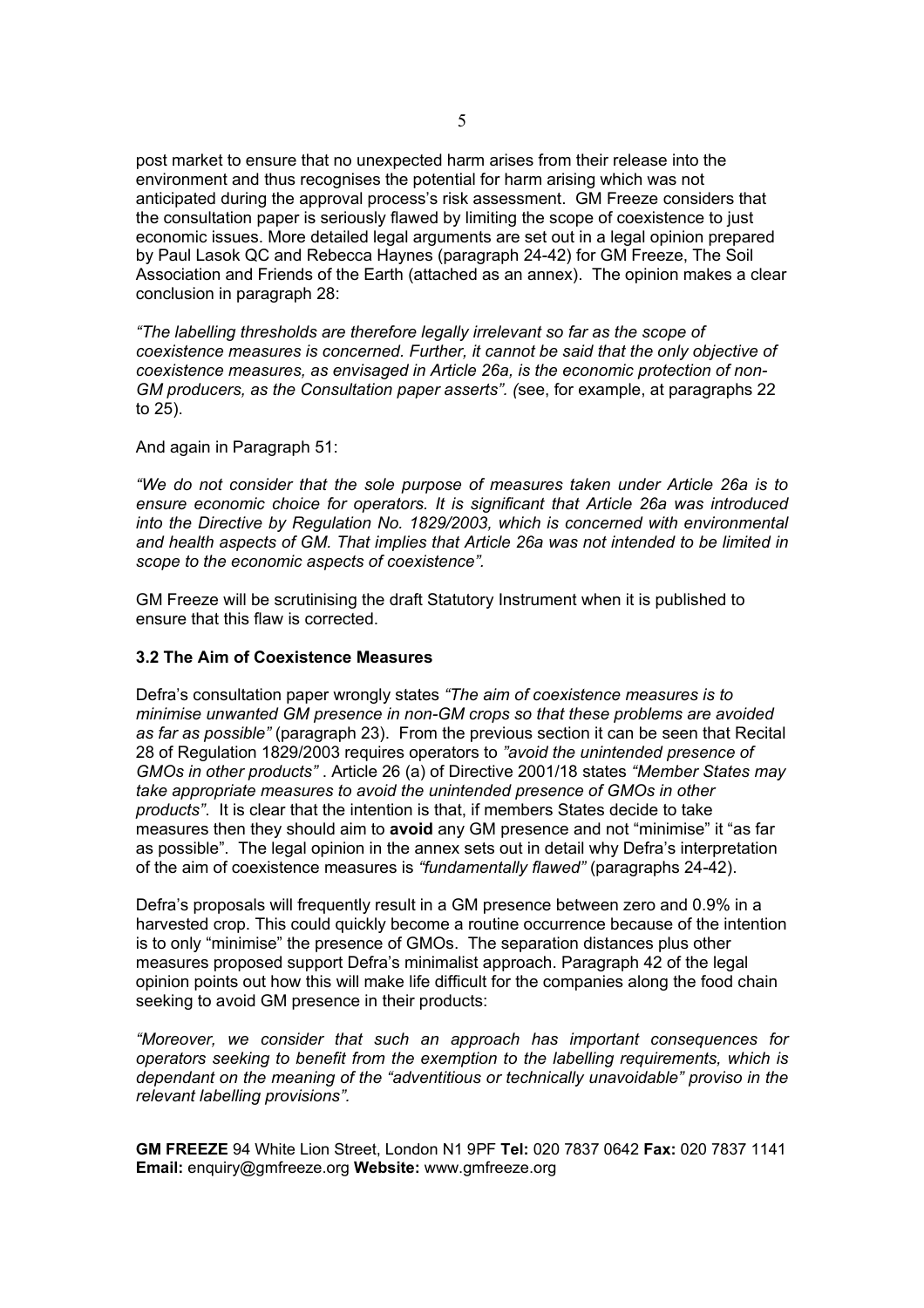GM Freeze will examine any forthcoming draft legislation for England issued by Defra to ensure that the fundamental flaws in the aims of coexistence measures are corrected.

#### **3.3 Interpretation of adventitious presence**

The opinion looks in detail at how Defra's consultation paper has incorrectly interpreted the meaning of "adventitious" when applied thresholds for coexistence schemes

Paragraphs 43-50 of the opinion (see Annex) powerfully set out the reasons why Defra's interpretation is flawed:

*"It would seem to us to be strongly arguable that GM presence which is "built-in" or inherent by virtue of a generally applicable base-line norm or tolerance does not accord*  with the definition of adventitious presence". (Paragraph 45)

#### And

*"Thus, in our view, the labelling exemption applies only to products with a GM content which is essentially accidental and non-inherent (though it may be technically avoidable) or to products with a GM content which is not accidental and is inherent but cannot technically be avoided. A co-existence regime which aims to establish a base-line threshold of 0.9% GM content across the board would, we consider, generally preclude any reliance in practice by operators on the exemption for "adventitious" presence below that threshold if an element of GM content became inherent in all products" (Paragaph 48).* 

## And

*"In conclusion, therefore, we are inclined to the view that a co-existence regime which aims to establish a base-line threshold of 0.9% GM content across the board would considerably reduce the scope, if not eliminate the possibility, of operators relying on the "adventitious" exception and would not absolve the operators from demonstrating "technically unavoidable" GM presence in order to benefit from the labelling exemption"*  (Paragraph 50).

In contrast the Food Standards Agency appears to have a correct understanding of the meaning of "adventitious presence":

*"The GM Food and Feed Regulation (EC) No. 1829/2003 and the related national regulations The Genetically Modified Food (England) Regulations 2004 and The Genetically Modified Feed (England) Regulations 2004 lay down rules to cover all GM food and animal feed. If a food contains or consists of genetically modified organisms (GMOs), or contains ingredients produced from GMOs, this must be indicated on the*  label. Any intentional use of GM ingredients at any level must be labelled. This does not *apply where the presence of an EU authorised GMO is less than 0.9% of the food or feed ingredients considered individually or of food consisting of a single ingredient, provided that the presence is adventitious or technically unavoidable. Operators will need to demonstrate to enforcement bodies that they have taken appropriate steps to avoid any GM presence"<sup>4</sup> .*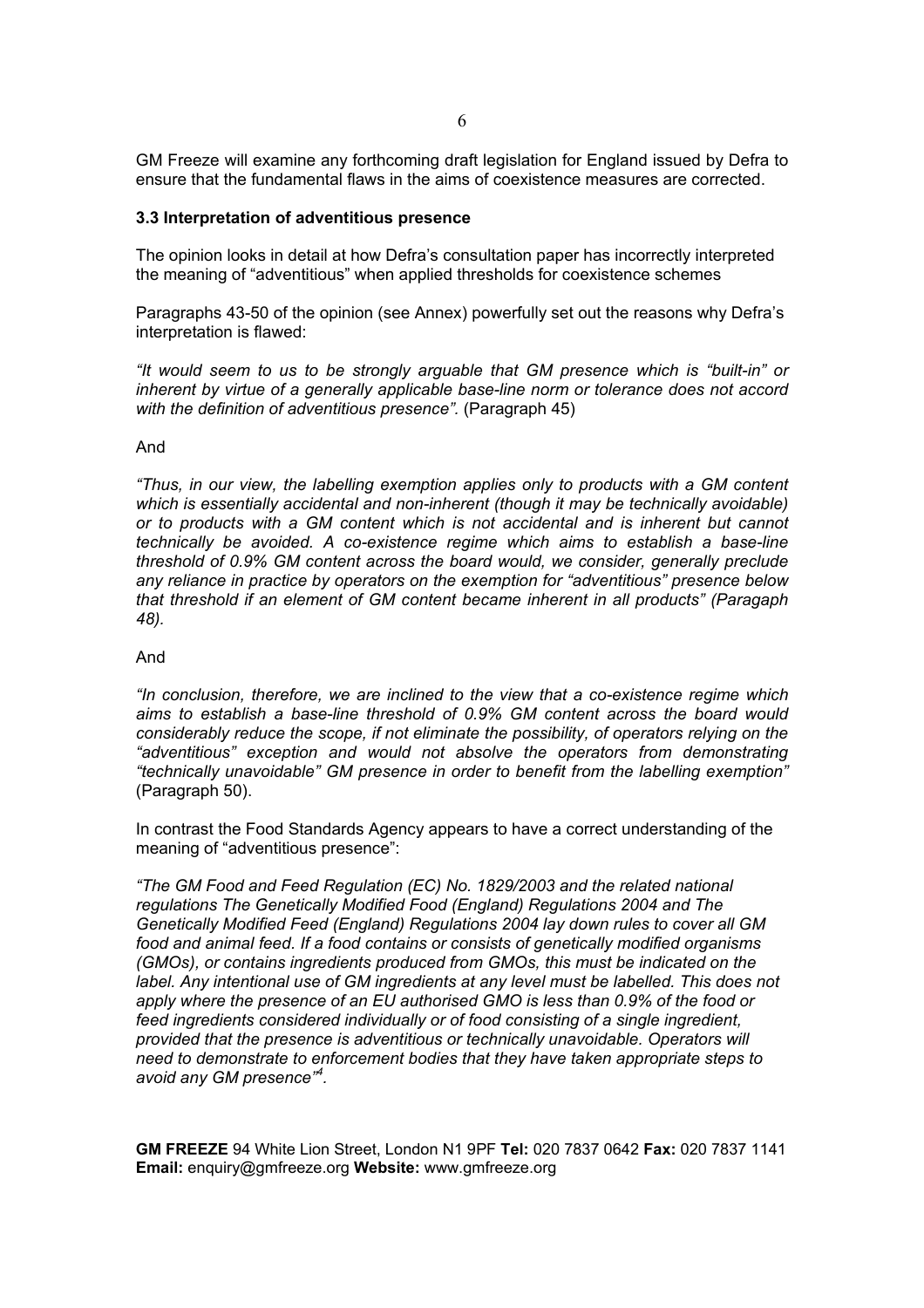In other words any detectable GM presence blow 0.9% in food or feed has to be labelled if it cannot be shown that its presence is accidental. GM Freeze therefore challenges Defra's interpretation of adventitious ("Adventitious" is defined in the Oxford English Dictionary as: "Coming from without, accidental, causal." (see Annex Paragraph 45)).

We demand that the correct legal interpretation is applied when the Statutory Instrument to legislate on separation distances is put out for consultation. Defra has proposed separation distances that will mean that non-GM crops growing within them will be contaminated with GM as a matter of course. This presence cannot be described as adventitious or technically avoidable because it is planned in by virtue of the very short distances proposed.

## **3.4 Interpretation of Technically Unavoidable**

Defra's consultation paper wrongly interprets the meaning of a "technically unavoidable" GM presence. Defra's view appears to be that measures to facilitate the avoidance of GM presence should not cause undue inconvenience to the biotechnology industry or GM growers. "Technically unavoidable" suggests that the intention was that appropriate technical means should be applied to **avoid** contamination below 0.9% GM. Defra's consultation paper assumes that only technical measures to keep contamination levels in the crop below 0.9% are required. GM Freeze believes this approach to be legally flawed (see Paragraphs 36-43 of Annex). We will check that the future draft regulation to ensure that this error has been corrected.

## **3.5 Interpretation on Proportionality**

Our legal opinion (Paragraphs 36-43 Annex 1) sets out clear arguments why Defra's and the European Commission's view that coexistence measures have to be applied proportionately to allow the commercially cultivation of GMOs to proceed are not correct.

*"In the present context, the legislative objective is avoiding, as opposed to minimising, the unintended presence of GM in other products. Proportionality will always be informed by what is technically possible in order to achieve the legislative objective; but there does not appear to be any evidential basis for an assertion that measures going beyond minimising contamination by reference to baseline norms founded upon the labelling provisions pose a disproportionate burden upon producers and operators having regard to the need to achieve the legislative objective"*. (Paragraph 39)

## And

*"we conclude that there is no legislative provision which requires a Member State to limit its coexistence measures to go no further than is necessary in order to ensure that GM content stays below the Community's labelling threshold"* (Paragraph 43)*.* 

It is therefore clear that there is no legal reason why coexistence schemes cannot be designed to avoid GM presence in other products as long as the measures proposed are aimed at achieving that aim but go no further than is necessary. GM Freeze demands that any future legislation reflect the requirement to meet this aim in an appropriate way.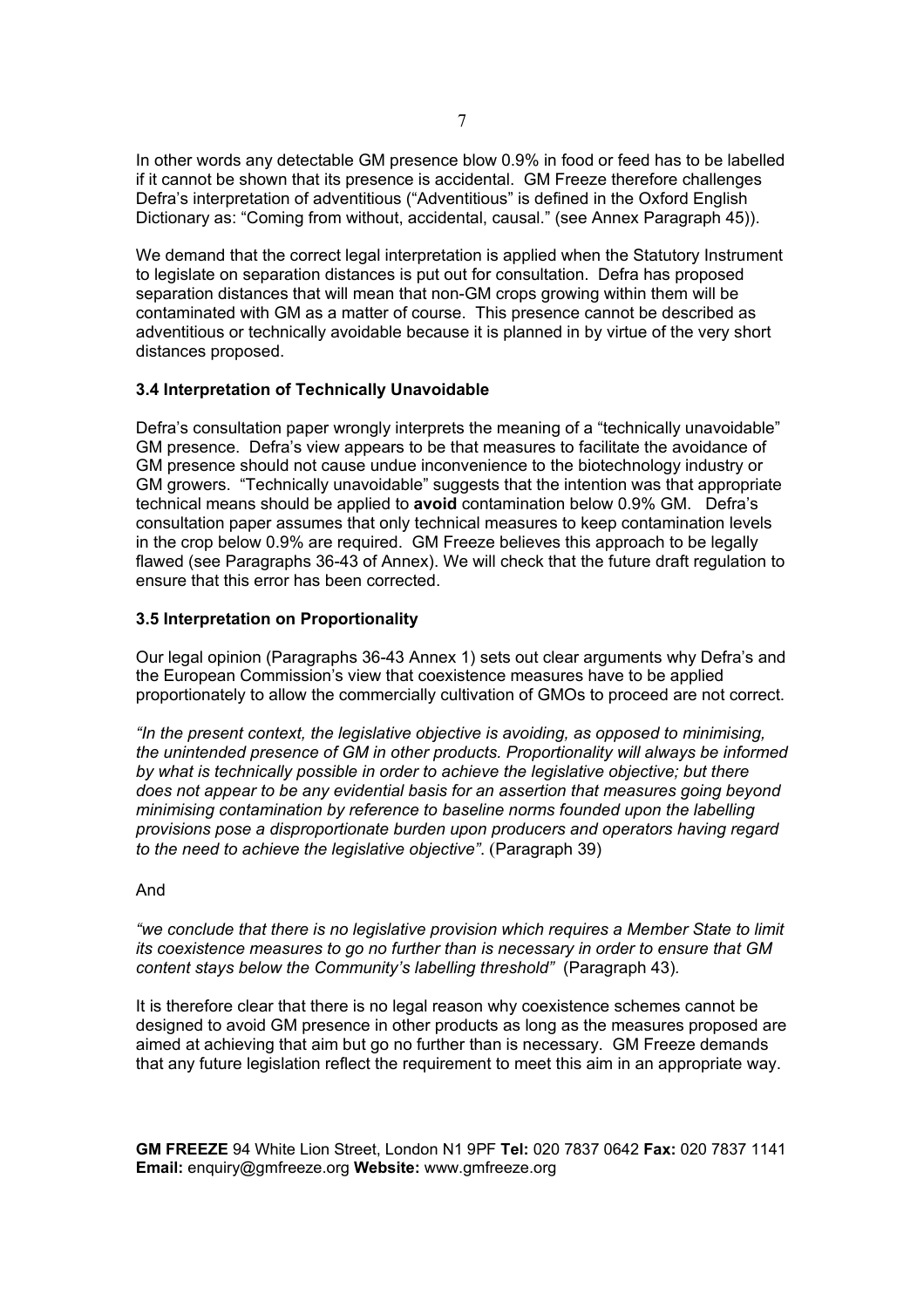### **3.6 GM Site Public Registers**

The establishment of GM site registers is a legal requirement for Members States under Directive 2001/18. Defra's consultation wrongly link coexistence legislation to EU legislation on traceability and labelling of GM products (paragraph 174) and conclude that there is no requirement to establish a public register under Regulation 1829/2003.

GM Freeze's legal advice makes it clear that this is incorrect (see Annex Paragraphs 58 – 61 for detailed arguments);

### *"There is no question but that this premise is wholly incorrect"* (Paragraph 59).

GM Freeze considers that the primary reason for establishing a public GM site register is environmental protection. This view is reinforced by the fact that the requirement comes under Article 31(3)(b) in Directive 2001/18 (see Annex Paragraph 61). The clear and unequivocal reason for the need for registers is to allow for post market monitoring of GMOs to be carried out to ensure that no harm to the environment is arising from their cultivation. Any post-market impact of GMOs on the environment will occur regardless of the end use of the crops grown. Defra's attempt to distinguish between food and non food crops in respect of public registers (paragraph 174 and 175) is therefore not legally sound.

As GM site public registers are a legal requirement, GM Freeze expects to see adequate provision in the draft Statutory Instrument when it is published

## **3.7 The Exclusion of Gardeners and Allotment Holders**

The consultation seeks to exclude gardeners and allotment holders from the requirement to be informed if GM crops are to be grown with the statutory separation distance of their land on the grounds that their crops are not placed on the market (paragraph 39 (v)). Our legal advice makes it clear that:

#### *"this approach is fundamentally flawed"* (see Annex Paragraphs 55-61)

The advice makes it clear that coexistence schemes do not only apply to crops where the products produced are intended for the market. Gardeners and allotment holders do place their products on the market as defined in Regulation 1829/2003 Article 2:

*"The holding of food {…} for the purposes of sale, including offering for sate, or any other forms of transfer, whether free of charge or not, and the sale distribution and other forms of transfer themselves".* 

It is clear therefore that gardeners and allotment holders who distribute the produce to friends and family do place it on the market, indeed many gardeners sell their surplus crops. GM Freeze expects to see this error in the legal interpretation of "placing on the market" corrected in the draft statutory instrument when it is published so that **all** involved in growing crops will be informed if a GM crops is planned in their area.

In addition, GM Freeze believes that this right should be extended to beekeepers who may also wish to avoid a GM presence in their products.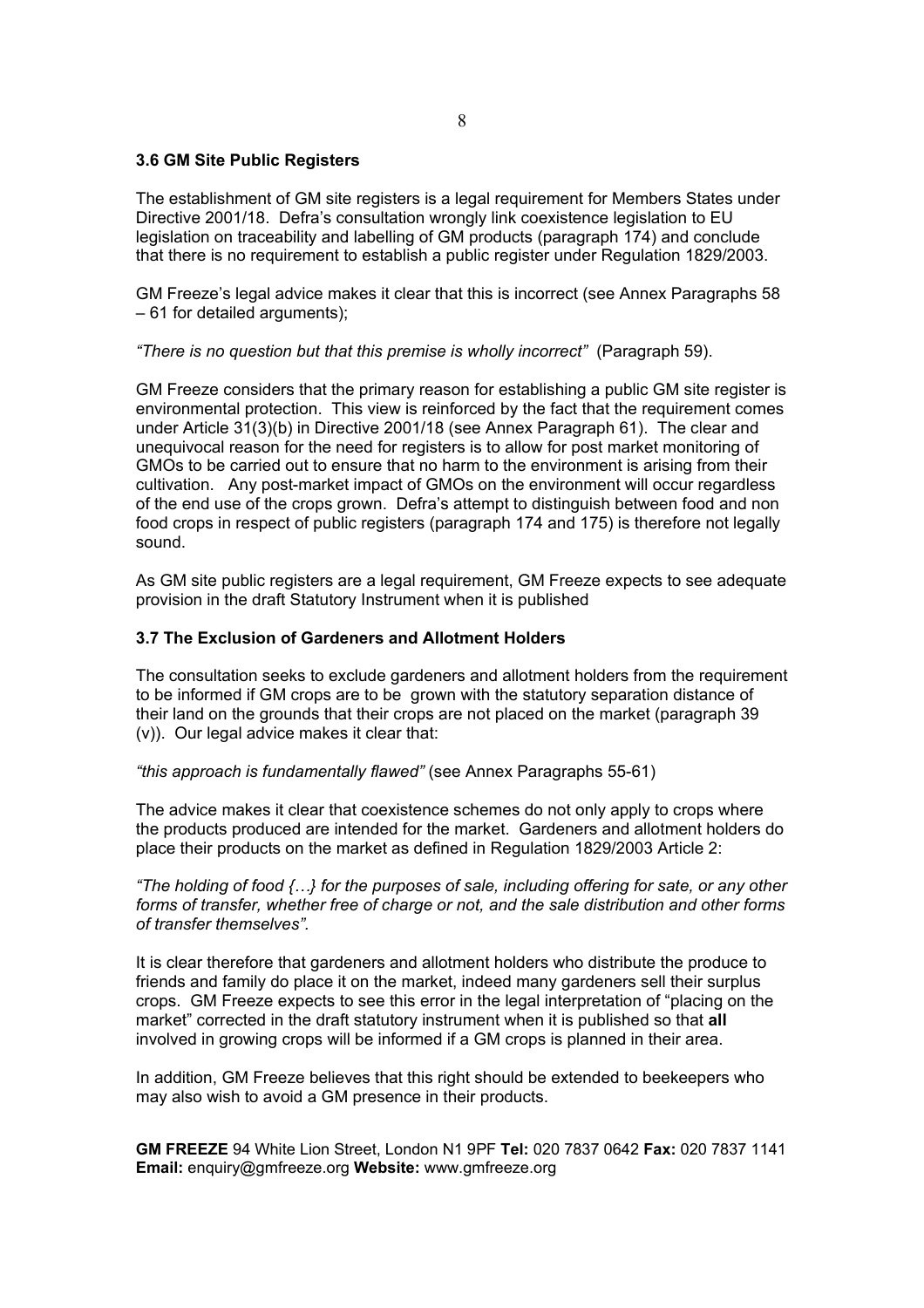## **3.8 The Organic GM Threshold**

The consultation bases its proposals on the separation distance between GM and organic crops on the assumption that the threshold for GM in organic products will be 0.9%. No such agreement has been reached by member states as the consultation acknowledges at the foot of page 44. There is therefore no legal basis to proceed to set coexistence measures for organic crops at this time. GM Freeze considers that this matter can only be addressed and resolved by the EU and that this section of the consultation should be withdrawn until such time as this has happened

## **3.9 The GM Seed Threshold**

The consultation is based on a "hypothetical scenario" (paragraph 51) that the EU will adopt GM threshold in non-GM seeds in the range 0.3% -0.5%. This is far from agreed between Member States and its resolution was a key demand at the EC conference on coexistence held in Vienna in April 2006. The scientific process by which the EU arrived at the proposed seed thresholds has been challenged by the British Statutory Nature Conservation Agencies<sup>5</sup> for being based on consumer thresholds rather than that required to protect the environment. GM Freeze considers that as there are no legally agreed baselines for GM presence in seeds it is not possible to come to a meaningful conclusion on coexistence GM and non-GM crops and organic crops. It follows therefore that it will not be possible to frame legislation in the UK until this issue is resolved.

## **4. Scientifically Flawed**

## **4.1 Modelling Cross pollination from Single Fields**

The Defra consultation bases the suggested separation distances between GM and non-GM and organic crops on a modeling study using data obtained from the Farm Scale Evaluation by NIAB. The proposed distances assume that there will be only one GM crop per area to act as a source of contamination. It also assumes that pollen distribution will follow the classical leptokertic decline curve with very rapid decline close to the crop edge followed by a long tail where pollen densities are lower but still present at measurable levels. NIAB's brief was to use 0.9% GM contamination as their based line which follows from the European Commission's guidance of July 2003.

GM Freeze considers that the modeling approach adopted by NIAB is flawed in several ways:

Only data on cross pollination in the non-GM half of the FSE was used and hence longer pollination distances were not even studied. The BRIGHT project<sup>6</sup> (which was cosponsored by DEFRA) found that cross pollination rates of 1.8% (twice the Defra target) at 56 metres (the furthest point measured) from the GM crop (21 metres further than Defra's proposed separation distance for oilseed rape of 35 metres).

The assumption that there is just one source of GM pollen ignores the potential for many oilseed rape fields in a geographical area producing pollen simultaneously. Defra sponsored research<sup>7</sup> published in December 2002 on cross pollination in oilseed rape concluded that widespread commercial growing of GM oilseed rape will make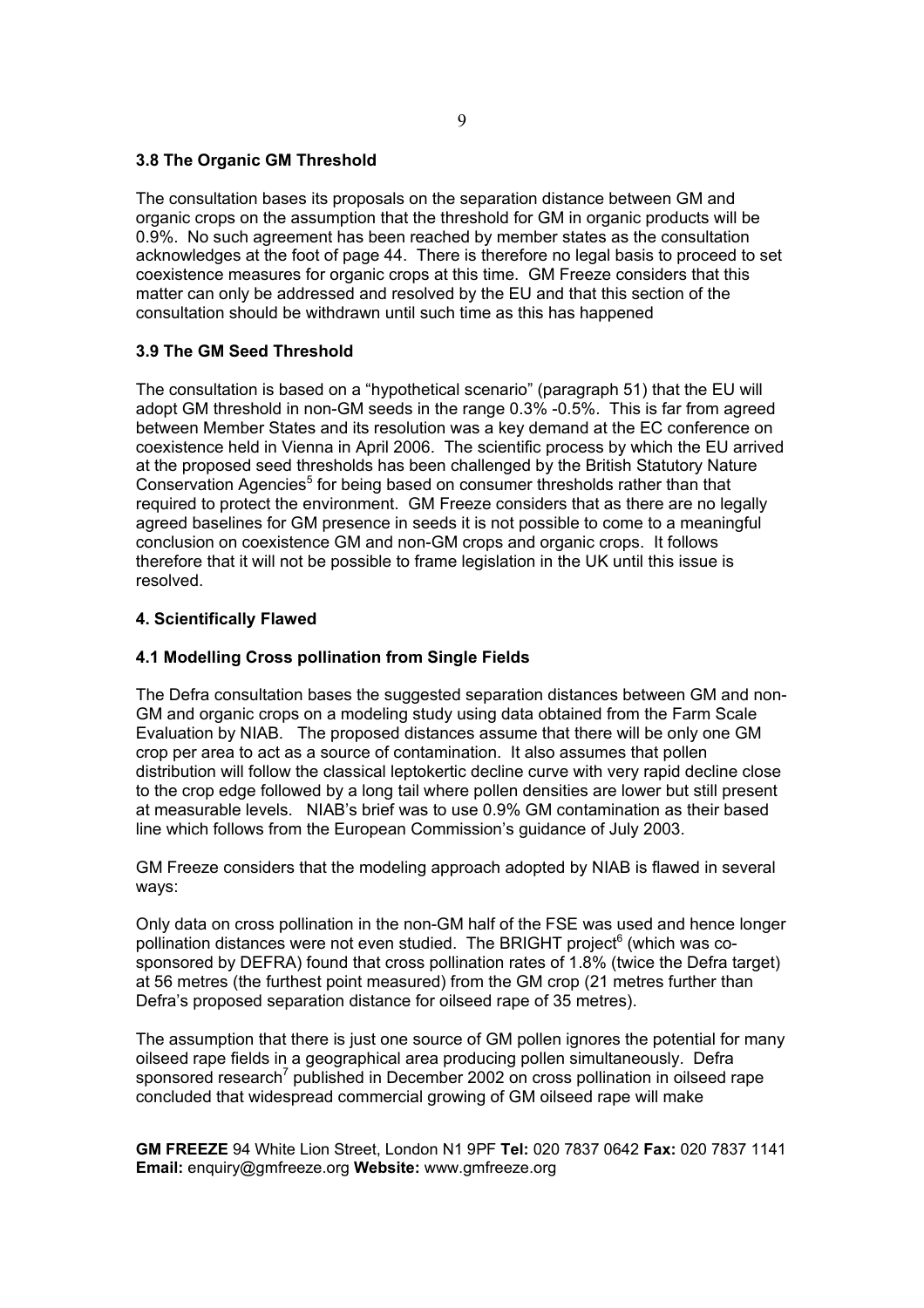coexistence difficult and concluding *"if transgenic oilseed rape is grown on a large scale in the UK, then gene flow will occur between fields, farms and across landscapes"*. It also highlighted the lack of reliable data on cross pollination on a landscape scale:

*"Gene flow at this level should be investigated on a landscape scale using larger numbers of transgenic pollen sources, and examining different genotypes (both of the transgenic plants and conventional varieties), the extent of pollen flow at further distances from sources, a range of environmental conditions, geographical location and patterns of cropping of GM and non-GM crops. It is only when these studies have been concluded under a range of UK conditions that farmers and seed producers will be able to accurately predict outcrossing levels and develop appropriate strategies for managing it".* 

The NIAB modeling report used by DEFRA acknowledges its limitations:

*It is important to be aware that this report ONLY deals with adventitious presence of GM due to transfer of pollen from a single neighbouring field. It specifically does NOT take into account any GM material that may already be present on a given field due to the presence of GM volunteers, seed spilt from farm machinery, presence of GM within a seed lot or presence of wild relatives within a field. <sup>8</sup>*

In addition, it took no account of the role of insects, weather and topography in long distance crop pollination. GM Freeze is extremely disappointed that the future of the UK countryside and consumer choice is being based on such a weak data set. We request ministers to instigate a further review of evidence on cross pollination events including the experiences gained in North America with maize and canola with a review to reassessing the feasibility of coexistence for some crops and separation distances.

# **4.2 Control of Volunteers and Bolters**

Defra's consultation document (paragraph 58) states that *"the other measures that have been mentioned (controlling volunteers and beet bolters, cleaning farm machinery) ….are already normal farm practice"*. As volunteers and groundkeepers, bolters and seed transferred on farm equipment have the potential to be significant sources of GM contamination, we would have expected some data to support this assertion and yet none are presented The data which are available suggest that Defra's view of *"normal farm practice"* needs to be revised. One volunteer GM plant per square metre in a field of oilseed rape would produce contamination rates of between 0.6 and 1.5 per cent depending on variety $9$ . Research on beet bolters and weed beet occurrence suggests that there is a long way to go before the level of control necessary to prevent gene flow is achieved. For instance research indicated that only two thirds of sugar beet farmers controlled bolters in the  $UK^{10}$ . Weed beet is reported to be found in two thirds of fields and "infestations are getting worse" indicating a failure to control bolters<sup>11</sup>. The EU's Scientific Committee on Plants<sup>12</sup> stated that beet seed has "long persistence" suggesting very robust bolter controls would be essential to avoid long term GM contamination problems.

## **4.3 Human transfer of GM seeds**

Defra's consultation recognises (paragraph 49) that there is a risk that GM seeds could be transferred on farm machinery between GM and non-GM crops. The consultation paper claims *"farmers and machinery contractors could minimise the scope for*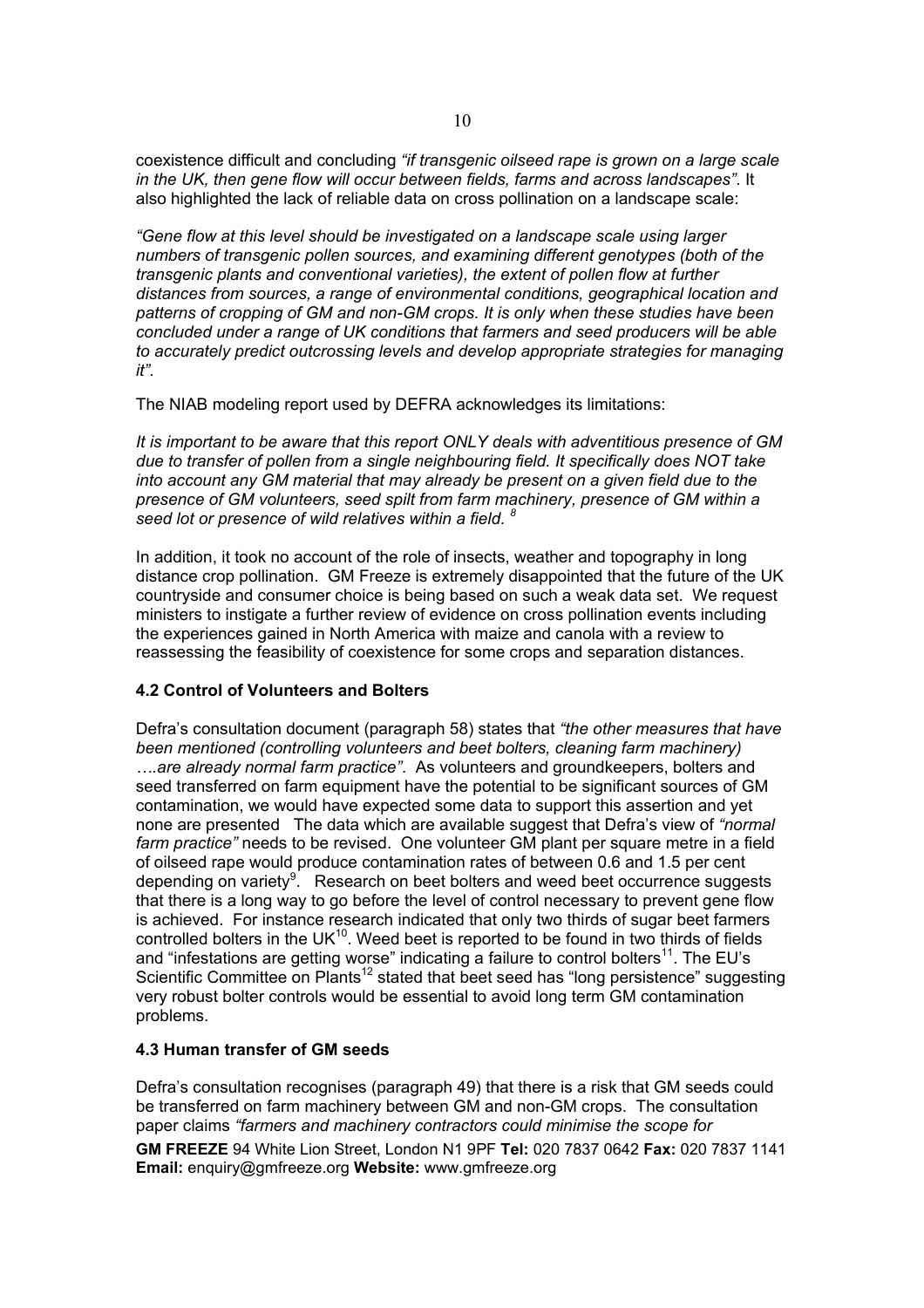*unwanted GM transfer by making sure that those parts of the combine that are readily accessible are cleaned reasonably free of any lodged seed"*. In table 1 of the consultation (paragraph 50) contamination rates from drilling and cultivation operations are said to be zero for oilseed rape, maize and sugar beet. Rates for contamination during harvesting, transport and storage are put at 0.1% or lower for all three crops. GM Freeze is not aware of any data on which such figures can be based and calls upon Defra to make them available for expert scrutiny before the coexistence proposals are progressed any further.

The limited information and data in the public domain suggest that gene transfer by machinery, and human traffic could be significant. For example. in evidence to a Science Review panel<sup>13</sup>, Jeremy Sweet (then of NIAB) reported "We found 6 kilos of *seed in that combine harvester. It then went into a field of barley and harvested the barley, and that barley flushed out the rape seed and it all dropped into the ground".* 

To put this into context, 6 kg of oilseed rape seeds contains approximately 1.2 million seeds (1000 seeds weigh 5g). The normal sowing rate for oilseed rape is 120 seeds per  $m<sup>2</sup>$  meaning that a combine could contain enough seed to sow one hectare of crop if the seed was deposited evenly over the first hectare harvested. At the other extreme, if 2 seeds per square metre were dropped, there would considerable scope for widespread contamination of following non-GM oilseed rape crops. Two GM volunteer plants per square metre would give a contamination rate in a following non-GM rape crop of 1.66% - over eight times that estimated for contamination via volunteers (0.2%) in table1 of the consultation.

Research in France indicated how GM beet seed could be transferred on feet and machinery. Beet transgenes were found in weed beet 1.5 km from the GM crop underlining the potential for seed moving between farms<sup>14</sup>

GM Freeze is very concerned that the figures present in Table 1 of the consultation should be based on actual field data and call upon the rates of GM contamination at various stages of growing crops to be reviewed along with thresholds with the aim of avoiding GM presence in growing crops.

## **4.4 Syncronous Flowering**

Defra state (paragraph 43) *"winter oilseed rape has normally completed flowering well before spring rape begins, so there should be not be a significant coexistence issue between autumn and spring-sown crop"*. Defra provide no data from the field to support this assertion. GM Freeze believes that synchronous flowering of the two seasonal oilseed crops can occur (based on the personal observation of the Campaign Director). We are aware that this issue was raised in a meeting with Defra officials in 2003. The weather plays a role in this but there is also a tendency for plants on field margins or along "tram lines" in winter crops to be delayed in their flowering. In such circumstances the late flowering winter oilseed would be few in numbers and be open to wind and insect pollination from a spring sown GM crop. The reverse could be true if the winter crop was GM and the late flowers coincided with the early flush of flowers on a non-GM spring sown crop.

GM Freeze believes it would sensible to treat winter and spring oilseed rape as one crop for coexistence purposes.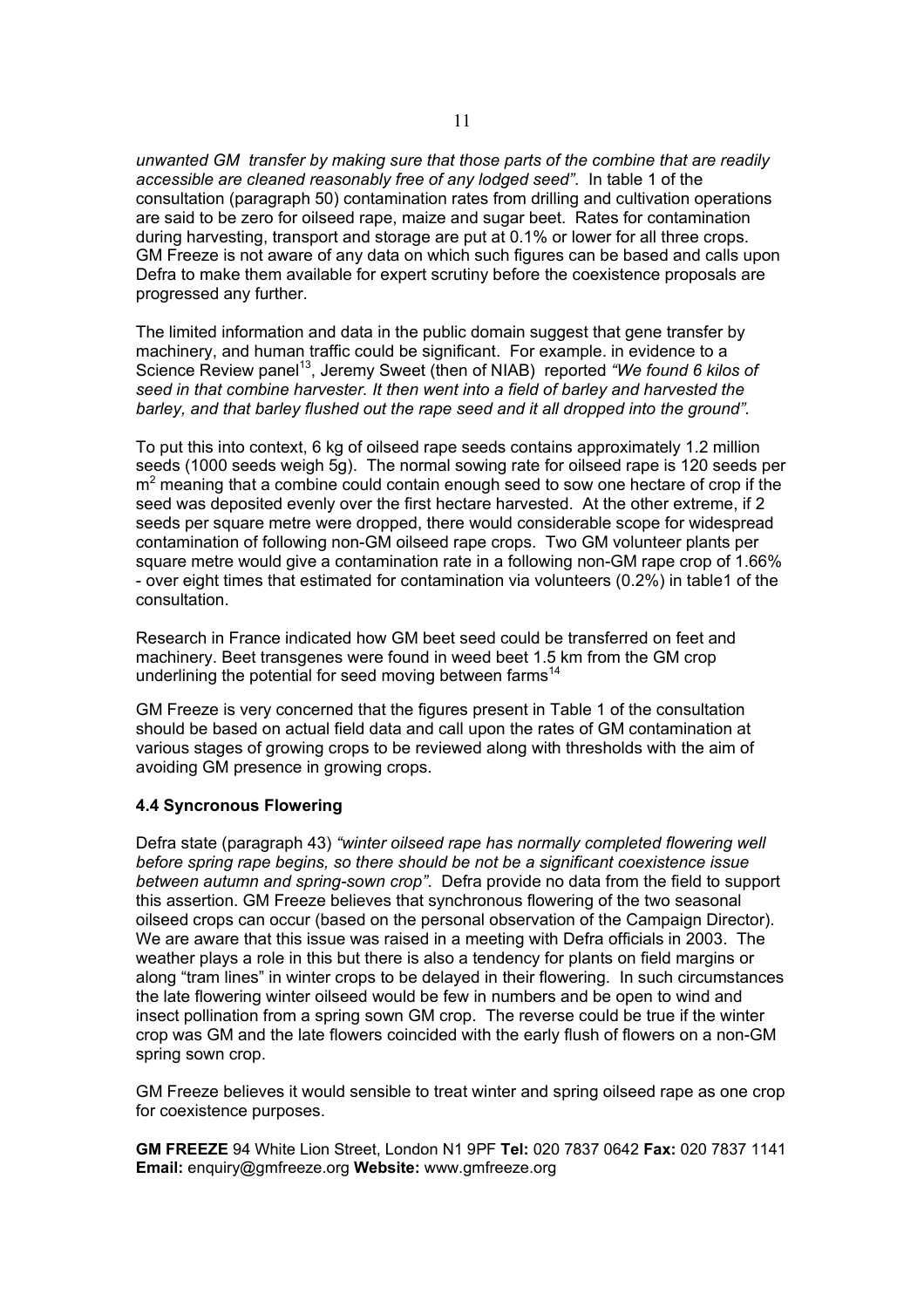## **5. Flawed Thinking**

The Defra consultation is riddled with flawed logic some of which stem from the European Commission's guidance of 2003 15.

## **5.1 Application of the Precautionary Approach**

Defra's consultation paper fails to understand or implement the precautionary principle correctly. Under Defra's approach the commercial growing of GM crops in the UK would begin with the minimal separation distance between GM and non-GM crops and very limited requirement to inform landowners and managers whose crops and land may be at risk of contamination. Beekeepers are not required to be informed by farmers if a GM crop is to be grown near their hives. The impacts of gene transfer on the environment are not covered by the consultation. Rather than seeking to avoid cross pollination, Defra's approach is to minimise it (paragraph 23). The consultation proposes to review the effectiveness of their minimalist proposals 2-3 years after the commencement of commercial GM cultivation.

The EU's regulatory framework is based on the correct application of the precautionary principle including Directive 2001/18 and Regulation 1829/2003 under which any UK regulations on coexistence would be introduced. In the Agriculture Biotechnology and Environment Commission report on coexistence and liability<sup>16</sup> published in 2003, the Commissioners recommended:

*"If GM crops are commercialised, there should be an initial introductory period where there would be intensive monitoring and auditing of coexistence arrangements to determine whether and how far coexistence was actually being achieved".* 

This recommendation clearly envisaged that planting of the first GM crops should be deliberately limited to enable the effectiveness of coexistence measures to be evaluated and adapted as required. Indeed, this approach echoes the views in1998 of the then Ministers, Jeff Rooker and Michael Meacher, to the House of Lords European Affairs Committee when they spoke of *"negotiating with industry for the managed development of the commercially grown GM crops"*17.

Defra's proposals will mean the majority of GM commercial growing sites remain secret as very few neighbours will be legally required to be informed of GM cultivations near because of short separation distances (paragraph 84) and the recommendation not to set up a public register (paragraph 181). This would seriously hamper monitoring and evaluation of coexistence measures by independent agencies.

GM Freeze believes that the Defra approach to coexistence does not follow a precautionary approach but is the antithesis of it by allowing GM contamination to proceed beyond the paltry separation distance unchecked. GM Freeze demands that the precautionary principle is correctly applied in future legislation so that GM commercial growing is only allowed to proceed if data show that cross pollination can be avoided.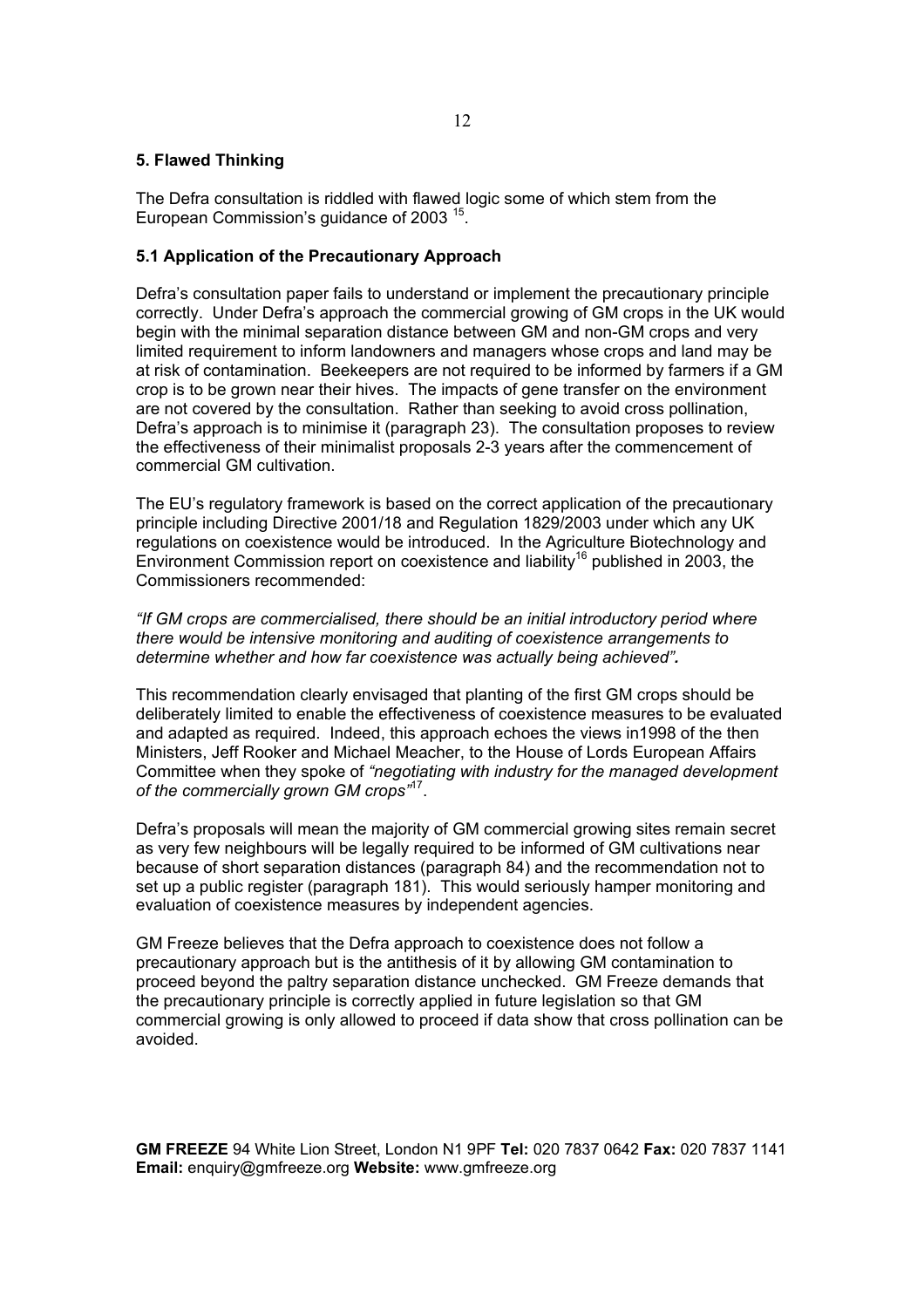## **5.2 The Voluntary Approach**

Defra's consultation suggests that only two parts of their coexistence proposals be legally enforceable – the separation distances and the requirement to inform neighbours if their crops fall with the set distances. Everything else relies on a voluntary approach led by industry even liability for economic harm caused by GM crops and GM-free zones.

GM Freeze believes that this approach is flawed. DEFRA provide no evidence that industry led voluntary approached in agriculture have been sustained over the many decades that would be required of a coexistence and liability scheme. In fact, the record of voluntary initiatives in agriculture in lieu of the statutory approach is very poor.

The Voluntary Initiative (VI) on pesticides (aimed at reducing the impact of pesticides on the environment) has yet to show any tangible environmental improvements over a sustained period. Within the VI the main measure of progress is farmer participation rate. It remains to be seen if and how these translate into improvements in water quality, air quality and biodiversity. As with all voluntary approaches it is not what people say they will do that matters but what actions they take or fail to take.

Past voluntary approaches in farming have failed to produce the desired outcomes and have been replaced by a statutory approach, for example the NFU's straw burning code of practice in the 1980s, the Pesticide Safety Precaution Scheme in the 1980s and the Voluntary Code of Pesticide Use in the 1970s.

GM Freeze believes that the statutory approach for coexistence and liability of GM crop cultivation is required if there is any hope of preventing GM contamination.

## **5.3 Modern Farming Practices**

Defra's consultation paper assumes that *"in nearly every case farmers will know who their immediate neighbours are who might be growing a commercial crop of oilseed rape or maize"*. Farming practices, in terms of who is responsible for the management of a particular crop in a particularly field in a particular year, is changing rapidly in the following ways:

- Farm units are no longer within one boundary fence and may be in separate blocks several miles apart.
- Absentee land owners.
- Short term renting of arable land by the season.
- Increasing use of contractors for all field operations.
- Increase in shared machinery and plant often crossing farm boundaries either on an ad hoc basis or through machinery rings.

Given these changes which are very unlikely to change in the foreseeable future, finding out who is managing a piece of land in any one year will get more complicated. With the increasing complexity of the "chain of command" for crop operations the likelihood of mistakes (eg forgetting that neighbours need to be informed of GM crop planting) GM Freezes believes that a public register of GM commercial growing sites is essential if landowners are to have any hope of preventing contamination of their crops. The same applies to beekeepers.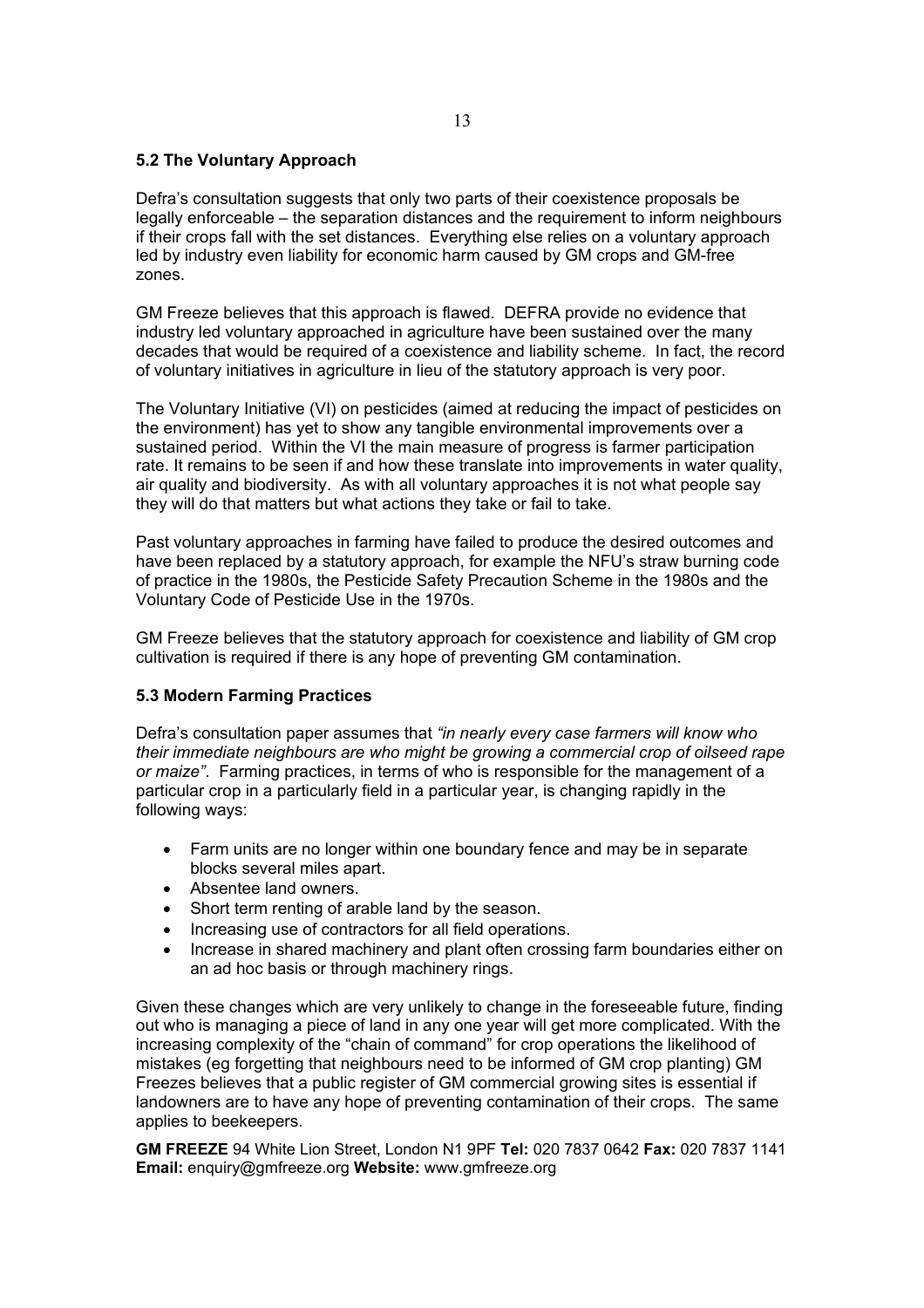## **5.4 Adventitious presence**

We have already previously highlighted that Defra's interpretation of adventitious is, in our opinion, legally flawed. There is another example where it Defra and the EC have not used it strictly accurately.

## **5.4.1 "Adventitious" presence of GM pollen in honey**

The consultation reports that the EU says that the presence of GM pollen in honey will always be adventitious and unavoidable (paragraph 106). This interpretation ignores the fact that beehives are often placed near oilseed rape fields to enhance pollination rates in the crop at the request of farmers. In this case, the presence of oilseed rape pollen in the resulting honey is predictable and inevitable. Bees will travel significant distances to large sources of pollen, such as oilseed rape, making the presence of pollen highly predictable if the field is in range of the hives. The precise composition of the pollen contact in honey is not predictable but at certain times of the year, when oilseed rape is in flower, the presence of its pollen in honey cannot truly be described as adventitious.

This reinforces our view that beekeepers should be on the list of parties who should be informed if a GM crops is to be planted in the district. The British Beekeepers Association recommended members to move their hives 6 miles from the nearest GM site during the Farm Scale Evaluations.

### **5.5 Extent of GM Crop Growing in the First Three Years**

The consultation speculates that take-up of GM crops in the early years of commercial growing will be slow. This may well be the case if seed is in limited supply. However, this does not rule out the possibility that certain areas have a much higher concentration of GM fields than others. This was certainly the case in the Farm Scale Evaluations when some areas had a lot of trials, eg South Dorset, and others had none, eg Devon and Cornwall. Therefore, GM Freeze believes that coexistence laws need to be able to deal with a high density of planting of GM crops from the outset.

## **5.6 Experimental Crops and Contamination**

Defra's consultation ignores the possibility that GM contamination could arise from cross pollination with an experimental GM crop grown on a test site. GM Freeze demands that coexistence laws should also apply to experimental releases of GMOs. An additional requirement in a Part B (experimental) consent would be that a reliable test should be available and the necessary reference materials required to carry out Polymerase Chain Reaction analysis should be made available to all UK accredited laboratories.

## **5.7 On-farm risks of contamination**

The consultation proposes that a farmer growing a GM and non-GM crop on the same holding should not be subject to coexistence rules (footnote to paragraph 39 page 13)). GM Freeze considers that this proposal is seriously flawed. If a farmer decides to operate with no regard to coexistence measures on his own holding, GM contamination is more likely to take place by: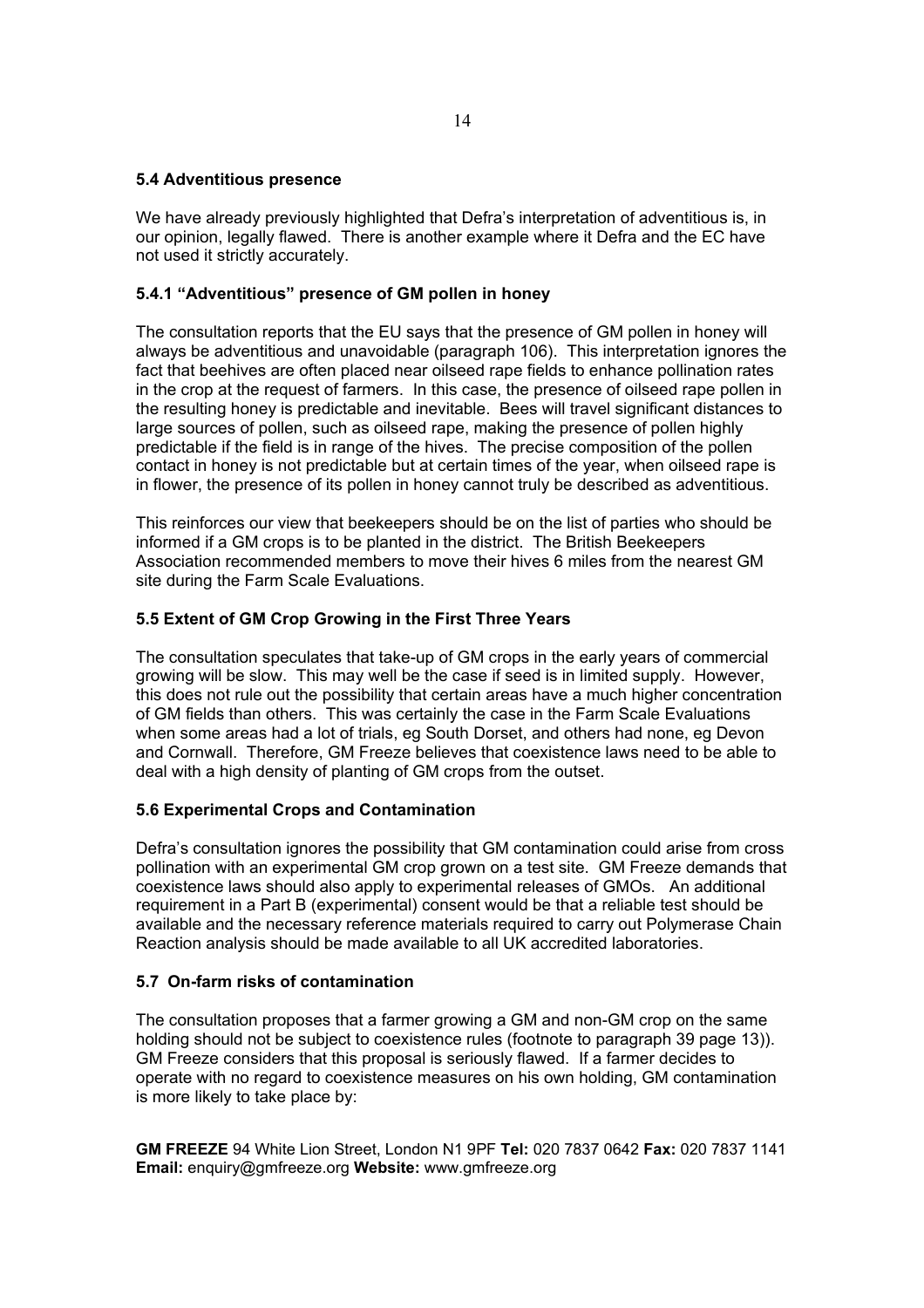- Cross pollination.
- Seed transfer by machinery and in storage.
- GM volunteer contamination of non-GM crops over many years.
- Contamination of feral plants and wild relatives.

Such a policy could lead to long-term GM contamination, including, for instance, gene stacking of several GM trait in the same plant. The contamination could eventually spread off-farm and affect neighbours. By not avoiding GM contamination in a non-GM crop the policy would also undermine consumer choice.

GM Freeze believes that laws applying to coexistence should apply to all GM wherever and by whom they are grown and therefore rejects Defra's proposal.

## **5.8 GM to GM Coexistence**

Defra's consultation fails to make any comment on the coexistence of two (or more) GM crops with different traits. In these circumstances GM genes can stack up in the offspring arising from cross pollination events. In Canada, this phenomenon has already been found to occur and oilseed rape volunteers with three tolerance genes for thee different herbicides have been found<sup>18</sup>. Similar developments in the England could result new and difficult to control weeds developing. If other GM traits were included such as disease resistance engineered into oilseed and stacked, the resulting plant could be fitter and have a greater capacity to invade semi natural habitats as well as arable habitats.

GM Freeze considers that GM to GM coexistence has to be part of any legislative framework and that measures to avoid contamination should be as rigorous.

## **6. Unfair**

"Unfair" can be used to describe many of Defra's proposals in the consultation document. Defra appear to want every one else to change to enable GM crops to be grown. In a fair society, the new comer should accommodate the existing practices not vice versa. GM Freeze is concerned that the coexistence proposals owe more to a political dogma that asserts that all new technology has to be adopted regardless of consequences.

## **6.1 Ignores the current market conditions**

Defra's selection of 0.9% as the baseline for coexistence measures is grossly unfair. It ignores all the farmers and growers who currently supply the huge non-GM market across the world. This market includes the EU, Japan, the Middle East, Russia and other Eastern European countries and even markets in the USA and Australasia. This market operates to a threshold of 0.1% and would be seriously disrupted by any presence of GM above this threshold. It is important that Defra do not deliberately or erroneously confuse the market threshold with the labelling threshold set down in EU Regulation 1830/2003<sup>19</sup>. Coexistence regulations should be designed to avoid any detectable GM presence in growing crops to protect the non-GM market from contamination and maintain consumer choice.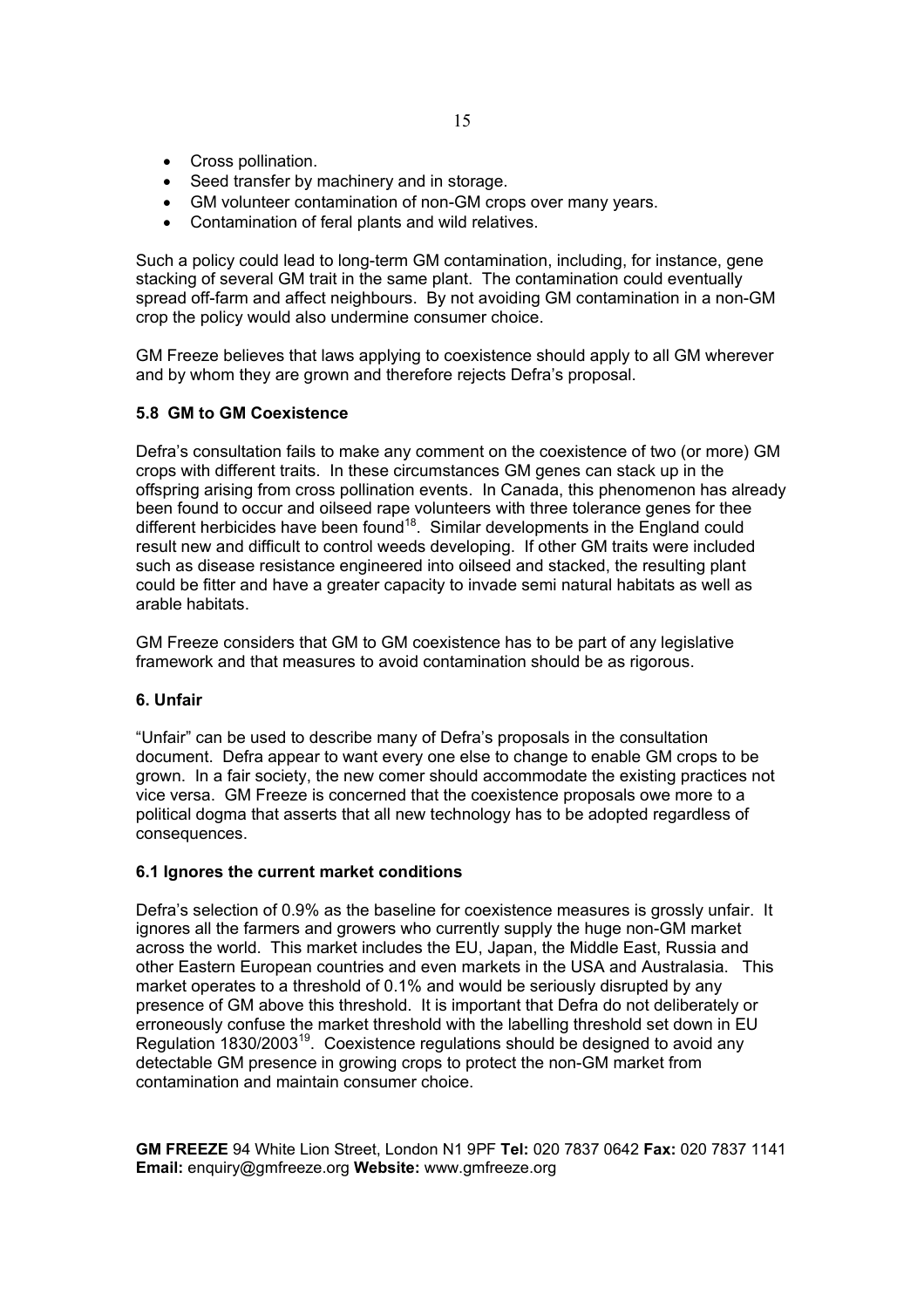Defra also compound these problems by not sending the consultation document to any supermarkets, food manufacturers, smaller retailers, wholesalers and animal fed producers – all of whom stand to be affected by the proposals in terms of the GM labelling exemption below 0.9%.

## **6.2 Unfair to the organic market**

Equally important is the fast expanding organic market which also operate at the 0.1% threshold (accepted to be a reliable limit of detection for PCR analysis) Organic certification bodies have been operating a no GMO policy since GM crops first appeared on the market. Many customers have been drawn to purchase organic food because of a desire to avoid GM ingredients. The market for organic produce continues to expand every year backed by Defra's own policies and finances. By supporting EC moves to adopt a 0.9% threshold for organic produce, Defra will be undermine the market which will be unfair to organic produces who are striving to avoid any GM presence and to their customers. Coexistence regulation must seek to protect the interests of both by aiming to avoid any detectable GM presence at 0.1%.

Defra should protect the interests of organic consumers by rejecting the adoption of the 0.9% threshold and supporting the lowest possible threshold

## **6.3 Unfair to Farmers**

The right to save seed from one harvest to sow the next year's crop dates back millennia. It is therefore unfair, undemocratic and quite extraordinary, that Defra should seek to prevent farmers from saving seeds for more than one season – ie the farmer should not save seed from a crop which is itself grown from saved seed (footnote at the foot of page 34 of the consultation). In suggesting such a policy, Defra is ignoring the reasons behind the practice of seed saving as well as right which go back thousands of years. For some farmers maintaining seed varieties over many generations is important because they are well adapted to local climate and soils. This also has an important part to play in maintaining agricultural biodiversity especially as the choice of varieties offered by the major seed companies diminishes and no local varieties are on offer. Cost saving is probably the most important reason for saving seeds. JNCC have pointed out the problems which could arise from GM oilseed rape volunteers arising from contaminated seed lots from an environmental perspective<sup>20</sup>. Therefore, Defra's proposals could have the impacts of reducing biodiversity; harming the environment, reducing choice and making arable farming less profitable.

GM Freeze believes that farm saved seed should be treated in exactly the same way as the production of certified commercial seed production when it comes to coexistence measures. In the case of oilseed rape the GM contamination threshold should be not detectable at 0.1%.

The effect of the Defra proposals will be that any farmer producing for the non-GM (nondetectable) market who experiences any GM contamination (despite doing everything to avoid it) due to long distance pollination by insects or air movements beyond the statutory separation distances will be that they will left high and dry and be unable to claim compensation.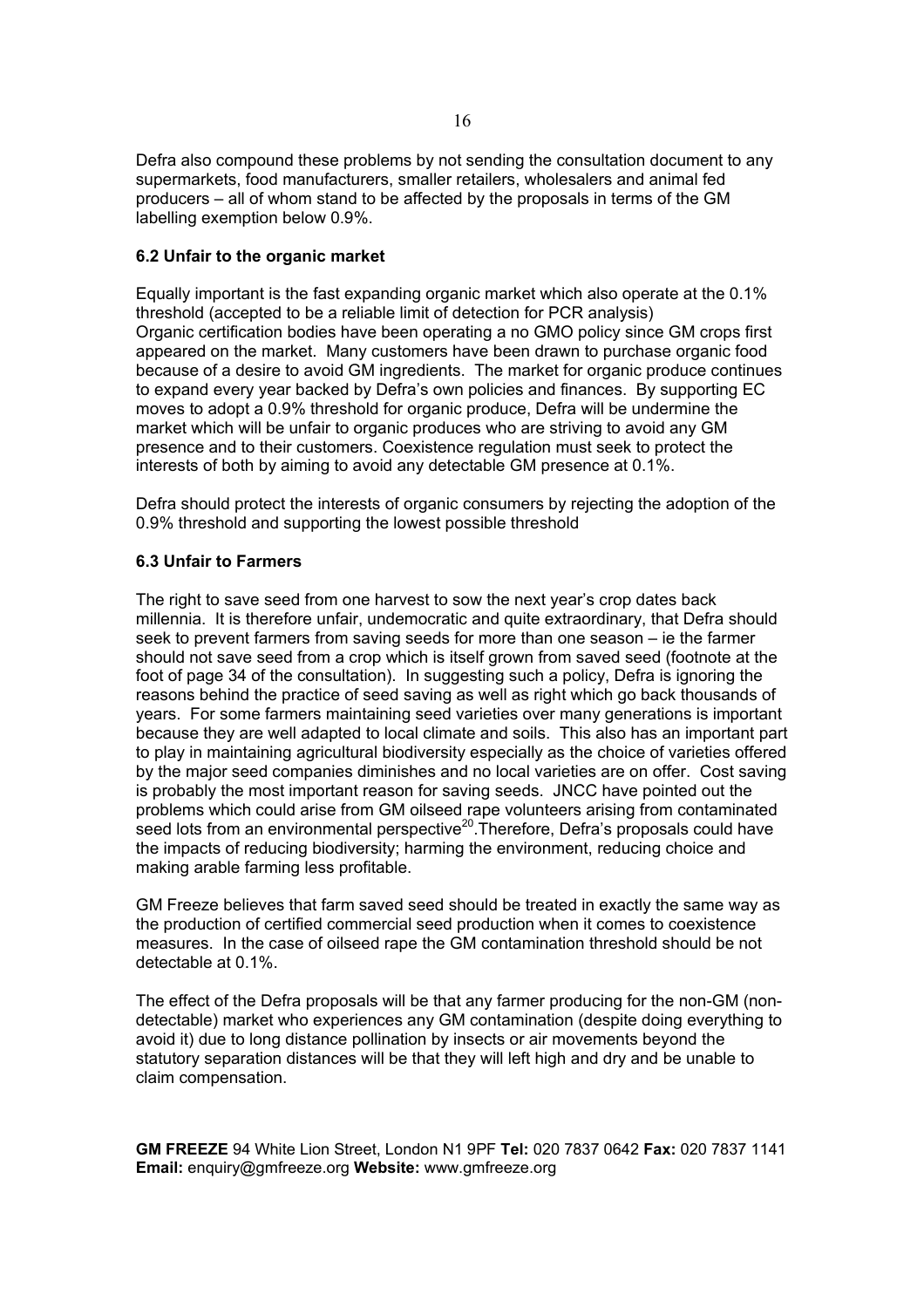The exclusion of farmers who feed their own fodder crops to their own livestock on farm (paragraph 39) from the list of landowners to be informed of GM crops growing nearby is also very unfair. Such farmers may well be producing milk of meat for the non-GM market and their buyers could require that no GM be detected in any feed. GM contamination could lead to loss of sales or contracts and the farmer would have no clear means of redress.

Defra's proposals that only direct losses (paragraph 148) should be covered by redress schemes is outrageous and unacceptable. GM contamination is not a transient matter and can increase in magnitude as GM genes are multiplied. Recent research has sown that oilseed rapeseed can remain dormant for at least15 years $21$  and therefore seed dropped by just one GM crop could contaminate following non-GM crops for many years. An average of 1.5 dormant seed germinating per square metre would be sufficient to take the non-GM crop (sown at around 120 seeds per square metre) over the 0.9% labelling threshold. Beet seed is also extremely persistent<sup>22</sup> in the soils and GM bolting beet could infest land for many years.

Other long term problems associate with GM contamination of crops or soils are

- Loss of organic status.
- Loss of long-term non-GM contracts.
- Reduction in land value and difficulty selling land.
- Loss of reputation for quality crops which is especially important for local markets.

GM Freeze rejects the proposal that redress be limited to compensation for a single contaminated crop. It should be extended to cover all harm arising from GM contamination.

# **6.4 Unfair on Beekeepers and Honey Buyers**

Defra's proposes that beekeepers will not be informed of a GM crop near their hives despite the real risk of bees collecting GM pollen at great distances. This is grossly unfair on both beekeepers and people who buy honey. Honey is viewed as a pure and wholesome product by those who eat it. Moslems regard honey as a holy drink and it is also used as a medicine (pers. comm. Islamic Medical Association). The presence of GM pollen could be extremely damaging to beekeepers and deny consumers the right to a product free of GM. Defra's own website<sup>23</sup> highlights the agricultural importance of honey bees in improving pollination rates which it values at between £120 and £200 million per year on top of the £10-30 million in honey sales. Defra's proposals could jeopardise this contribution because contamination with GM pollen could undermine UK honey sales.

# **6.5 Unfair on Gardeners**

The Defra proposals exclude gardeners and allotment holders from the list of landowners to be legally consulted before a GM crop is sown. This is very unfair on 500,000 people who grow their own vegetables at home or on allotments. Many rural parishes have allotment abutting arable land and many rural gardens can also be with a few metres of the edge of farm crops. At present maize to sweet corn would be main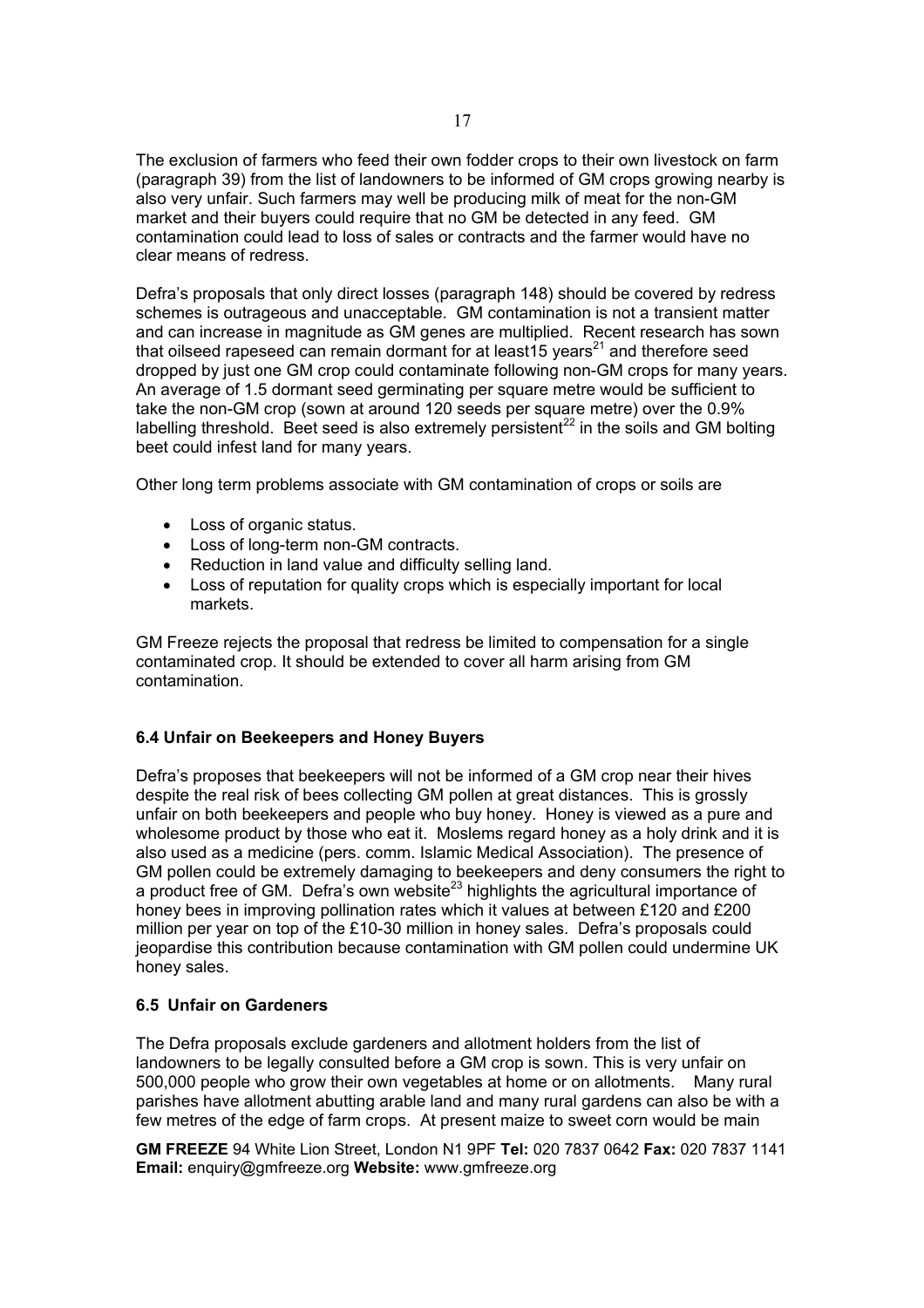risk of GM cross pollination. However, in the future crops such as brassicas, beans and peas could be GM. Many people see home products of vegetables as a way of ensuring control over the inputs into their food. Many give surplus produce away or sell it at the doorstep or WI Market (both within the EC's definition of placing on the market).

GM Freeze demands that gardeners and allotment holders should be treated as any other landowner when it come to coexistence measures otherwise we could end up in the perverse position of a person who is seeking to provide their family with the best quality food they can grow being less well protected than some who shops only at the supermarket.

## **6.6 Unfair on Retailers and Manufacturers**

The DEFRA proposals leave retailers, manufacturers, and wholesalers in a difficult position regarding the labelling and traceability of GM ingredients by designing coexistence to allow crops to be contaminated up to 0.9% in the field. Establishing that a GM presence is adventitious or technically unavoidable in a product on sale to the public would therefore become much more problematic. GM Freeze believes that it would be more helpful to the food and feed industry to adopt a threshold of not detectable at 0.1% for coexistence and for seed purity. Thus a detectable GM presence up to 0.9% could be described as adventitious providing other measures to avoid contamination had been taken.

## **6.7 Unfair on Consumers**

The effect of Defra's coexistence proposals will be to undermine the right to choose food and feed with no detectable GM presence. Some companies may chose to maintain that choice by source ingredients such as vegetable oil from overseas if oilseed rape oil was at risk of contamination. This may well involved overseas production methods which are dubious from an environmental and ethical perspective placing the consumer in a difficult position. The right approach is for coexistence laws to avoid GM contamination.

# **PART 2**

# **7. Specific Comments on the More Detailed Proposals and Questions**

## **7.1 Use of Barriers (paragraphs 44-46)**

Air movements around barriers depend very much its the height and density. Turbulence down wind of the barrier can occur which could have the effect of lifting pollen above the crop canopy and hence making it more likely to be blown longer distances. It will take a good deal more research to come up with a barrier design that

blocks wind blown pollen movement. Insects may also be diverted around barriers. GM Freeze believes that the introduction of barriers in the coexistence calculation made by farmers should not be considered and the only way to prevent GM contamination is by very substantial separation distances or by banning particular GM crops.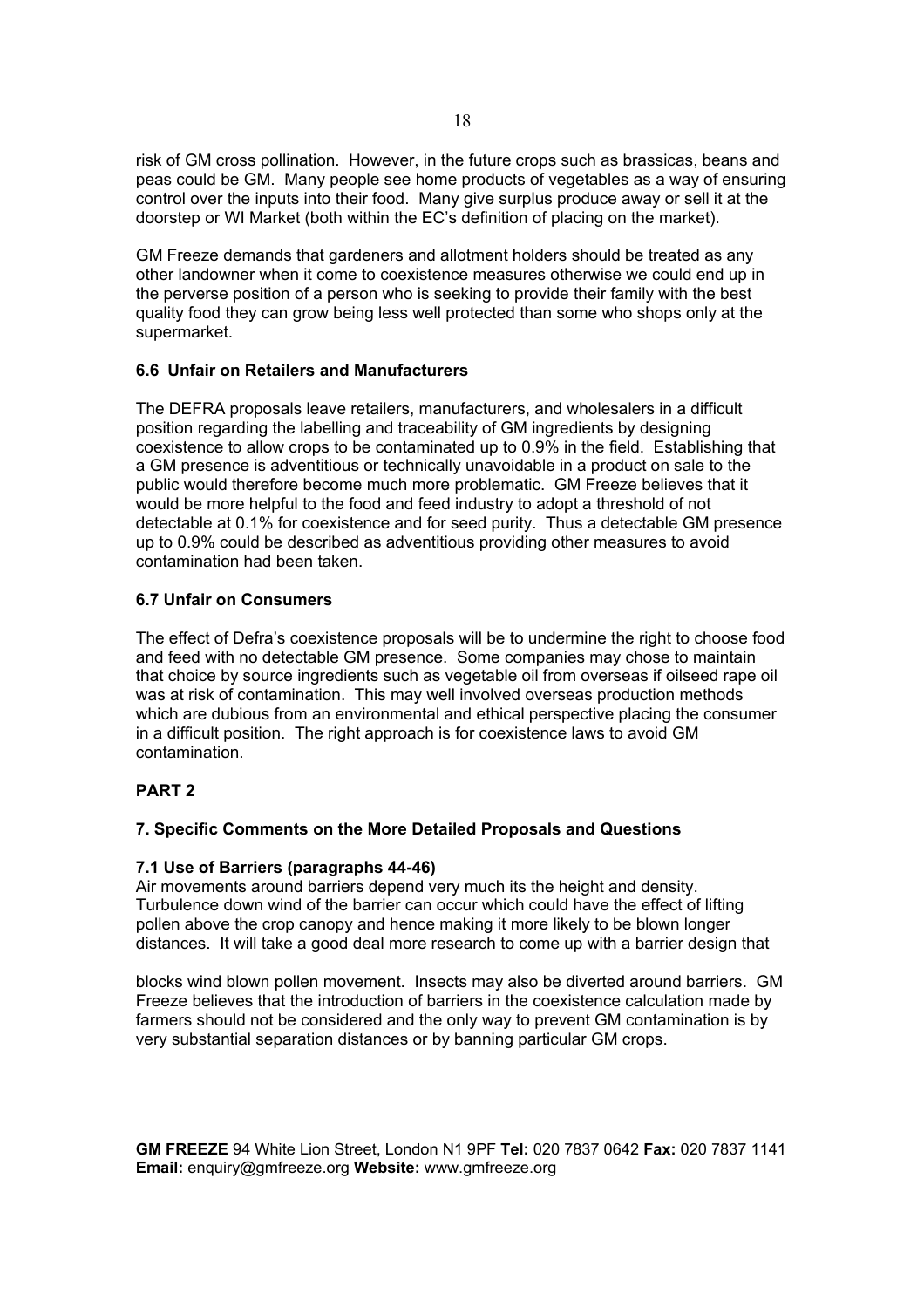## **7.2 Volunteer Control and Seed Transfer by Machinery, Stores and Transport (paragraphs 47-49 and 56)**

GM Freeze believes that volunteers, seed spillage and admixture of GM and non- GM crops are significant factors in building up GM contamination as the experiences on the Canadian canola farmers demonstrate<sup>24</sup>. We therefore reject Defra's proposals that control of volunteers/ bolters and machinery/equipment cleaning should be covered by an industry voluntary code of practice and the assertion that such measures are *"generally desirable but not essential"*. We demand that all coexistence measure come under statutory controls. We also believe that this statutory provision should extend offfarm transport and storage to ensure that seed spillages are cleaned up and all containers cleaned between loads. Ultimately the legal responsibility for ensuring that coexistence measures are carried out must lie with the landowner or crop owner.

## **7.3 Crop Separation Distances**

The crop separation distances proposed by Defra are unacceptable. As we have made clear above we do not accept the science that under pins the selection of distances or the adoption of the 0.9% threshold for coexistence for legal, environmental protection and market reasons. Defra's consultation document concedes that pollination can occur of very long distances but asserts this happens "infrequently" (paragraph 43) without any supporting evidence.

In March 2006 published a summary of the proposals on coexistence by Member States so far available<sup>25</sup>. This illustrates the huge differences in the interpretation of data on pollination and the application of the precautionary principal by different Member States. The UK proposals are at least precautionary end of the spectrum. Below we set out what has been proposed by the more precautionary Member States, Defra, SCIMAC and the National Pollen Research Unit for conventional and organic crops (not seeds).

|                               | Defra<br>separation<br>distances | Largest<br>separation<br>distances so<br>far proposed<br>by a member<br>state | <b>Separation</b><br>distances<br>proposed by<br><b>National Pollen</b><br><b>Research Unit</b> | <b>SCIMAC</b><br>distance<br><b>FSE</b> |
|-------------------------------|----------------------------------|-------------------------------------------------------------------------------|-------------------------------------------------------------------------------------------------|-----------------------------------------|
| Oilseed rape<br>conventional  | 35                               | 4000 <sup>a</sup>                                                             | 5000                                                                                            | 50 $(100)^d$                            |
| Oilseed rape<br>organic       | 35                               | 6000 <sup>a</sup>                                                             | 5000                                                                                            | 200                                     |
| Maize grain<br>conventional   | 110                              | 800 <sub>p</sub>                                                              | 3000                                                                                            | 200 <sup>e</sup>                        |
| Maize fodder<br>conventional  | 80                               | 800 <sup>b</sup>                                                              | 3000                                                                                            | 80                                      |
| Maize grain<br>organic        | 110                              | 800 <sup>b</sup>                                                              | 3000                                                                                            | 200                                     |
| <b>Maize fodder</b><br>oganic | 80                               | 800 <sup>b</sup>                                                              | 3000                                                                                            | 200                                     |
| Beet<br>conventional          | No distance<br>specified         | 2000 <sup>b</sup>                                                             | 1000                                                                                            | 6                                       |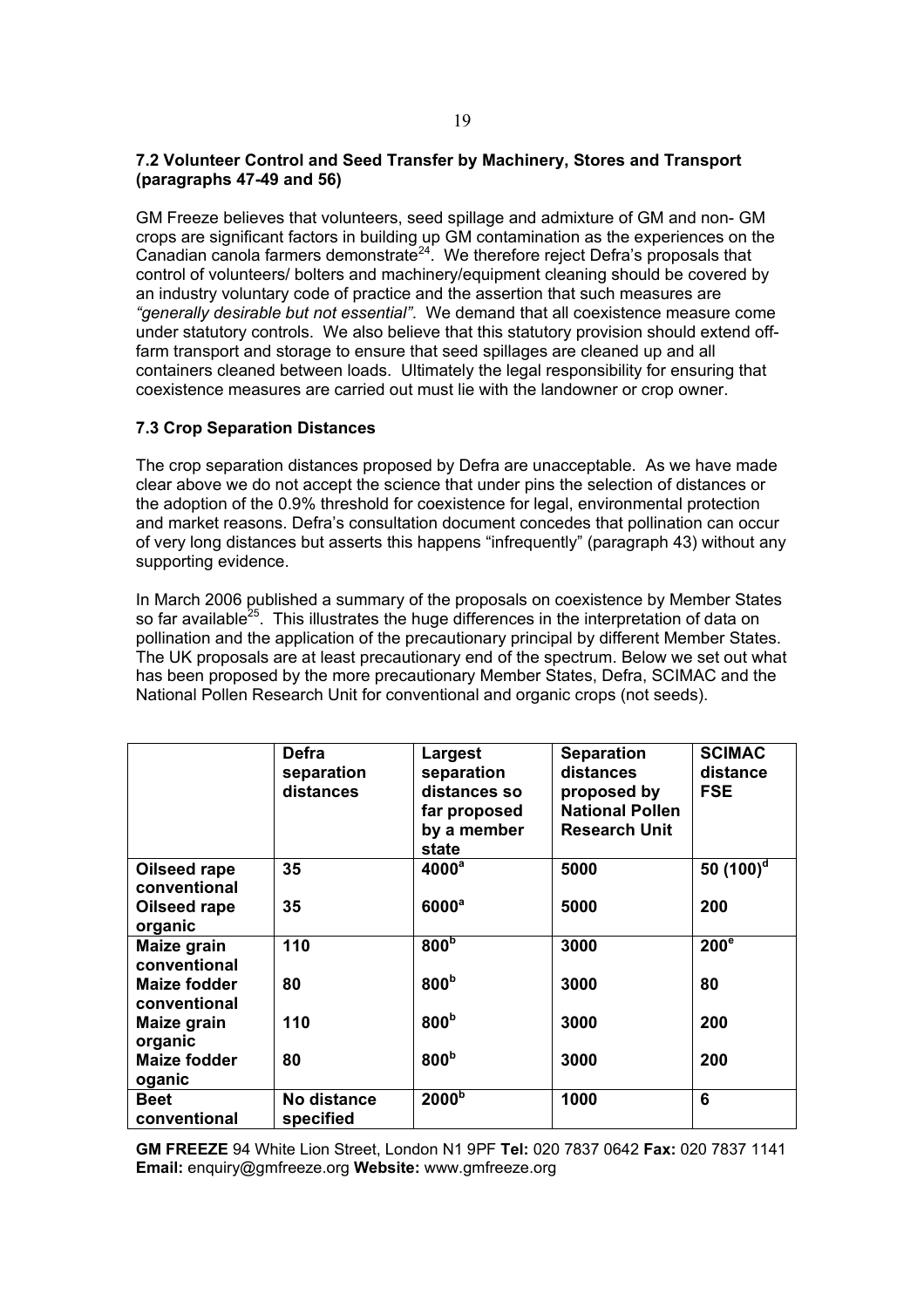| <b>Beet organic</b>             | No distance<br>specified | 2000 <sup>b</sup> | 1000 | 600 |
|---------------------------------|--------------------------|-------------------|------|-----|
| <b>Potatoes</b><br>conventional | No distance<br>specified | $50^\circ$        | 500  | n/a |
| <b>Potatoes</b><br>organic      | No distance<br>specified | $50^\circ$        | 500  | n/a |

Distances in metres a- Latvia b- Luxemburg c- Poland d – longer distance for varietal association varieties e- for sweet corn

All the distances proposed in this table are based on field data, experimental data and experience of growing seed and other crops. One reason for the huge differences is that some suggested separation distances aim for no detectable GM presence at 0.1% (eg National Pollen Research Unit) in the non-GM crop. However, what the table does illustrate is how differently the risk of cross pollination is viewed. GM Freeze believes that the only fair and workable threshold is not detectable at 0.1%. We therefore recommend that Defra work with scientists and farmers across the world to ensure that there is a comprehensive database of cross pollination event before agreeing any statutory distances to achieve a 0.1% threshold. These distances will, necessarily, be much longer than those proposed in the consultation which we reject.

For simplicity separation distances should be the same regardless of field size.

## **7.4 Seed Thresholds**

Maintaining the right to choose between GM and non-GM and organic and protecting the environment demands that the GM presence in seeds be kept as close to zero as possible. GM Freeze rejects the last EC proposal to adopt a GM threshold in seeds between 0.3% and 0.5%. We question why the Defra consultation has proceeded using these threshold when they are so controversial in the EU and may well change before a final agreement is reached. Should the final agreement mean seed thresholds are lower or higher than 0.3-0.5% then many of DEFRA's proposals will have to be re-thought.

GM Freeze recommends that the UK support a seed threshold as close to zero as possible.

## **7.5 Local discretion on Separation distances**

In order to protect the interests of the other farmers in the area, the environment and consumers, GM Freeze does not support the idea (paragraph 87) of allowing neighbours to negotiate their own separation arrangements. In the interests of consumers and the environment, statutory separation distances should aim to achieve no detectable GM presence in the non-GM crop.

## **7.6 Notification and Liaison**

**GM FREEZE** 94 White Lion Street, London N1 9PF **Tel:** 020 7837 0642 **Fax:** 020 7837 1141 **Email:** enquiry@gmfreeze.org **Website:** www.gmfreeze.org GM Freeze supports a statutory approach to notification and responding within a set time. However, we believe that Defra's proposals (paragraphs 90-99) based on a high coexistence threshold and short separation distances should be rejected as they are not in the best interests of farmer, consumers or the environment. GM Freeze would recommend a system closely aligned to the planning system in which public notices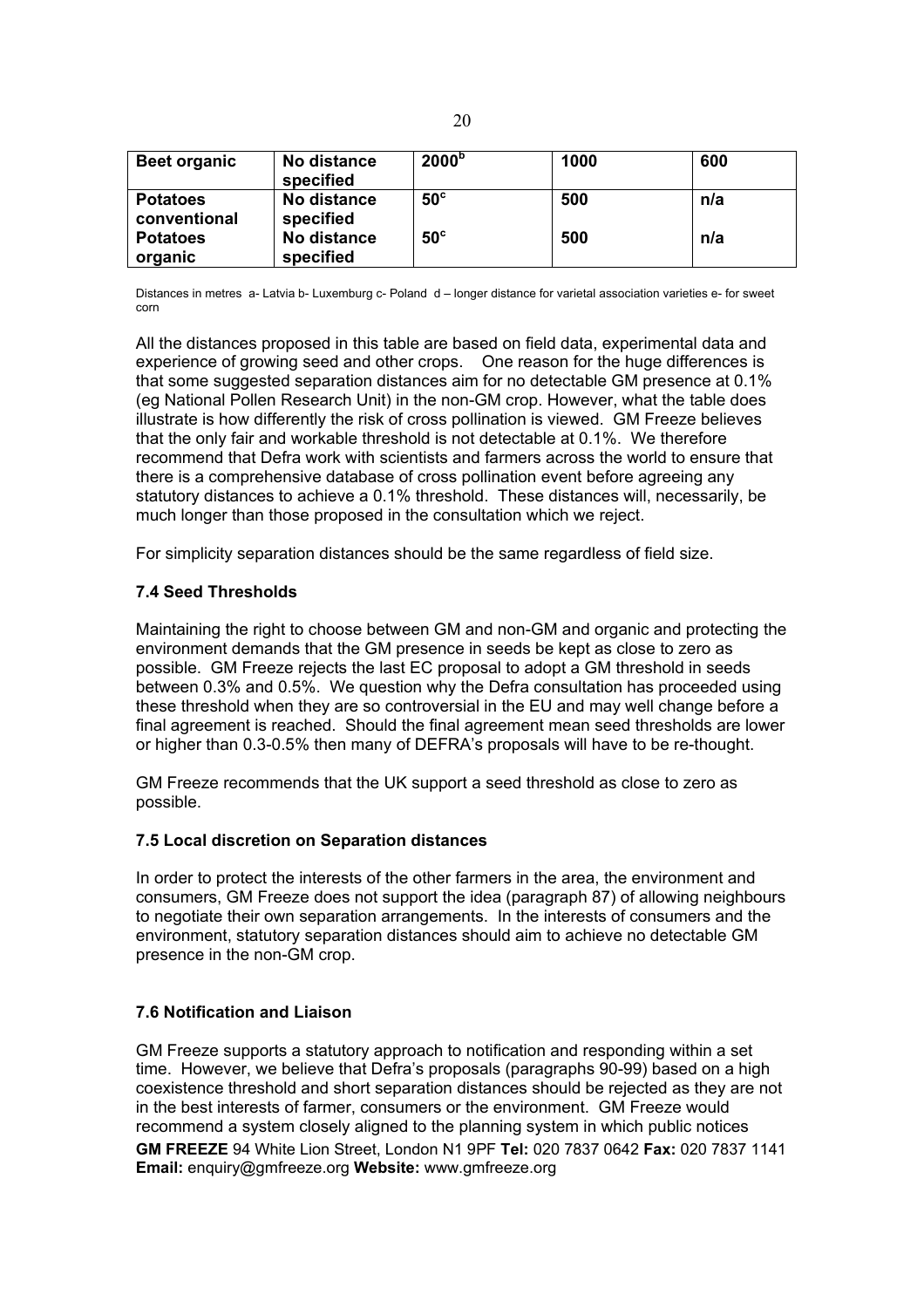announcing the intention to plant GM crops should be erected on public roads, parish notice boards and published in local papers. This would allow affected parties to respond to the GM farmer and a regulator who would be empowered to issue a license to grow if all objections had been met in full by the GM farmer

The notification dates for spring and autumn sown crops must allow non GM farmers to respond well in advance of planting so that the local regulator has time to make a decision on issuing a planting license that takes all views into account.

Even within DEFRA's very limited proposals for notification the dates of March 1 and August 1 for notifying neighbours of the intention to grow GM crops are too short. GM Freeze recommends that they should be moved back one month to allow reasonable time for representations to be made and responded to.

GM Freeze agrees with the proposal in Paragraph 99 of the consultation document that GM planting should not be permitted if neighbouring farmers cannot be identified and informed of the intention to plant a GM crop.

### **7.7 Monitoring and Enforcement**

The consultation paper states that *"DEFRA will monitor the effectiveness of the coexistence regime (both statutory and non-statutory elements)" and "via Defra farm inspections"* (paragraph 100 final bullet points). Later it states *"Monitoring and enforcement activity will provide evidence on how well farmers have applied the rules"* (paragraph 105).

GM Freeze is very concerned that it is proposed that Defra be responsible for monitoring and enforcement of GM crop coexistence. They would have a vested interest in finding evidence to support the success of the coexistence regime they designed.

We therefore suggest that an independent enforcement agency be set up which could take on responsibility for monitoring and enforcement of GM crop cultivation, pesticide and chemical use and compliance with agri-environment measures. We would expect a full consultation on how this agency would be established and what level of monitoring they would be required to carry out. The obvious home for such an agency would be as a branch of the Environment Agency. In this way there would be a clear separation of GM policy and monitoring/enforcement activities.

## **7.8 Training Requirement**

The growing of GM crops would bring a new dimension to farm management that of avoiding gene flow to other crops and wild relatives of the crop. In this context volunteer and bolter control will need to be addressed with more rigor than at present in order to prevent gene escape and maintain consumer choice. For instance, it will be important that farmers are able to recognise common arable weed relatives of oilseed rape in order to check that herbicide tolerance genes have moved from the crop into wild relatives.

Potentially, machinery, transport and equipment cleaning will have to be done to a very high standard to prevent farm to farm or on-farm GM seed transfers.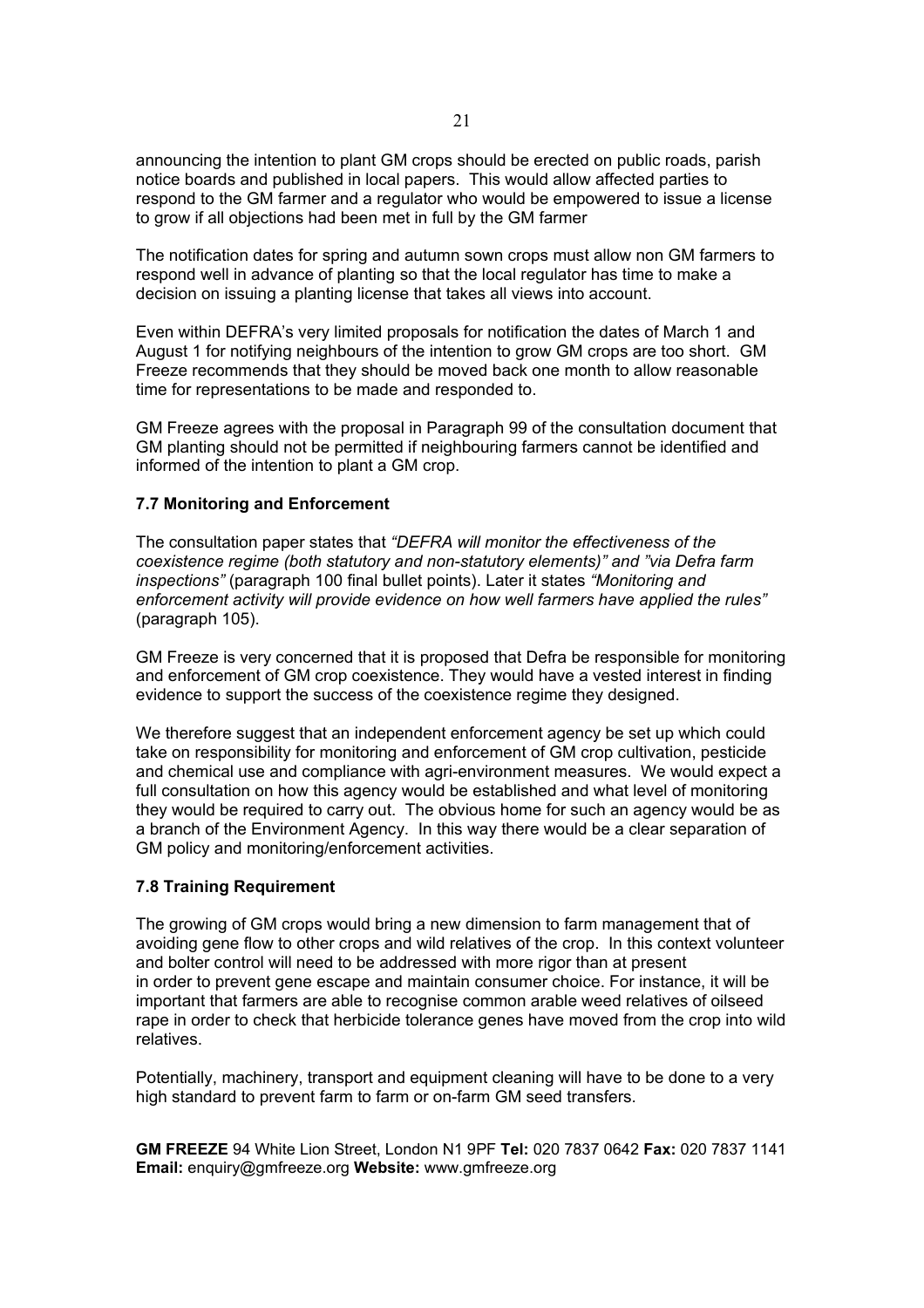Therefore, GM Freeze does not accept Defra's analysis (paragraphs 104-105) that statutory GM crop training is unnecessary. We believe that no farmer should be allowed to be licensed to grow a crop until they have passed through a training programme.

## **7.9 Organic production**

The amount allocated to the Organic Farming Scheme and its predecessor the Organic Aid Scheme, which were designed to support the expansion of organic farming, was £49.8 million in the last five years<sup>26</sup>. The Government has instigated an Organic Action Plan<sup>27</sup> which seeks to increase the share of UK grown organic produce for food that can be produced in this country to 70%. Organic production is therefore seen by Defra as something to be encouraged and clearly there is still much room for further expansion.

GM Freeze believes that the EC proposals to adopt a 0.9% GM threshold should be rejected by the UK because they undermine the significant efforts to expand organic production which have been made in recent years and would undermine consumer confidence in organic foods.

Coexistence schemes must protect organic farmers and growers from GM contamination detectable at 0.1% and above (as analytical techniques improve the threshold should be reviewed). Thus separation distances and other coexistence procedures need set to avoid cross pollination and contamination of organic crops. The absence of a GM presence in seed used by organic farmer is also an essential requirement to achieve this.

The Defra consultation erroneously links the proposed GM threshold for organic produce with the measures needed to achieve coexistence. GM Freeze believes that this approach is flawed and expects to see major revisions when the draft regulations are finally published.

## **7.10 Problems with Margins of Error, Limits of Detection and PCR Analysis**

The Defra consultation rightly points out that PCR (Polymerase Chain Reaction) has an in-built error and therefore all results are plus or minus a certain amount. This is used to justify Defra's decision not to support a lower GM threshold for organic below 0.9%. Such errors of measurement and analysis are inherent in all scientific measuring equipment. The same argument would apply if the threshold selected was 5%. By following Defra's logic to through you could argue that pesticide residues above just above the Maximum Residue Limit could not be used to bring a prosecution. This is why, in similar circumstances, several samples are taken to make sure the first result can be verified. Major retailers and food producers have informed GM Freeze that they are comfortable operating at 0.1% threshold and both the Food Standards Agency and

Central Science Laboratory confirm that this is a reliable limit of detection.

In the event of a dispute about what level of GM contamination had occurred, the parties involved would need to have several samples to confirm that the threshold had been breached. Clearly if the contamination was 2.8% it may require fewer samples to confirm the threshold had been breached than if the detected level was 1.0%. The courts will play an important role in deciding whether a GM presence in food or feed should be labelled and what level of evidence would be required to establish whether the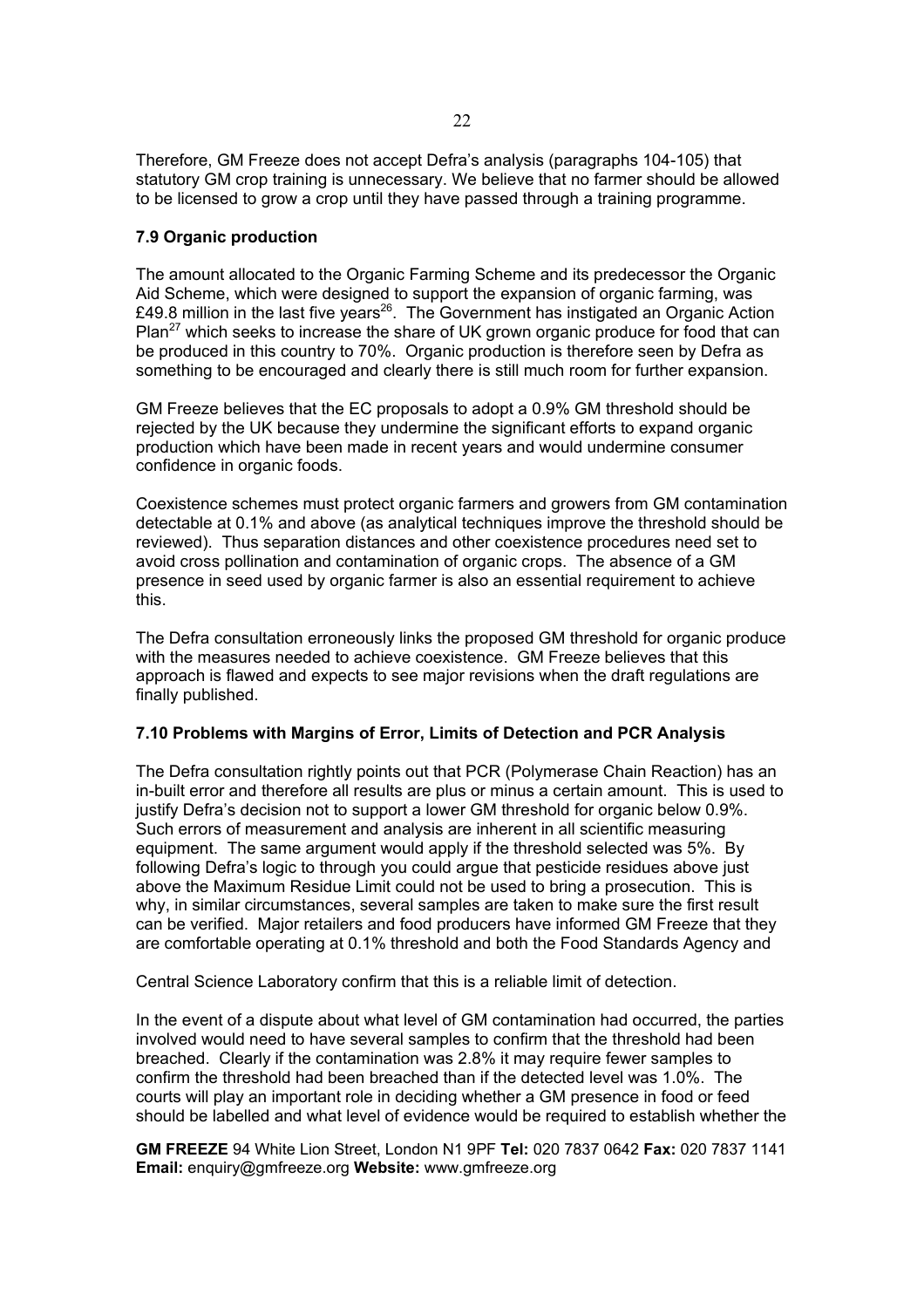presence was above or below 0.9% and the presence "adventitious or technically unavoidable" if it is below the labelling threshold. As we pointed out earlier, Defra's minimalist coexistence proposals make this much more difficult

To enable the market to function and effective monitoring of GM presence to take place, GM Freeze believes that a condition of granting a marketing consent or experimental consent should be for a reliable test to the limit of detection plus the necessary reference materials have been developed. Such a test should be available to all accredited laboratories. In addition, a condition for experimental consent holders should be to develop a quantitive test for all experimental GM traits it uses for any crop to be grown in the UK which should be made available for all certified laboratories.

## **8. Liability and Economic Redress**

GM Freeze is extremely disappointed with the approach to economic redress and liability proposed in the Defra consultation. Like the proposals on coexistence, they appear to be to be drafted to facilitate the smooth introduction of GM crops into the UK rather than a genuine attempt to ensure a fair system for compensating for GM contamination.

GM contamination can harm businesses in the short and long term. It can also harm the environment possibly in ways in which the original GMO risk assessment on which the consent for commercial growing was based could not have anticipated.

Therefore, a liability regime for GM crops should have several functions:

- To encourage regulations to be followed to the letter.
- To discourage cavalier behavior and sloppiness by GM growers.
- To be fair to injured parties and existing markets regardless of their proximity to GM crops.
- To protect the environment and human health from unauthorised GMOs being grown experimentally.
- To make those responsible for GM contamination strictly liable for any harm their products may cause.
- To maintain the rights for farmers and consumer to choose non-GM products
- To ensure the polluter pays.

Defra's proposals have several weaknesses which will mean that it will fail to perform all the above functions satisfactorily.

- By limiting the amount of redress to just one contaminated crop GM farmers may be more tempted to bend the rules.
- Many potential victims of contamination are excluded and without any rights to automatic redress including most non- GM farmers, farmer who save seeds, gardeners and allotment holders and beekeepers.
- Long term economic and environmental harm caused by unwanted GM volunteers is ignored.
- Redress will end at the farm gate despite the possibility that contamination could arise during transport or storage off-farm eg a major oilseed rapeseed spillage on a road side or seed lots could be mixed accidentally.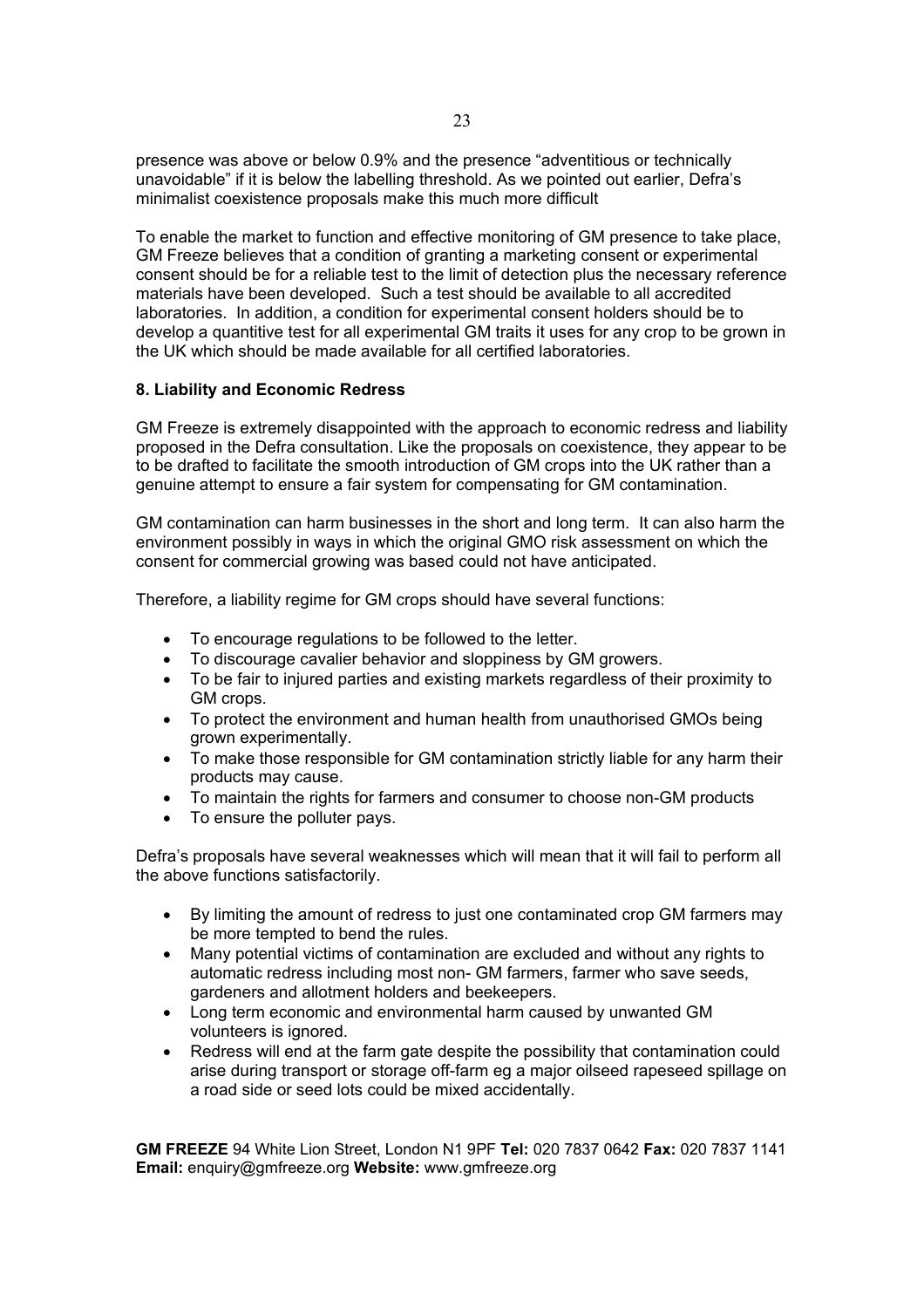## **8.1 Who Should be Liable?**

GM Freeze believes that the clearest and simplest way to compensate farmers for GM contamination is to make the holders of the commercial marketing consent or the experimental consent for the GMO strictly liable. This would mean that any farmer who, through no fault of their own, was put at an economic disadvantage by GM contamination would have access to rapid redress. There would be no argument about who was responsible for paying. This would be consistent with the polluter pays principle.

How the biotechnology companies choose to fund redress would be up to them. As the Defra consultation sets out this could be a number of ways but the important thing is that injured parties receive their compensation quickly and this should not be limited to the one contaminated crop but also include long term economic harm.

If biotechnology companies choose to include liability for harm in contracts issued with the sale of GM seeds then farmers will have to consider this before purchasing the seed and whilst they are growing the GM crop. As paragraph171 of the consultation points out farmers will not be able to insure against actions for compensation in the short to medium term at least. Thus if a biotechnology company successfully pursued a farmer for failing to prevent GM contamination by breaking statutory rules the farmer may still have to pay. In addition farmers who beach coexistence laws would face court action and additional penalties.

Where two GMOs from separate companies are involved in contaminating a crop both should be strictly liable

## **8.2 Level of Compensation**

GM Freeze believes that compensation should extend beyond the immediate crop which has been contaminated to include consequential harm down the supply chain eg loss or market or organic status, and to include beekeepers. The full amount of loss plus costs for analysis and legal advice should be chargeable to the biotechnology company who releases the contaminating GM trait.

## **8.3 Offgene**

GM Freeze supports the proposal in the consultation for a body to administer the system of claims and assess that claims providing it is entirely independent of Defra and the biotechnology companies. "Offgene" should be funded by a levy on the biotechnology industry. The function of "Offgene" would be to make speedy payments to farmer whose crops have been contaminated after assessing and verifying the claim for compensation. Farmers would have the option to claim for further losses after the initial claim was assessed and paid. "Offgene" would be independent of Defra and the biotechnology industry but funded by a levy on the industry. The size of "Offgene" would depend on the amount of GM cropping being carried out but would need to be adequate enough to maintain the required level of service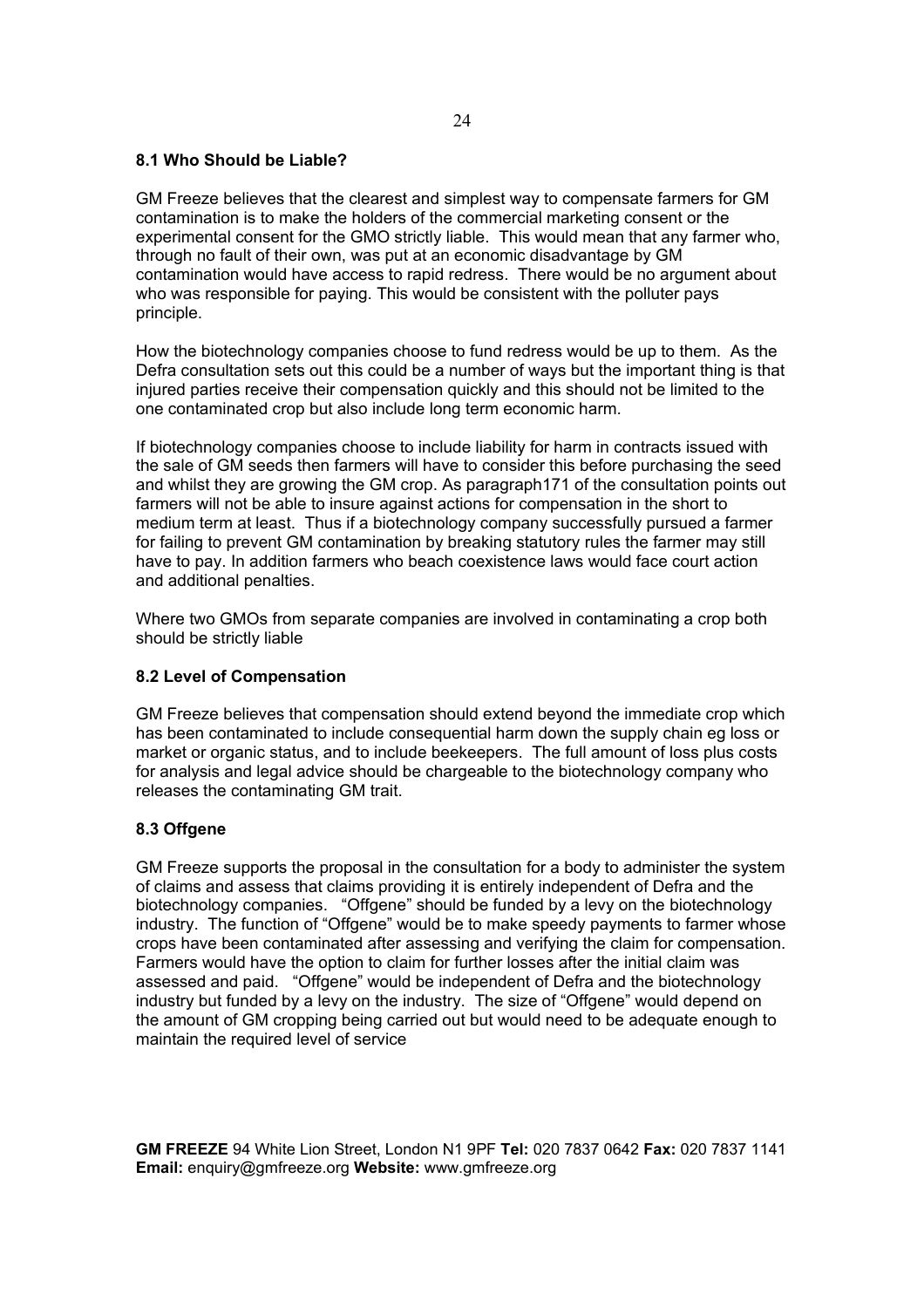## **9. A Public Register of GM Crops**

Earlier we pointed out that we believe that Defra's view that GM Crop Public Registers should not be established is legally flawed. GM Freeze believes that registers should include notices of intention to plant GM crops which give the crop to be grow including the trait, a 6 figure map reference for the field where the crop will be grown and contact details of who to make representations to regarding the crop.

GM registers are needed:

- To enable coexistence schemes to operate fairly.
- To enable environmental monitoring to take place.
- To provide information for future landowners and tenants.

## **10. Voluntary GM-Free Zones**

GM Freeze strongly supports the right to democratically establish a GM-free zone. However, we have serious reservations about the voluntary approach put forward in the Defra consultation.

Once again Defra assumes that 0.9% will be the base line for establishing GM free zones. This approach is flawed because the demands of the GMO-Free Europe campaign28 are for *"GM-free food and a GM-free local environment"*. So a voluntary scheme based on an in-built contamination threshold of 0.9% GM is hardly likely to find favour with those farmers who might be interested.

There are also legal and practical reasons why a voluntary approach to GM free zone would not work:

- What happens if only one farmer in a voluntary zone to refuses to join and the scheme?
- What happens if there is an existing GM farmer with the proposed area?
- How would changes in ownership with the new farmer insisting on growing GM crops be dealt with?
- How would land owned by someone outside the zone who wanted to grow GM crops be dealt with?
- How would a spillage of GM seed within the zone by a third party be dealt with?
- How would it fit with contract farming?
- Would a GM–free zone agreement apply to animal feed as well as crop growing?

Therefore, GM Freeze considers the proposal to allow voluntary GM-free zones to be unworkable, legally complicated, expensive and impractical. Instead, we urge Defra to support an amendment to the EC GMO legislation which would allow areas, regions or Members States to establish GMO free areas provided that democratic decision making process had been carried out. Strict coexistence rules along borders of each area would have to be introduced. GMO free areas would need to apply for at least ten years to allow farmers to adapt and maximize the potential markets for their product.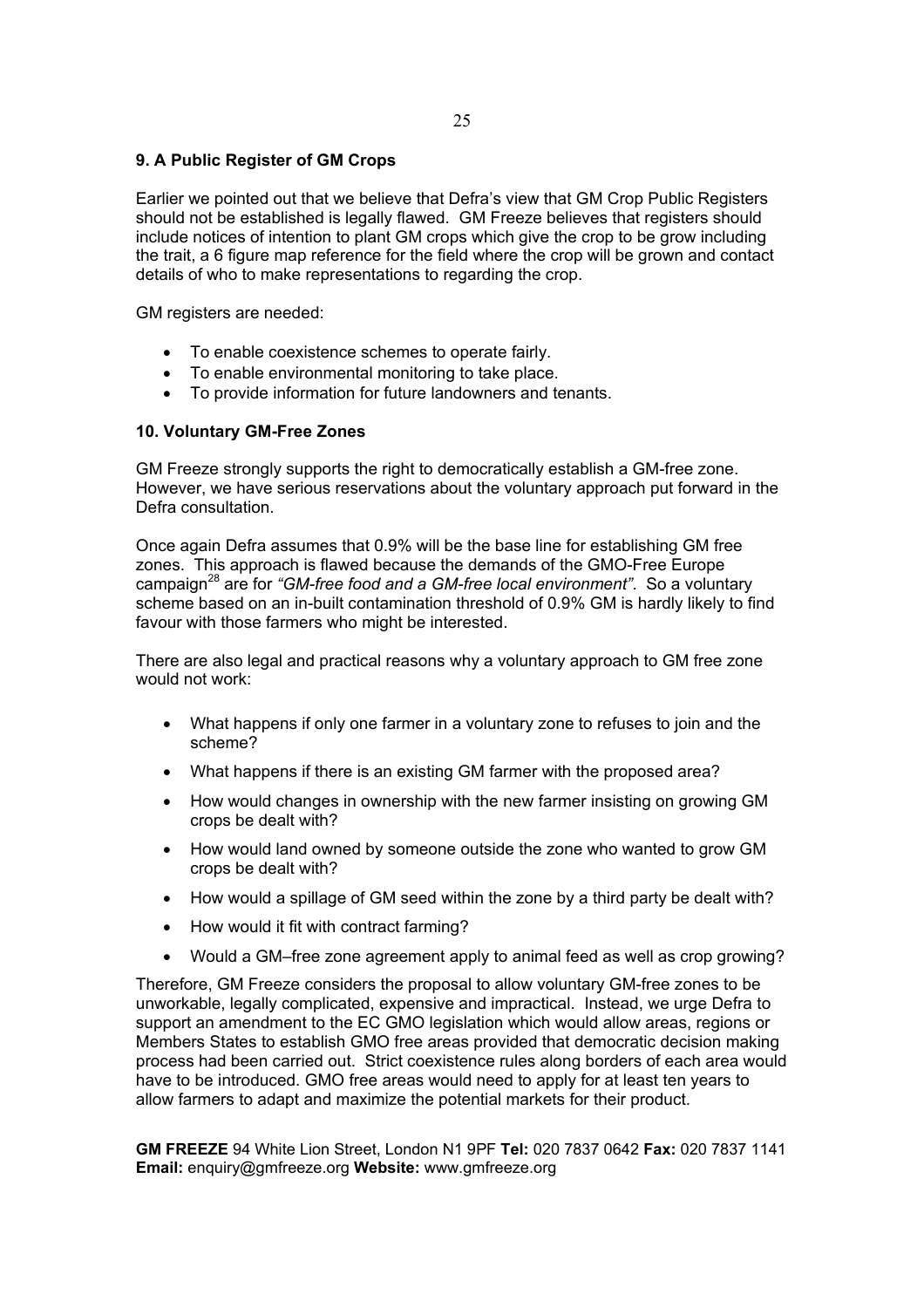GM-Free areas would be particularly valuable for the production of seeds without any GM presence. The little practical experience in the UK of running a seed growing zone established to ensure a high degree of seed purity come from the North Essex Seed Zone. This scheme is underpinned with statutory provision for settling any disputes (Section 33 of the Plant Varieties and Seeds Act 1964) – supporting the view that a statutory framework would be required for the establishment of GM-free areas.

## **11. The Regulatory Impact Assessment**

Defra's Regulatory Impacts Assessment (RIA) is based on the same set of assumptions and assertions as the coexistence proposals. Therefore, it should come as no surprise that GM Freeze rejects the majority of the Assessment's findings as they are based on the wrong premises.

# **11.1 A Tax on Innovation**

Defra argue (RIA paragraph 9) that coexistence is a "tax on innovation" because it might hamper the introduction of GM crops into the UK. This thinking underpins the rest of the proposals and goes a long way to explaining why Defra's proposals fail to address the majority issues which concern people about coexistence. In other countries GMOs have proved to be a major disruption to markets because of the breakdown of coexistence along the supply chain for instance in the case of canola seed production in Canada since 2000 and the contamination incidents involving Starlink maize in 2000, Bt10 maize in 2005 and LL601 rice in 2006 in the USA.

## **11.3 Benefits**

## **11.3.1 Economic**

Defra's RIA assumes that only benefits will arise from the cultivation of GM crops. This is based on the assertions that GM crops might

- Reduce production costs.
- Trade at a premium price.

Looking at the experience of growing GM crops around the world it is hard to see what evidence DEFRA base their assertions upon. At present the only GM crops likely to be grown in the UK are herbicide tolerant varieties. Insect resistant crops are unlikely to be grown here because at present there are no pests at which the Bt traits could be targeted. Disease resistance in any crops is a long way from commercialization. Even the current BASF experimental application for late blight resistant potatoes would compete against many non-GM varieties in a market that is avoiding GM ingredients. Blight is one of 600 pests and diseases which potatoes are afflicted by and the disease itself is constantly mutating and evolving so GM potatoes will not necessarily turn out to be a "magic bullet" for growers.

Experience of growing GM herbicide tolerant crops around the world suggest a bright star in terms of reduced weed control costs but then rising costs<sup>29</sup> and resistance problems arise in the medium term<sup>30</sup>.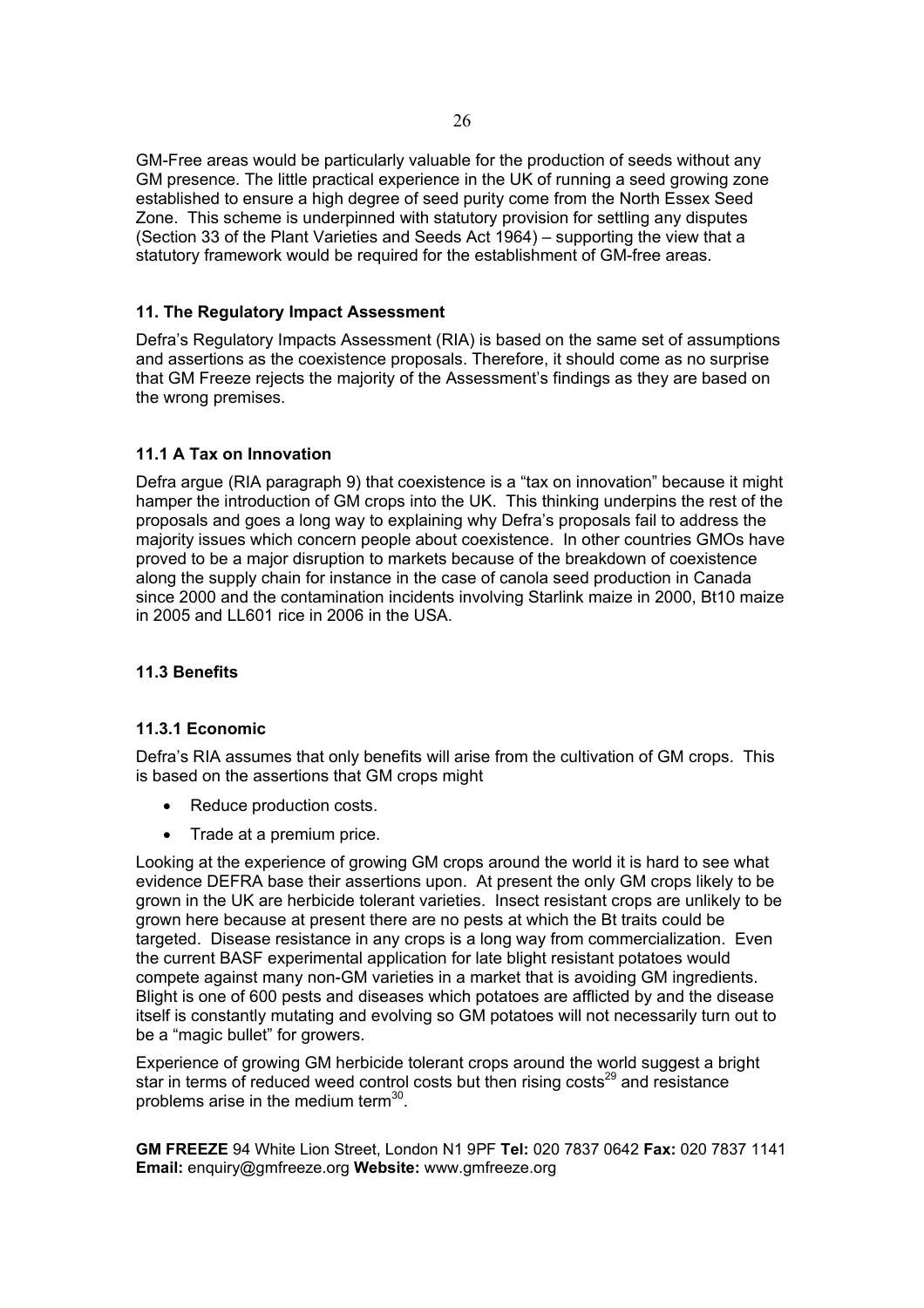Defra state (Paragraph 51 RIA) *"in the absence of effective coexistence measures it is likely that there would need to be widespread routine testing for GM presence in crops materials expected"* and "*A reliable coexistence regimes should obviate the need for extensive GM testing"*. What is more the cost of a quantified GM test using PCR is put at £200 per sample.

GM Freeze believes Defra analysis is seriously misguided. First we do not share the view that their proposals for coexistence will be effective for the many reasons outlined earlier in our submission. Problems will arise all along the food chain if Defra's proposals become law. Indeed, we believe that they will prove very ineffective and lead to a great deal of market uncertainty, eg the problems 0.9% coexistence threshold for coexistence will create in deciding whether a GM presence is adventitious or not for the purposes of labelling. GM Freeze believes Defra's proposals will increase the costs for food businesses.

The best way to maintain choice and protect health and the environment is to set the threshold for coexistence as low as possible (ie not detectable at 0.1%). This along with realistic separation distances and other measures plus tough enforcement action, would mean cheaper PCR testing for just presence or absence could be used to monitor the effectives of coexistence measures. Such analysis costs between £125 and £145 per sample at present.

## **11.3.2 Environmental**

Defra's claims that GM crops may offer *"reduced use of pesticides or herbicides"* and *"may contribute to the objective of sustainable food and farming"* are not backed by any data. The UK derived data from the Farm Scale Evaluations showed that herbicide tolerant oilseed rape and beet further damaged farmland biodiversity compared with to conventional crop<sup>31</sup>. Earlier in our submission we illustrated some of environmental problems arising from gene transfer between crops and crops and wild relatives. Research in the UK has shown that GM oilseed rape can cross with the arable weeds charlock<sup>32</sup> and wild turnip<sup>33</sup> raising the possibility of new types of herbicide tolerant weeds developing over a period.

Defra's claims may not therefore prove to be correct and much more research is required before the likely outcome of releasing GM herbicide tolerant crops is fully understood which suggest to us that a highly precautionary approach is fully justified.

## **11.3.3 Social**

Defra says that *"consumers value choice"*. A recent poll<sup>34</sup> for GM Freeze and Friends of the Earth confirmed Defra's opinion by finding that 87% of respondents wanted to see animal products produced using GM feed fully labelled as such. Furthermore around half of respondents wanted GM ingredients removed from animal feed altogether. GM Freeze considers that the proposals set out in Defra's consultation will hinder rather than help consumers choose non–GM products. By allowing a routine GM presence in the growing crops they will create confusion over the 0.9% GMO labelling exemption by adding to the difficulty of deciding if the GM presence is adventitious or is technically unavoidable.

The quality and reputation of organic products will also suffer if the EC proposals to adopt a 0.9% GM threshold for organic products are agreed in the EU and if very lax (Defra style) coexistence measures are introduced.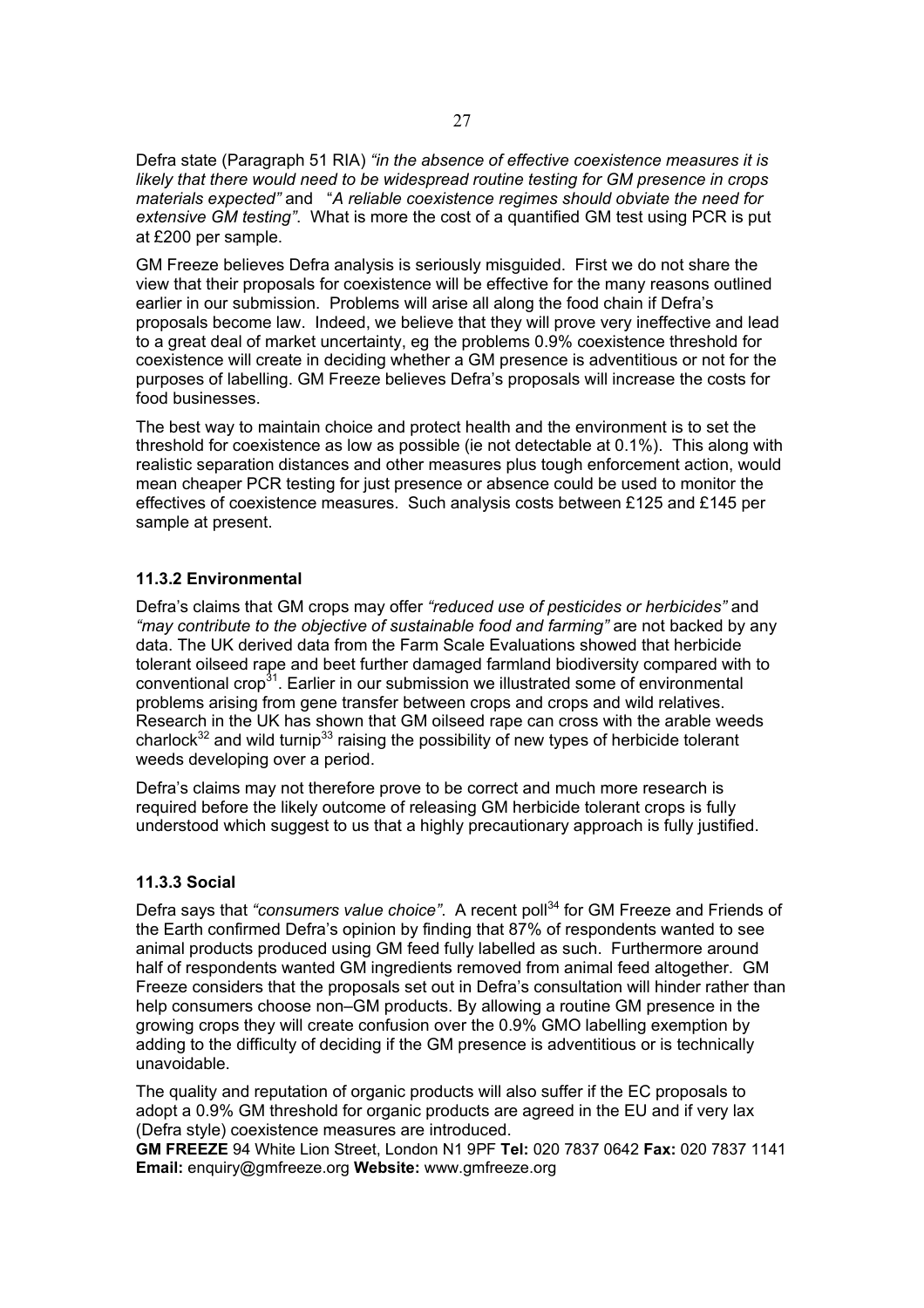Defra also fail to assess the impact of contaminated seed on farmers and the environment. The 2000 incident, when Advanta Seeds UK's spring oilseed rape seed was found to be contaminated with GM oilseed to around an average of 1%, is an excellent example of what might happen in the future. Advanta were forced to pay compensation to UK farmers<sup>35</sup> which GM Freeze estimates to be around £1.8 million (based on figures given to the Agriculture Select Committee by company representatives). It is curious that Defra's RIA choose to ignore negative impacts such as this when compiling the RIA.

## **11.4 Compliance Costs**

Defra's compliance cost cover just two aspects in terms of monetary value – notification and separation distances. Other costs such as volunteer control, bolter control and cleaning equipment are not covered as they are considered by Defra to be part of good farm practice already and therefore not cost any extra in terms of coexistence. The field evidence on beet bolter control (see earlier) suggests Defra need to think again.

The costs assume that cross pollination incidents and other problems with GM crops will be minimal and that very few cases of contamination will be reduced. GM Freeze does not believe that the data Defra has used are robust enough to produce such a comprehensive assessment. The lack of data on landscape scale pollination events (see earlier) is just one example of where their analysis falls down.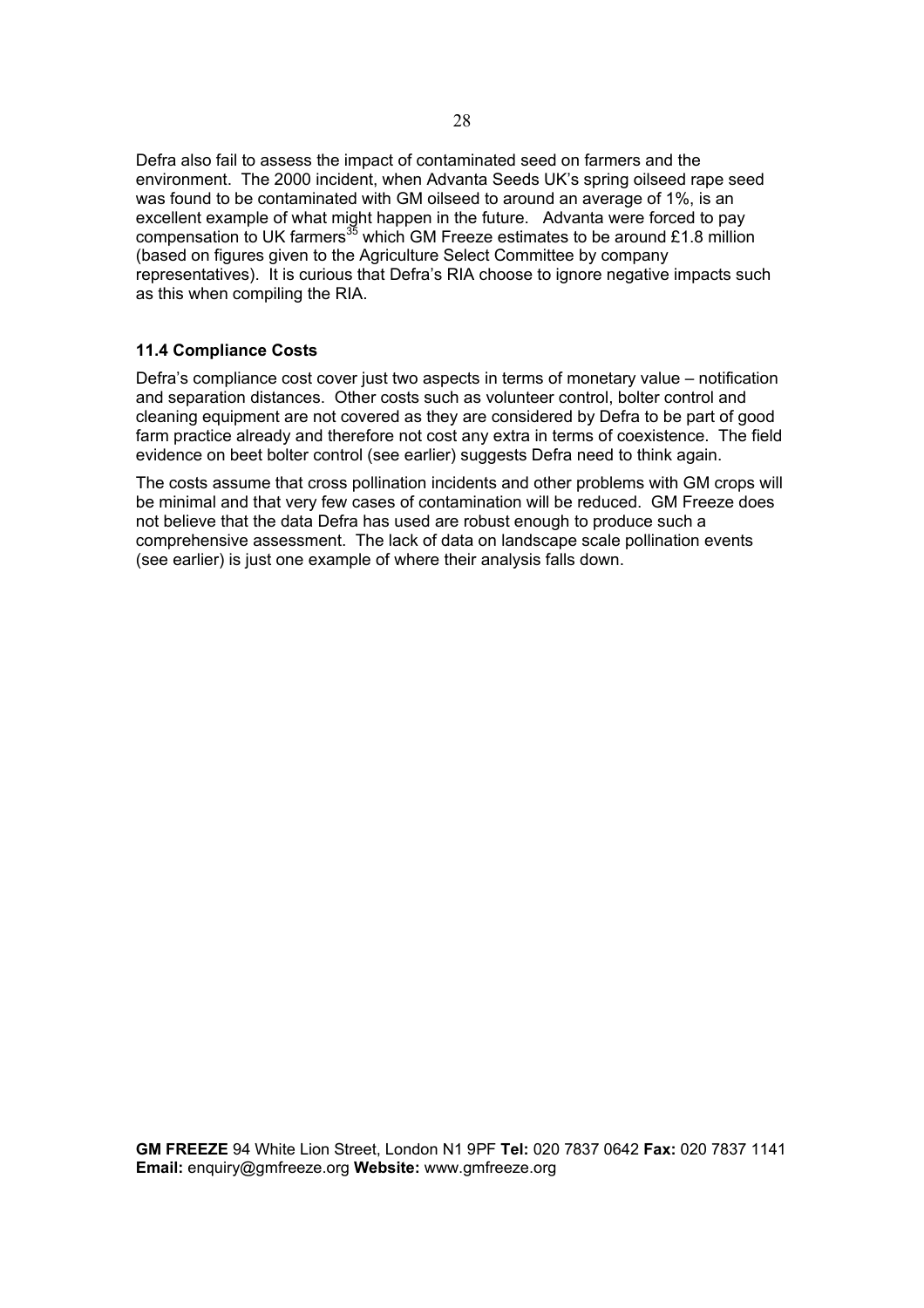## **ANNEX**

# **IN THE MATTER OF DEFRA'S CONSULTATION ON PROPOSALS FOR MANAGING THE COEXISTENCE OF GM, CONVENTIONAL AND ORGANIC CROPS**

## $\overline{\phantom{a}}$  , where  $\overline{\phantom{a}}$  , where  $\overline{\phantom{a}}$  , where  $\overline{\phantom{a}}$ **OPINION**  $\mathcal{L}_\text{max}$

### **INTRODUCTION**

- 1. We are asked to advise Friends of the Earth, GM Freeze and the Soil Association on the current DEFRA Consultation on proposals for managing the coexistence of genetically modified ("GM"), conventional and organic crops commenced in July 2006 ("the Consultation"). We have previously advised on related issues arising from Directive 2001/18/EC (on the deliberate release into the environment of genetically modified organisms), Regulation (EC) No 1829/2003 (on genetically modified food and feed) and Regulation (EC) No 1830/2003 (concerning the traceability of food and feed products produced from genetically modified organisms) and will refer to that advice in the course of this Opinion. We are now asked to advise on whether or not the approach and assumptions of the Consultation are generally consistent with EC law and, specifically, in relation to the following:
	- (i) Whether Article 22 of Directive 2001/18 changes the conclusions of our earlier advice;
	- (ii) Whether the establishment of a 0.9% coexistence threshold for GM in non- GM crops is compatible with European law;
	- (iii) Whether the exclusion of certain types of growing or farming activities *i.e.* private gardeners and allotment holders, farmers producing their own fodder and farmers who save seed for re-sowing for their next crop ("farm saved seed"), from the scope of the proposed measures is compatible with European law?
	- (iv) Whether the position stated in the Consultation that Regulation 1829/2003 does not require the keeping of a public register of GM crop locations is compatible with Community law.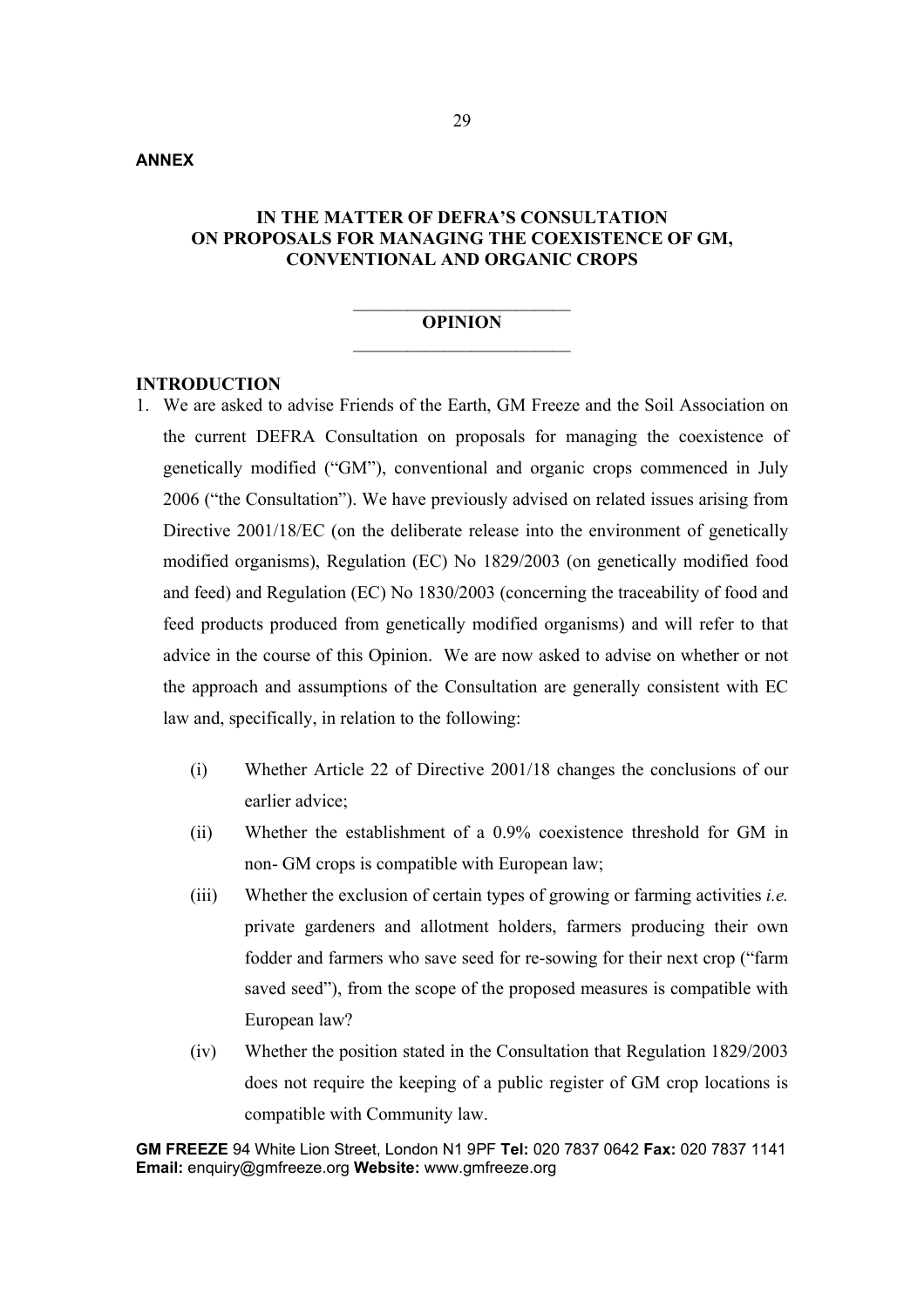- 2. For the reasons set out below, the answer to each of those specific questions is "no".
- 3. The essential premise of the Consultation is that:

"…if authorised GM crops are grown here in due course this may result in non-GM crops having a small GM presence (e.g. through cross-pollination or the dispersal of GM seed). To facilitate choice between conventional, organic and GM crops, 'coexistence' measures will be needed to minimise unwanted mixing of GM and non-GM material. From a regulatory standpoint, the key benchmark for distinguishing GM and non-GM produce is the 0.9% threshold for adventitious GM presence adopted by the EU (products with a presence above this level must be labelled and sold as 'GM'). In this paper Defra is seeking comments on a proposed coexistence regime for England that would aim to minimise any unwanted GM presence in non-GM crops so that it is below 0.9%."

- 4. The Consultation further considers, *inter alia*, excluding from the scope of the coexistence measures crops that are not intended to be placed on the market, *e.g.* crops grown for private consumption.
- 5. We have considered the Consultation and have concluded, in summary, that:
	- (i) It is based on a flawed approach to the link between co-existence measures and the GM labelling thresholds provided for in EC legislation and to the labelling thresholds *per se*.
	- (ii) It would also appear to be suggesting that co-existence measures should relate to labelling thresholds as a baseline norm (which, for the reasons we have set out is a misinterpretation of the relevant legislation).
	- (iii) Further, it appears to gloss over the requirement that, in order to benefit from the labelling exemption, GM content must be "adventitious or technically unavoidable", irrespective of the threshold and wholly fails to grapple with the meaning of that term. We have concluded that a coexistence regime which aims to establish a base-line threshold of 0.9% GM content across the board would generally preclude any reliance in practice by operators on the labelling exemption for "adventitious" presence below that threshold if an element of GM content became

**GM FREEZE** 94 White Lion Street, London N1 9PF **Tel:** 020 7837 0642 **Fax:** 020 7837 1141 **Email:** enquiry@gmfreeze.org **Website:** www.gmfreeze.org inherent in all products. Furthermore, reliance by the operator on any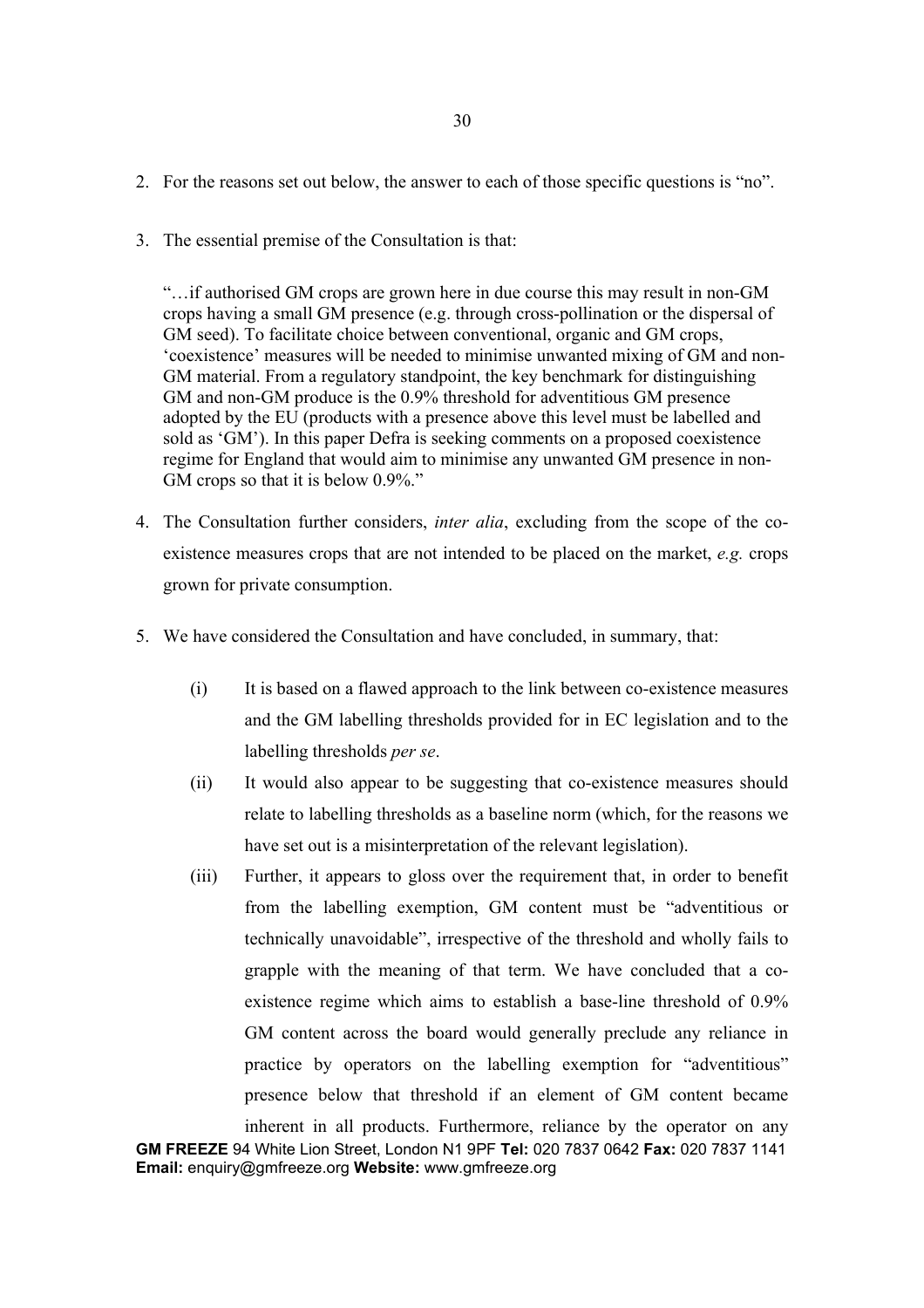base-line threshold resulting from co-existence measures would not in our view be sufficient to discharge the burden placed upon him to demonstrate that the presence was "technically unavoidable".

- (iv) Its position that there is no requirement in law for a public register is fundamentally flawed and ignores the provisions of Directive 2001/18.
- 6. Before discussing our conclusions, we consider it helpful to rehearse the legislative background applicable to the regulation of GM products.

# **LEGISLATIVE BACKGROUND**

7. Directive 2001/18 (which is a legislative instrument binding only on Member States and providing a legislative framework according to which certain results are required to be achieved) has the objective, in accordance with the precautionary principle, of approximating the laws, regulations and administrative provisions of the Member States for the purpose of protecting human health and the environment when:

- carrying out the deliberate release into the environment of genetically modified organisms for any purposes other than placing on the market within the Community, and - placing on the market genetically modified organisms as or in products within the Community<sup>1</sup>.

- 8. There is a general obligation upon Member States to ensure that all appropriate measures are taken to avoid adverse effects on human health and the environment which might arise from the deliberate release or the placing on the market of GMOs. GMOs may not be deliberately released or placed on the market unless that is in conformity with the Directive<sup>2</sup>.
- 9. A clear objective of the Directive is the protection of the environment and human health. That objective is also enshrined in the EC Treaty in Articles 6 and 152.
- 10. The Directive establishes a system of authorisation for the release of GMOs with different but parallel provisions applying respectively to GMO release where such release is for some purpose other than marketing and to GMO release where GMOs

<sup>&</sup>lt;sup>1</sup> Article 1

<sup>2</sup> Article 4

**GM FREEZE** 94 White Lion Street, London N1 9PF **Tel:** 020 7837 0642 **Fax:** 020 7837 1141 **Email:** enquiry@gmfreeze.org **Website:** www.gmfreeze.org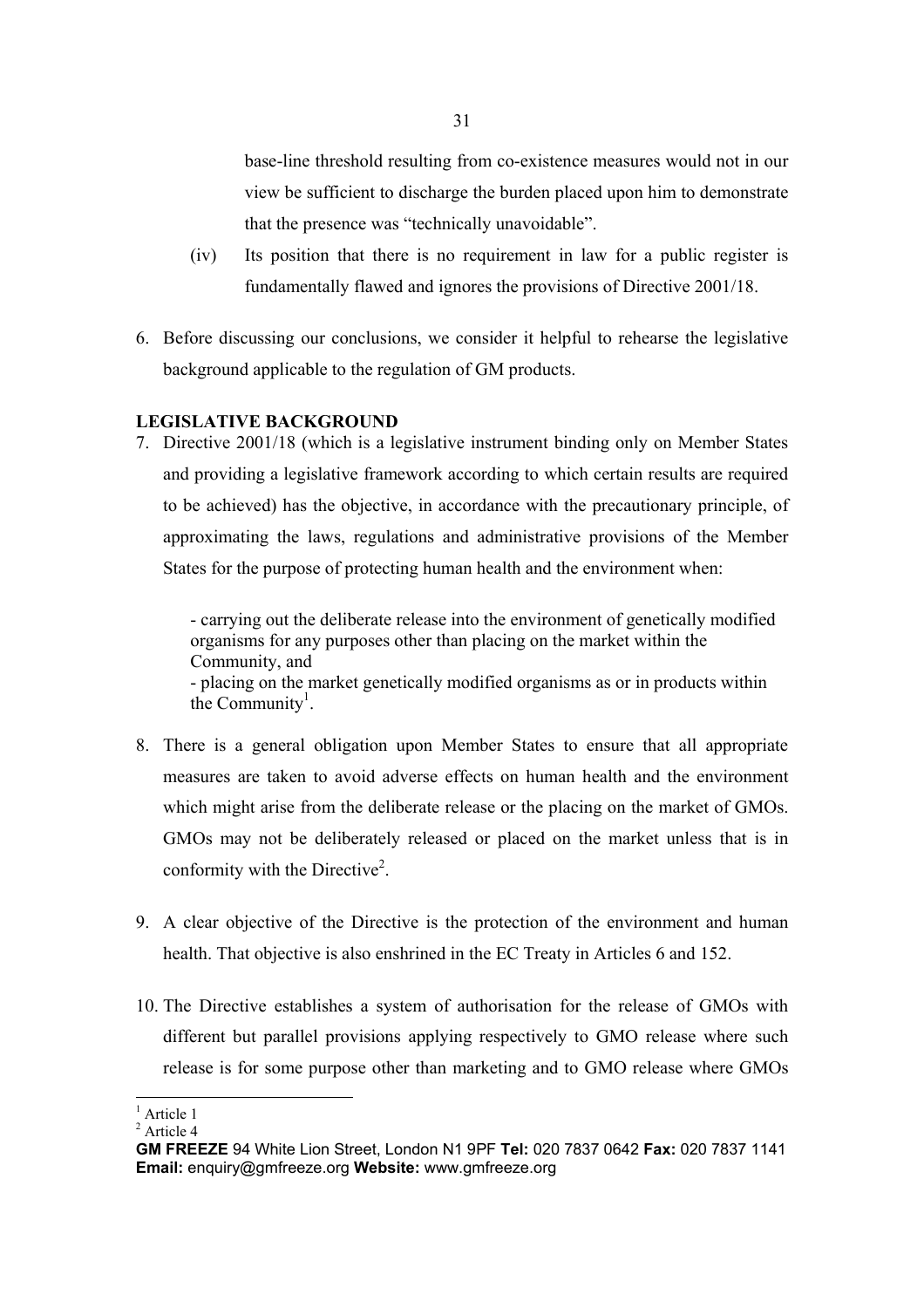are to be marketed as or contained in products. In either case, a release may take place only with and subject to the conditions of an authorisation from the competent authority of a Member State. An authorisation has effect throughout the Community.

11. It follows therefore that Community law does not permit of any tolerance in relation to GMO content where the relevant GMO release has not been authorised. The only circumstance in which unauthorised GMO content is tolerated is by virtue of transitional measures whereby authorisation is not required for adventitious or technically unavoidable trace elements of GMO to a threshold of 0.5%, where an application for authorisation in relation to that GMO has reached a certain stage in the process of consideration and certain stringent conditions have been met<sup>3</sup>.

## **LABELLING**

12. The Directive also provides for the continued monitoring of GMO products for their potential effects on human health or the environment. To that end, the Directive seeks to ensure traceability of GMOs at all stages of the placing onto the market of products in which they are contained. With that in mind, Article 21 therefore provides for labelling and packaging of GMO products and provides:

"1. Member States shall take all necessary measures to ensure that at all stages of the placing on the market, the labelling and packaging of GMOs placed on the market as or in products comply with the relevant requirements specified in the written consent referred to in Articles 15(3), 17(5) and (8), 18(2) and 19(3).

2. For products where adventitious or technically unavoidable traces of authorised GMOs cannot be excluded, a minimum threshold may be established below which these products shall not have to be labelled according to the provision in paragraph 1. The threshold levels shall be established according to the product concerned, under the procedure laid down in Article 30(2).

3. For products intended for direct processing, paragraph 1 shall not apply to traces of authorised GMOs in a proportion no higher than 0,9 % or lower thresholds established under the provisions of Article 30(2), provided that these traces are adventitious or technically unavoidable."

13. Article 21 therefore imposes an obligation to label authorised GMOs and product with authorised GM content. It recognises however that there may be situations in

<sup>&</sup>lt;sup>3</sup> Article 12a (inserted by Regulation 1829/2003)

**GM FREEZE** 94 White Lion Street, London N1 9PF **Tel:** 020 7837 0642 **Fax:** 020 7837 1141 **Email:** enquiry@gmfreeze.org **Website:** www.gmfreeze.org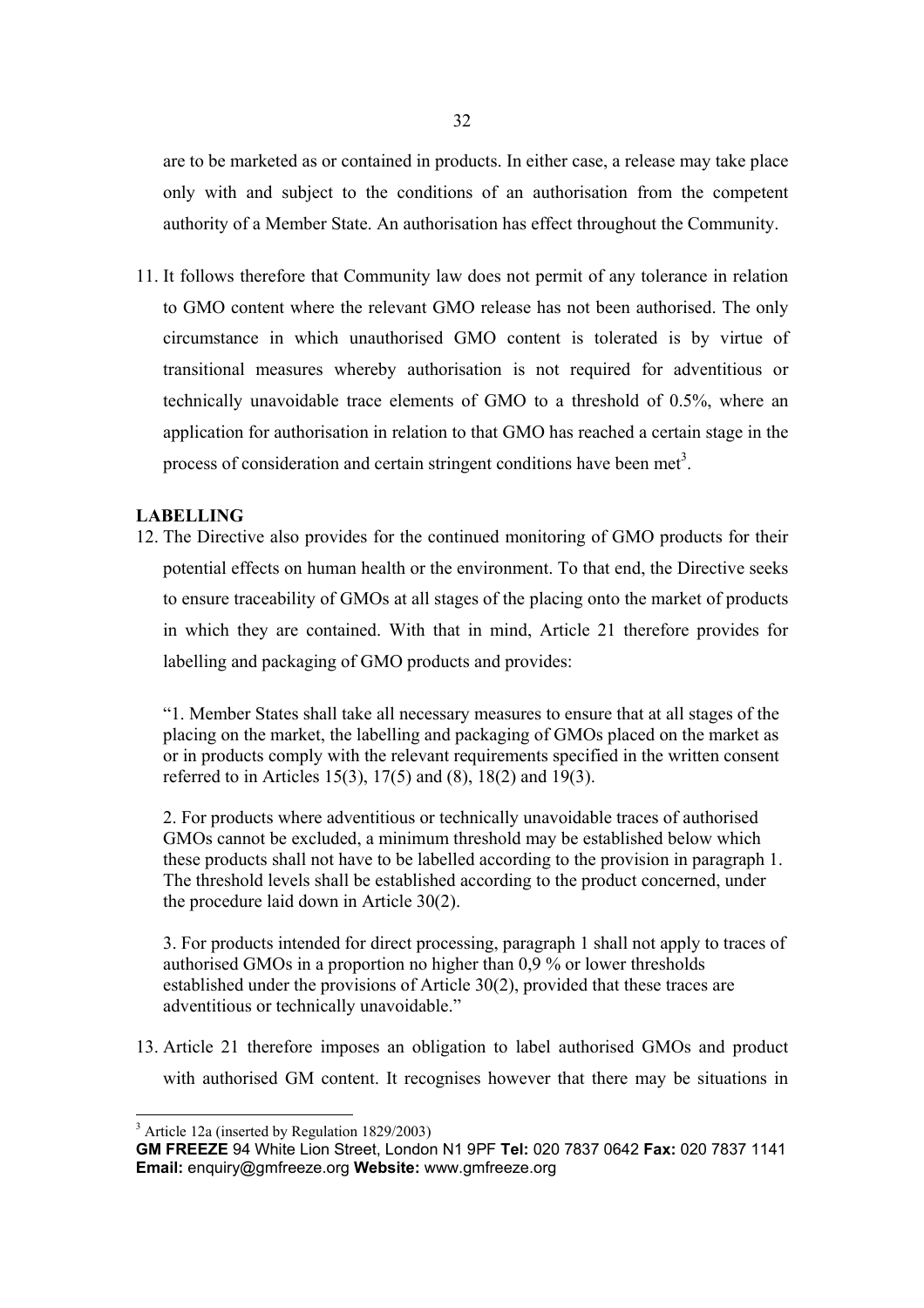which adventitious and technically unavoidable traces of authorised GMO cannot be excluded. In such circumstances, and only in such circumstances, there is an exception to the general obligation to label GM products where the technically unavoidable or adventitious content is lower than a specified threshold. In relation to products intended for direct processing, that threshold has been set at 0.9%. That threshold derives from Regulation 1830/2003.

14. Regulations 1829/2003 and 1830/2003 apply a special regime to food and feed containing, consisting of or produced from GMOs. Regulations differ from Directives in that they are binding in their entirety, are directly applicable in Member States and bind individuals and companies as well as Member States. Regulation 1829/2003 establishes rules for the authorisation, supervision and labelling of GM food and feed which are applicable to such food and feed irrespective of whether they contain products which have previously received an authorisation pursuant to Directive 2001/18. The objectives of the Regulation are found in its Recitals, *inter alia,* as follows:

"*(1) The free movement of safe and wholesome food and feed is an essential aspect of the internal market and contributes significantly to the health and well-being of citizens, and to their social and economic interests.* 

*(2) A high level of protection of human life and health should be ensured in the pursuit of Community policies.* 

*(3) In order to protect human and animal health, food and feed consisting of, containing or produced from genetically modified organisms (hereinafter referred to as genetically modified food and feed) should undergo a safety assessment through a Community procedure before being placed on the market within the Community.*"

15. With regard to labelling, the recitals to the Regulation provide:

*"(17) In accordance with Article 153 of the Treaty, the Community is to contribute to promoting the right of consumers to information. In addition to other types of information to the public provided for in this Regulation, the labelling of products enables the consumer to make an informed choice and facilitates fairness of transactions between seller and purchaser.* 

*(18) Article 2 of Directive 2000/13/EC of the European Parliament and of the Council of 20 March 2000 on the approximation of the laws of the Member States relating to the labelling, presentation and advertising of foodstuffs provides that labelling must not mislead the purchaser as to the characteristics of the foodstuff and among other things, in particular, as to its nature, identity, properties, composition, method of production and manufacturing.*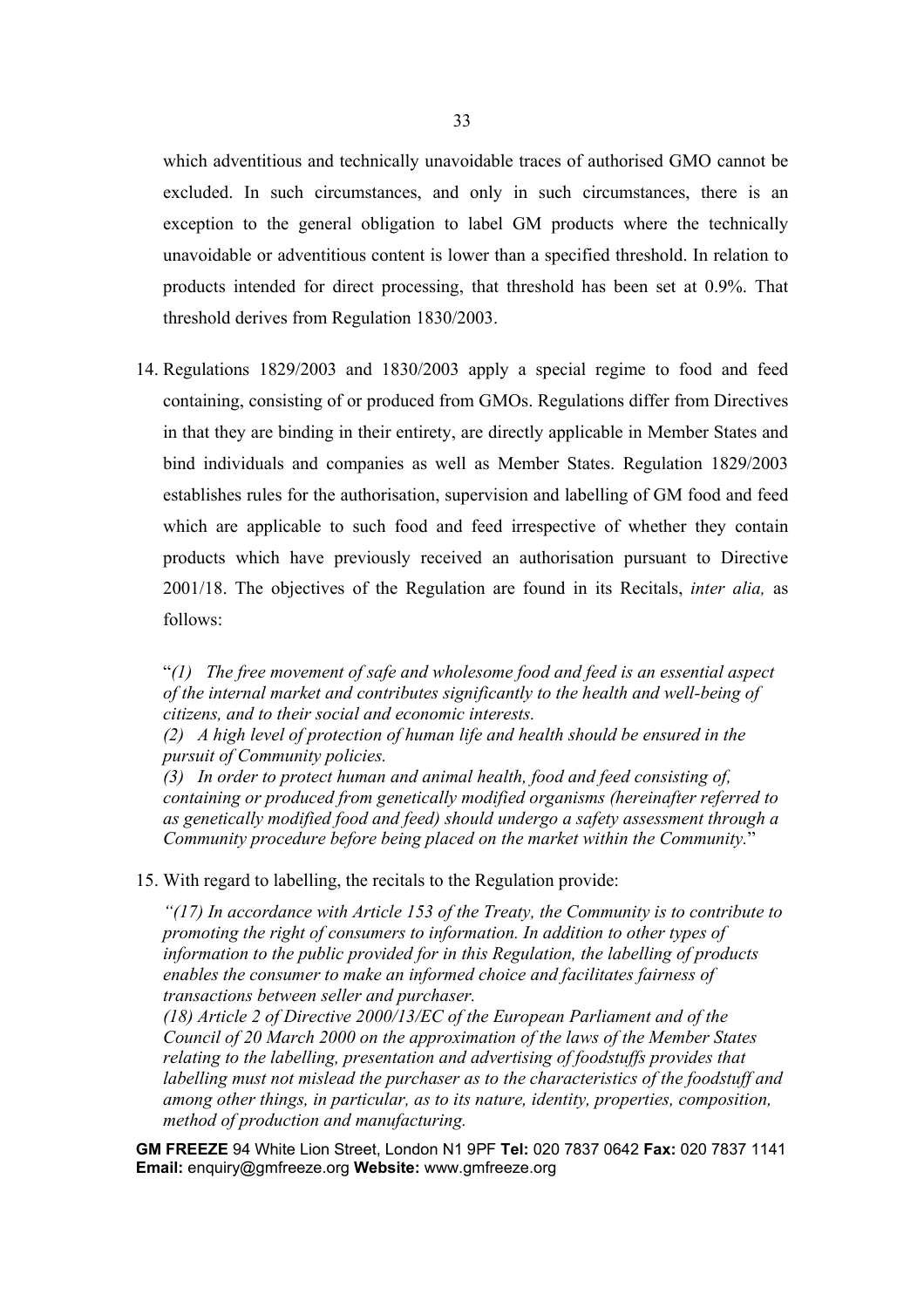*(20) Harmonised labelling requirements should be laid down for genetically modified feed to provide final users, in particular livestock farmers, with accurate information on the composition and properties of feed, thereby enabling the user to make an informed choice.* 

*(21) The labelling should include objective information to the effect that a food or feed consists of, contains or is produced from GMOs. Clear labelling. <i>irrespective of the detectability of DNA or protein resulting from the genetic modification in the final product, meets the demands expressed in numerous surveys by a large majority of consumers, facilitates informed choice and precludes potential misleading of consumers as regards methods of manufacture or production.* 

*(22) In addition, the labelling should give information about any characteristic or property which renders a food or feed different from its conventional counterpart with respect to composition, nutritional value or nutritional effects, intended use of the food or feed and health implications for certain sections of the population, as well as any characteristic or property which gives rise to ethical or religious concerns. (23) Regulation (EC) No 1830/2003 of the European Parliament and of the Council of 22 September 2003 concerning the traceability and labelling of genetically modified organisms and traceability of food and feed products produced from genetically modified organisms and amending Directive 2001/18/EC(16) ensures that relevant information concerning any genetic modification is available at each stage of the placing on the market of GMOs and food and feed produced therefrom and should thereby facilitate accurate labelling.* 

*(24) Despite the fact that some operators avoid using genetically modified food and feed, such material may be present in minute traces in conventional food and feed as a result of adventitious or technically unavoidable presence during seed production, cultivation, harvest, transport or processing. In such cases, this food or feed should not be subject to the labelling requirements of this Regulation. In order to achieve this objective, a threshold should be established for the adventitious or technically unavoidable presence of genetically modified material in foods or feed, both when the marketing of such material is authorised in the Community and when this presence is tolerated by virtue of this Regulation.*

*(25) It is appropriate to provide that, when the combined level of adventitious or technically unavoidable presence of genetically modified materials in a food or feed or in one of its components is higher than the set threshold, such presence should be indicated in accordance with this Regulation and that detailed provisions should be adopted for its implementation. The possibility of establishing lower thresholds, in particular for foods and feed containing or consisting of GMOs or in order to take into account advances in science and technology, should be provided for. (26) It is indispensable that operators strive to avoid any accidental presence of genetically modified material not authorised under Community legislation in food or feed. However, in order to ensure the practicability and feasibility of this Regulation, a specific threshold, with the possibility of establishing lower levels in particular for GMOs sold directly to the final consumer, should be established as a transitional measure for minute traces in food or feed of this genetically modified material, where the presence of such material is adventitious or technically unavoidable and provided that all specific conditions set in this Regulation are met. Directive 2001/18/EC should be amended accordingly. The application of this*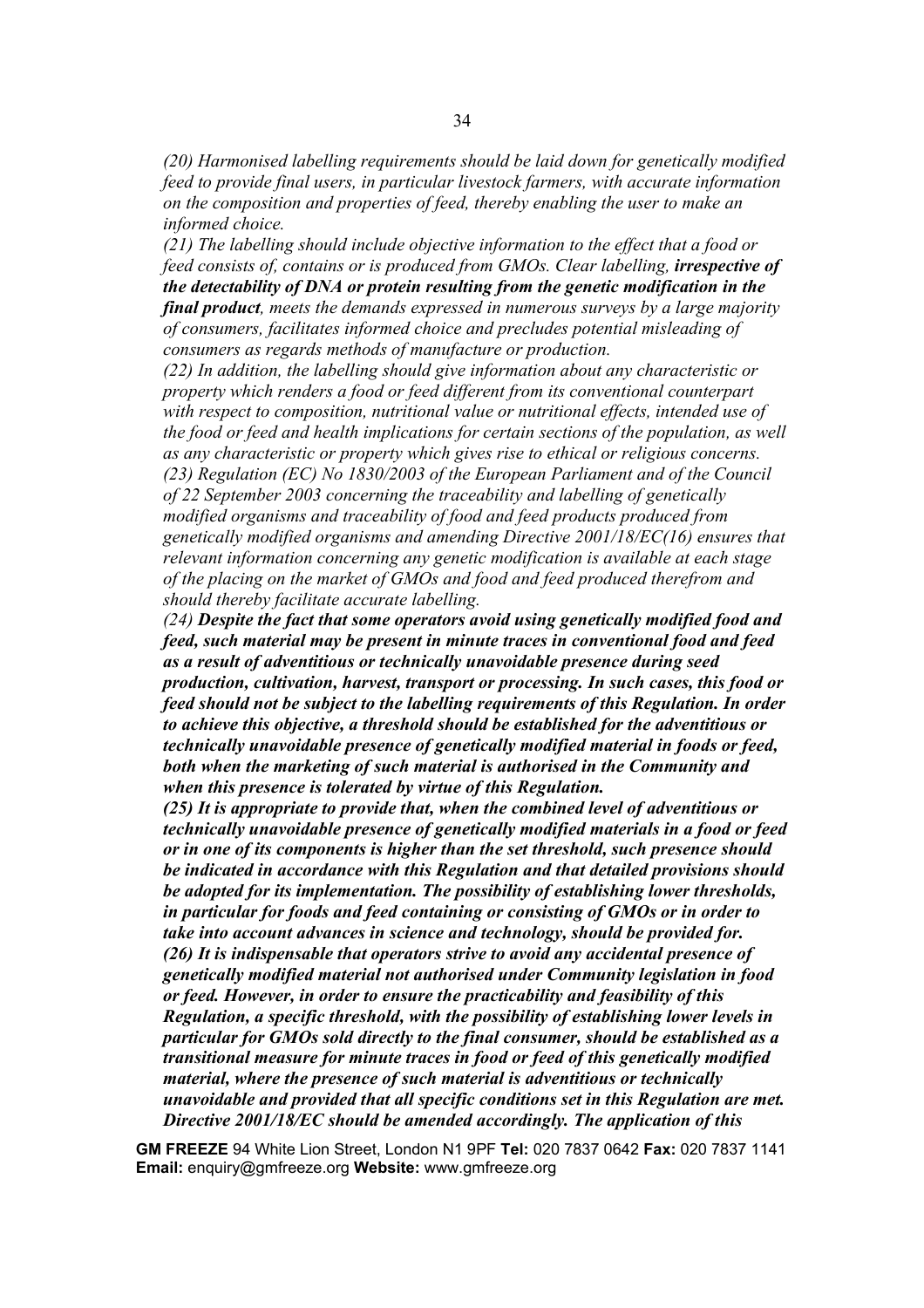*measure should be reviewed in the context of the general review of the implementation of this Regulation. (27) In order to establish that the presence of this material is adventitious or technically unavoidable, operators must be in a position to demonstrate to the competent authorities that they have taken appropriate steps to avoid the presence of the genetically modified food or feed"* (emphasis added).*.* 

16. The Regulation itself makes, *inter alia*, the following provision for the labelling of GM food in Article 12:

"1. This Section shall apply to foods which are to be delivered as such to the final consumer or mass caterers in the Community and which:

(a) contain or consist of GMOs; or

(b) are produced from or contain ingredients produced from GMOs.

2. This Section shall not apply to foods containing material which contains, consists of or is produced from GMOs in a proportion no higher than 0,9 per cent of the food ingredients considered individually or food consisting of a single ingredient, provided that this presence is adventitious or technically unavoidable.

3. In order to establish that the presence of this material is adventitious or technically unavoidable, operators must be in a position to supply evidence to satisfy the competent authorities that they have taken appropriate steps to avoid the presence of such material.

4. Appropriate lower thresholds may be established in accordance with the procedure referred to in Article 35(2) in particular in respect of foods containing or consisting of GMOs or in order to take into account advances in science and technology."

- 17. Parallel provisions apply in relation to GM feed.
- 18. Again, therefore, the precondition for the exclusion from the general obligation to label products with GM content is that the content is adventitious or technically unavoidable. The burden of proving that GM content is "adventitious or technically unavoidable" lies firmly with operators, who are defined in the Regulation as "the natural or legal person responsible for ensuring that the requirements of this Regulation are met within the food businesses or feed businesses under its control".
- 19. For the sake of completeness, it should be noted that the provisions referred to above are concerned with identifying the circumstances in which something must be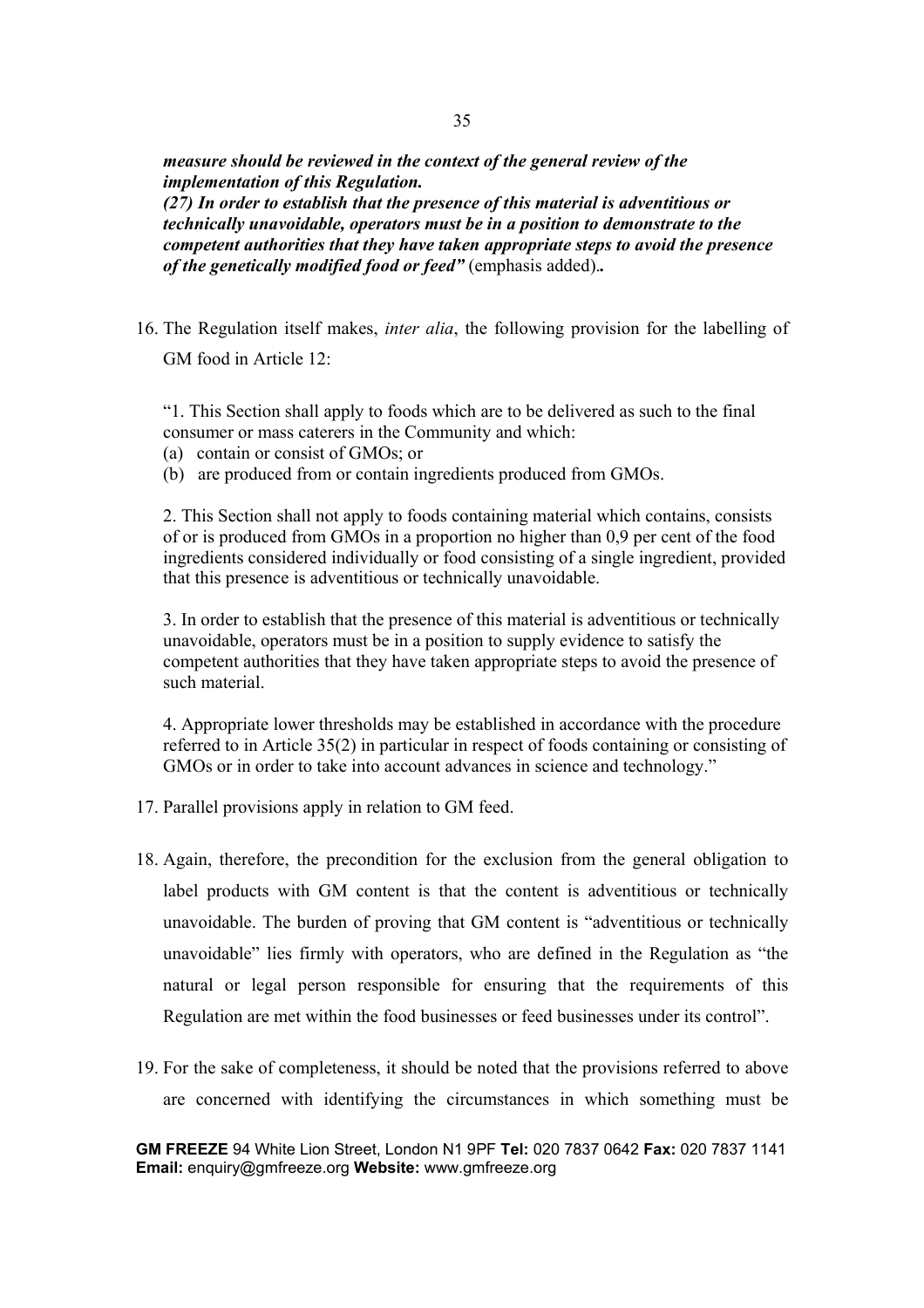labelled as a GM product. If, for example, a product has an adventitious GM content of less than 0.9%, that means that it is excluded from the obligation to be labelled as containing GMO. It does not follow that a positive representation can be made about the product (whether in the form of a label or some other statement about it) that it is GMO-free. Hence, the labelling requirements are not intended to lay down the borderline between GMO products and non-GMO products.

## **CO-EXISTENCE**

20. Article 43(2) of Regulation 1829/2003 amends the Directive by inserting Article 26a. It provides:

"Measures to avoid the unintended presence of GMOs

1. Member States may take appropriate measures to *avoid* the unintended presence of GMOs in other products.

2. The Commission shall gather and coordinate information based on studies at Community and national level, observe the developments regarding coexistence in the Member States and, on the basis of the information and observations, develop guidelines on the coexistence of genetically modified, conventional and organic crops" (emphasis added).

21. It is this provision which forms the basis of the UK government's Consultation on coexistence, which appears to be firmly rooted in the Commission's policy in that regard, as recorded in its Recommendation of 23 July 2003 "on guidelines for the development of national strategies and best practices to ensure the coexistence of genetically modified crops with conventional and organic farming".

## **GENERAL CONCLUSIONS REGARDING THE CONSULTATION**

- 22. Just as we considered in our previous advice that the Commission Recommendation had no basis in Community legislation and was wrong in law, we are of the view that certain assumptions and premises of DEFRA's Consultation are also flawed and inconsistent with Community law.
- 23. The central premise of the Consultation is that coexistence measures are designed merely to minimise unwanted GM transfer and that such measures are to be defined by reference to the thresholds applicable to GM labelling requirements. Further, the Consultation is strongly reliant on the premise that coexistence measures are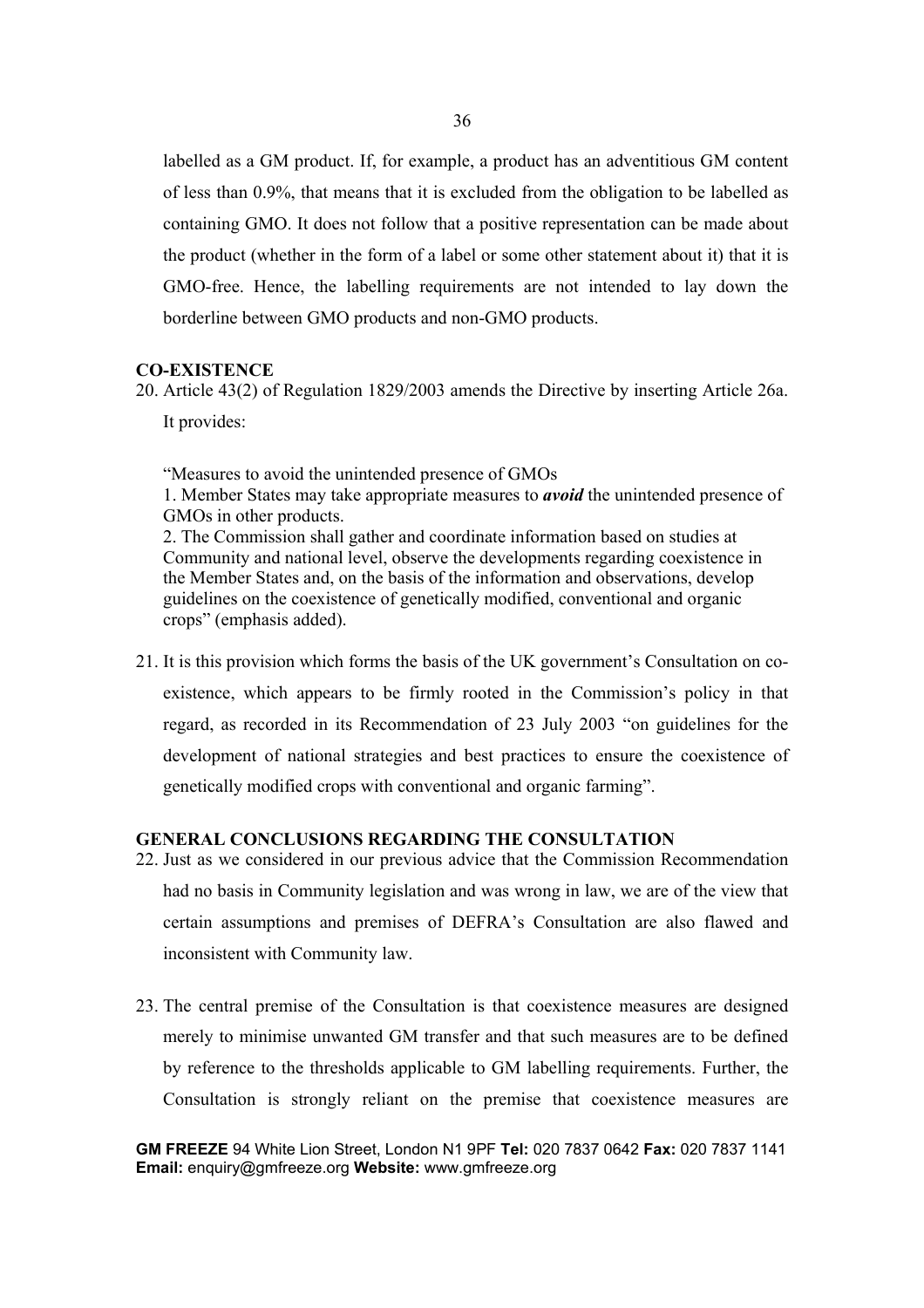concerned only with "economic choice" and not with safety and environmental concerns. As we have already advised, that is a flawed approach to the Community legislation for a number of reasons.

### **COEXISTENCE AND BASELINE NORMS**

24. The origin of Article 26a lies in Regulation No. 1829/2003. Recital 28 to the Regulation provides:

*"(28) Operators should avoid the unintended presence of GMOs in other products. The Commission should gather information and develop on this basis guidelines on the coexistence of genetically modified, conventional and organic crops. Moreover, the Commission is invited to bring forward, as soon as possible, any further necessary proposal."* 

- 25. This, in our view, is distinct from the subject matter of recitals 24 to 27. Those recitals refer to the adventitious or technically unavoidable presence of GMOs in food or feed in a number of different situations. Recital 26, for example, refers to the accidental presence of unauthorised GMOs in food or feed. Recitals 24-25 appear to refer to the presence of authorised GMOs.
- 26. Recital 28 departs from the phraseology of recitals 24-27 by referring simply to the "unintended" presence of GMOs in "other products". It is obviously correct to point out that the word "adventitious" in the earlier recitals overlaps in meaning with the word "unintended", although the word "technically unavoidable" does not necessarily do so. It is also correct to point out that the phrase "other products" could be construed as referring to "products other than GMOs" or "products other than food or feed".
- 27. However, taking things in context, we consider that, whereas recitals 24-27 are concerned with tackling the situation that arises when there is an adventitious or technically unavoidable presence of GMOs in food or feed, recital 28 and, accordingly, Article 26a are concerned with securing coexistence, that is, the prevention of (unintentional) "contamination" of products other than GM products. Recital 28 and Article 26a therefore concern a situation that logically precedes the situation considered by recitals 24-27.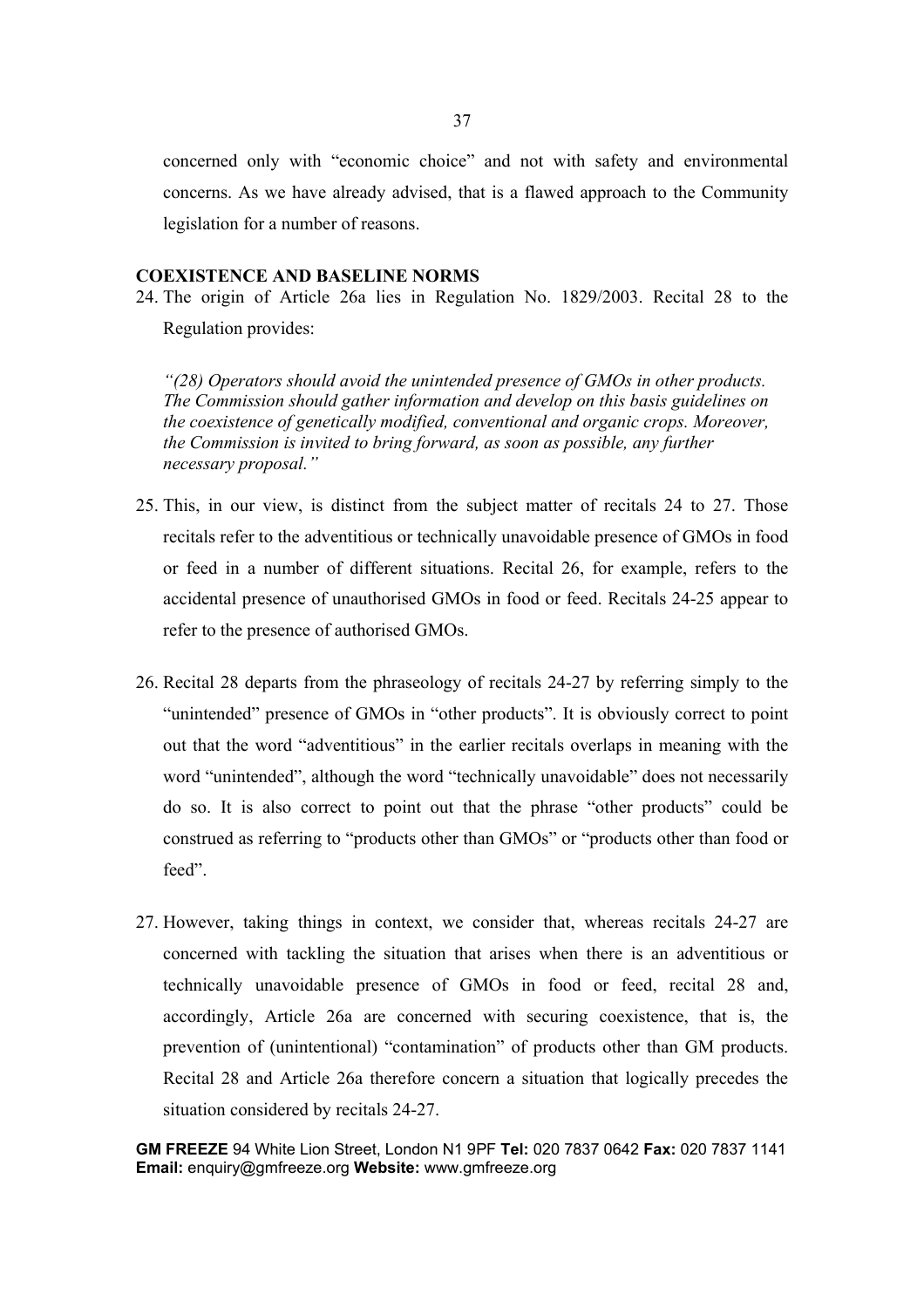- 28. The labelling thresholds are therefore legally irrelevant so far as the scope of coexistence measures is concerned. Further, it cannot be said that the only objective of coexistence measures, as envisaged in Article 26a, is the economic protection of non-GM producers, as the Consultation paper asserts (see, for example, at paragraphs 22 to 25).
- 29. In relation to the first point made in the preceding paragraph, we are of the clear view that appropriate measures to avoid GM presence in non-GM products, taken pursuant to Article 26a, are not as a matter of law constrained by, reliant on, or necessarily allied to the labelling thresholds. There is nothing in the wording of the Directive or Regulation 1829/2003 to support such a limitation. Moreover, there is no canon of construction or legislative rationale dictating or leading to such an interpretation. Indeed it is strongly arguable that the structure of the legislation would indicate that a limitation on the scope of "appropriate" coexistence measures by reference to labelling thresholds would be illogical.
- 30. To begin with, Article 26a refers clearly and simply to measures to "avoid the unintended presence of GMOs". As a matter of ordinary language and commonsense, measures that permitted a certain level of GM content would not "avoid the unintended presence of GMOs".
- 31. From the policy perspective, coexistence means the ability of farmers to make a practical choice between conventional, organic and GM crop production. Measures that permitted a certain level of GM content could not be said to be directed at enabling farmers to make such a choice.
- 32. Further, as stated above, there are two relevant conditions for the exclusion from the general obligation to label products with GM content: (i) the content must be adventitious or technically unavoidable; and (ii) it must be below the threshold. Coexistence measures that established a regime that aimed to do no more than limit GM content in products not intended to be GM to a 0.9% threshold would therefore be meaningless, so far as the labelling requirements are concerned, unless the

**GM FREEZE** 94 White Lion Street, London N1 9PF **Tel:** 020 7837 0642 **Fax:** 020 7837 1141 **Email:** enquiry@gmfreeze.org **Website:** www.gmfreeze.org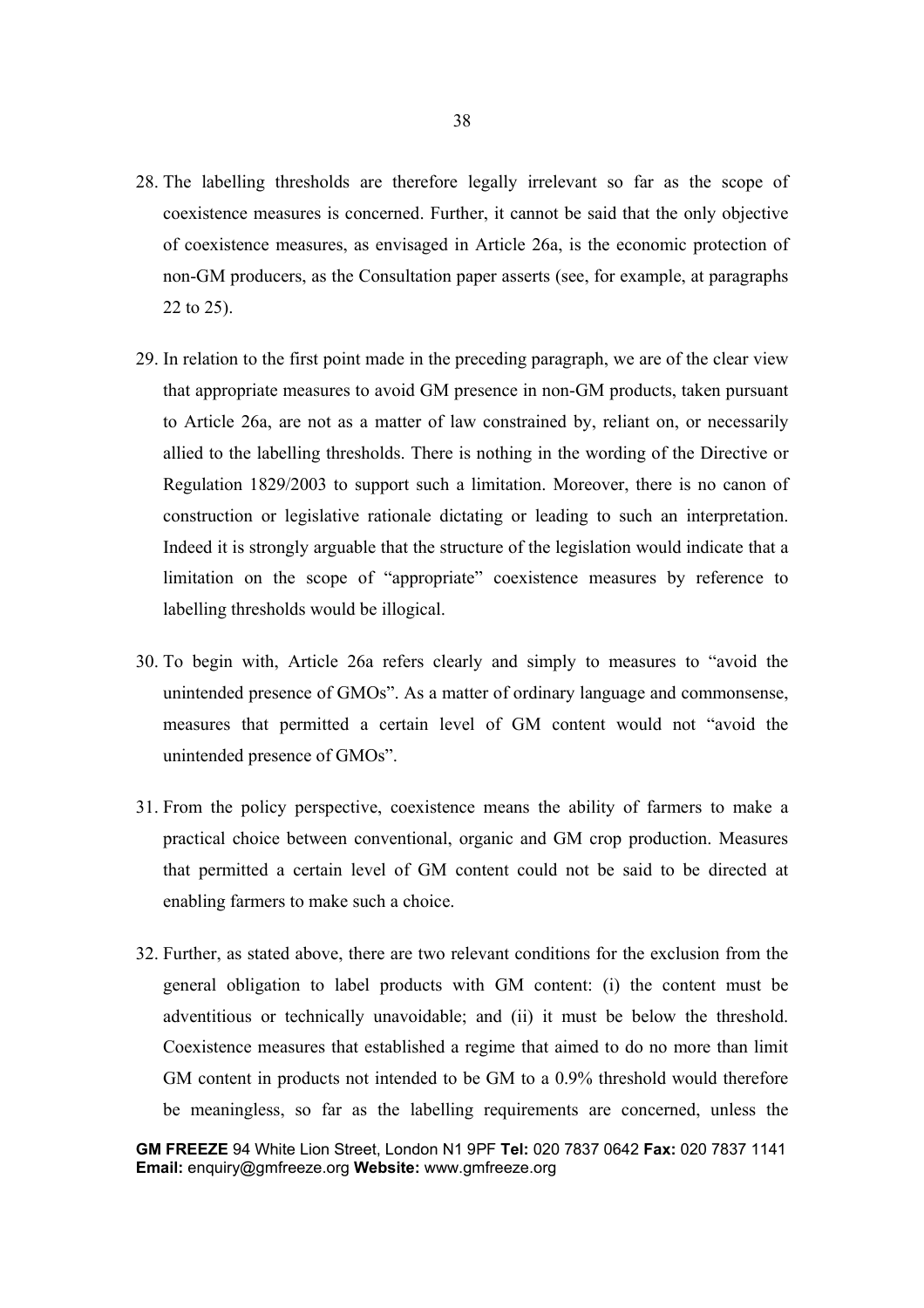operator was also able to satisfy the additional requirement for the labelling exemption, namely, that the GM presence was adventitious or technically unavoidable.

- 33. Finally, if one aim of co-existence measures is to provide economic protection for non-GM operators, whilst accepting the legitimacy of authorised GM production, the placing upon the scope of such measures of the limitation of achieving a baseline norm of 0.9% (rather than achieving lower levels of, or the avoidance altogether of, contamination) arguably renders it more difficult in practice for non-GM operators to ensure that they benefit from the labelling exemption.
- 34. By contrast, a regime that sets out to prevent cross-contamination, as far as is technically possible, renders it easier for non-GM producers to comply with all elements of the labelling exemption. Limiting such a regime by reference to a baseline tolerance could also preclude the ability of non-GM operators to establish a GMfree labelling regime akin to the organic labelling regime, to which we return below.
- 35. As indicated above, it seems to us that the concept of coexistence measures is crucially relevant: they are directed towards preventing the avoidable contamination of non-GM produce and not to merely minimising such contamination to (arbitrarily fixed) tolerance levels.
- 36. The Consultation also appears to indicate (see for example at paragraphs 28 and 36) that the construction of Article 26a is to be tempered by reference to the principle of proportionality and appears to suggest that, since it is unrealistic for producers to strive to avoid GM presence completely, the only appropriate response is to apply a baseline norm of 0.9%. In the same vein, the Commission has referred to Article 22 of the Directive as imposing – or at least implying - a similar constraint upon the extent of coexistence measures (Article 22 provides: "Without prejudice to Article 23, Member States may not prohibit, restrict or impede the placing on the market of GMOs, as or in products, which comply with the requirements of this Directive").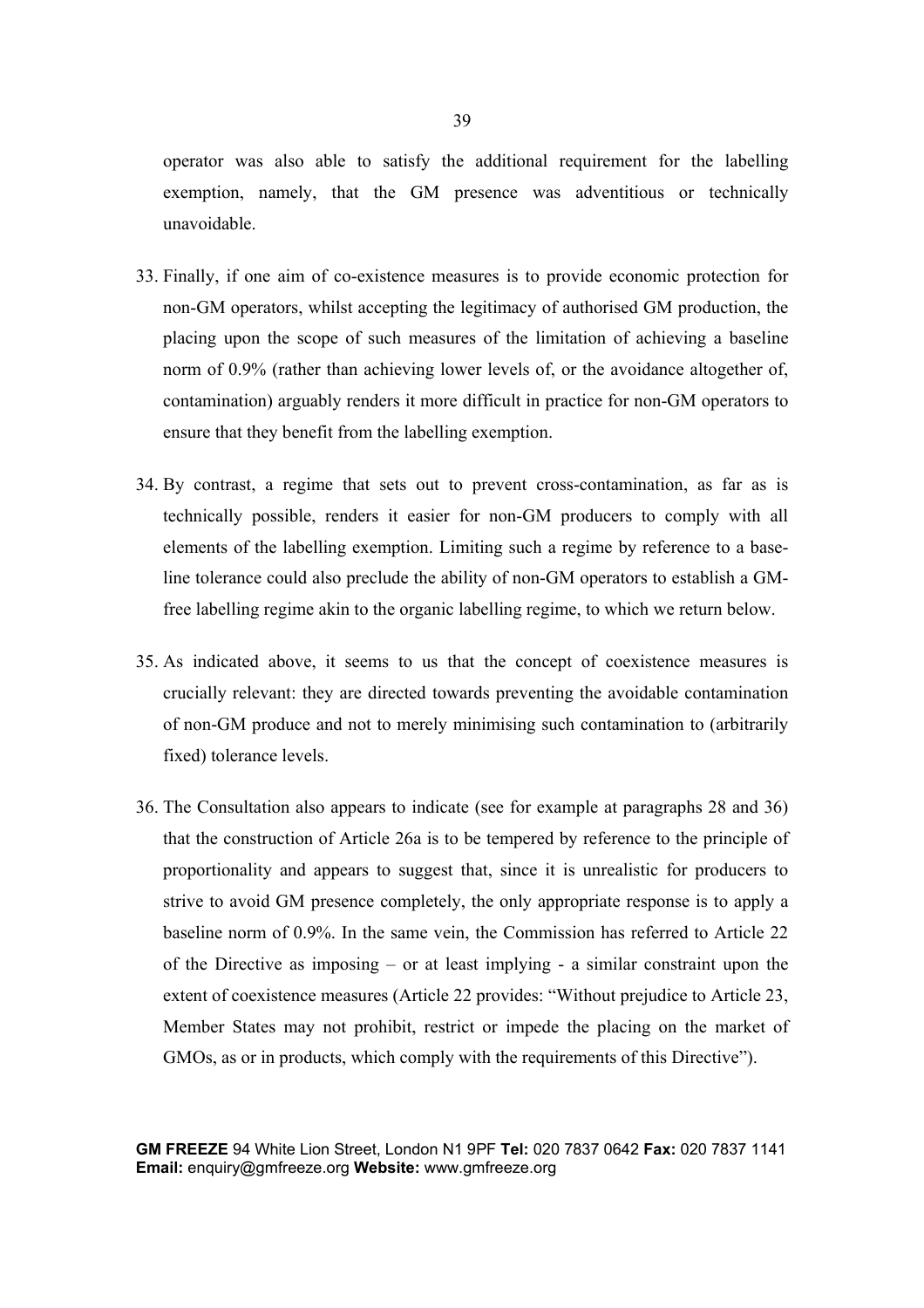- 37. We do not consider that either of those contentions has any bearing on the proper construction of the Community legislation. Nor do they provide justification for reliance on baseline norms founded upon the labelling requirements.
- 38. As regards the principle of proportionality, what is proportionate in the circumstances is a matter of fact and technical assessment and must have regard to the legislative aim. The analogy often used to illustrate the principle of proportionality is the wielding of a sledge hammer to crack a walnut. The objective is to crack open the walnut. By using a sledge hammer, the objective will be achieved. However, recourse to the sledge hammer involves the exercise of more force and energy than is necessary to achieve the objective. The objective could be achieved by using lesser force and energy (recourse to a nutcracker). Thus, proportionality is concerned with ensuring that, of the different means *capable of achieving the legislative objective*, the one that is least burdensome (or, putting it another way, most efficient) is adopted.
- 39. In the present context, the legislative objective is avoiding, as opposed to minimising, the unintended presence of GM in other products. Proportionality will always be informed by what is technically possible in order to achieve the legislative objective; but there does not appear to be any evidential basis for an assertion that measures going beyond minimising contamination by reference to baseline norms founded upon the labelling provisions pose a disproportionate burden upon producers and operators having regard to the need to achieve the legislative objective. On the contrary, the problem posed by opting for a baseline norm is that it does not achieve the legislative objective at all. Reverting to the sledge hammer and walnut example, opting for a baseline norm on the ground of proportionality is like saying "we need to crack open this walnut; this rubber play-knife is lighter than this nutcracker and requires less force and energy; accordingly, proportionality requires use to apply the rubber knife to the walnut and throw the nutcracker away, even though this means that we will not be able to crack open the walnut". It hardly needs stating that that is not a correct understanding of the principle of proportionality: that principle does not provide an excuse for failing to achieve the legislative objective.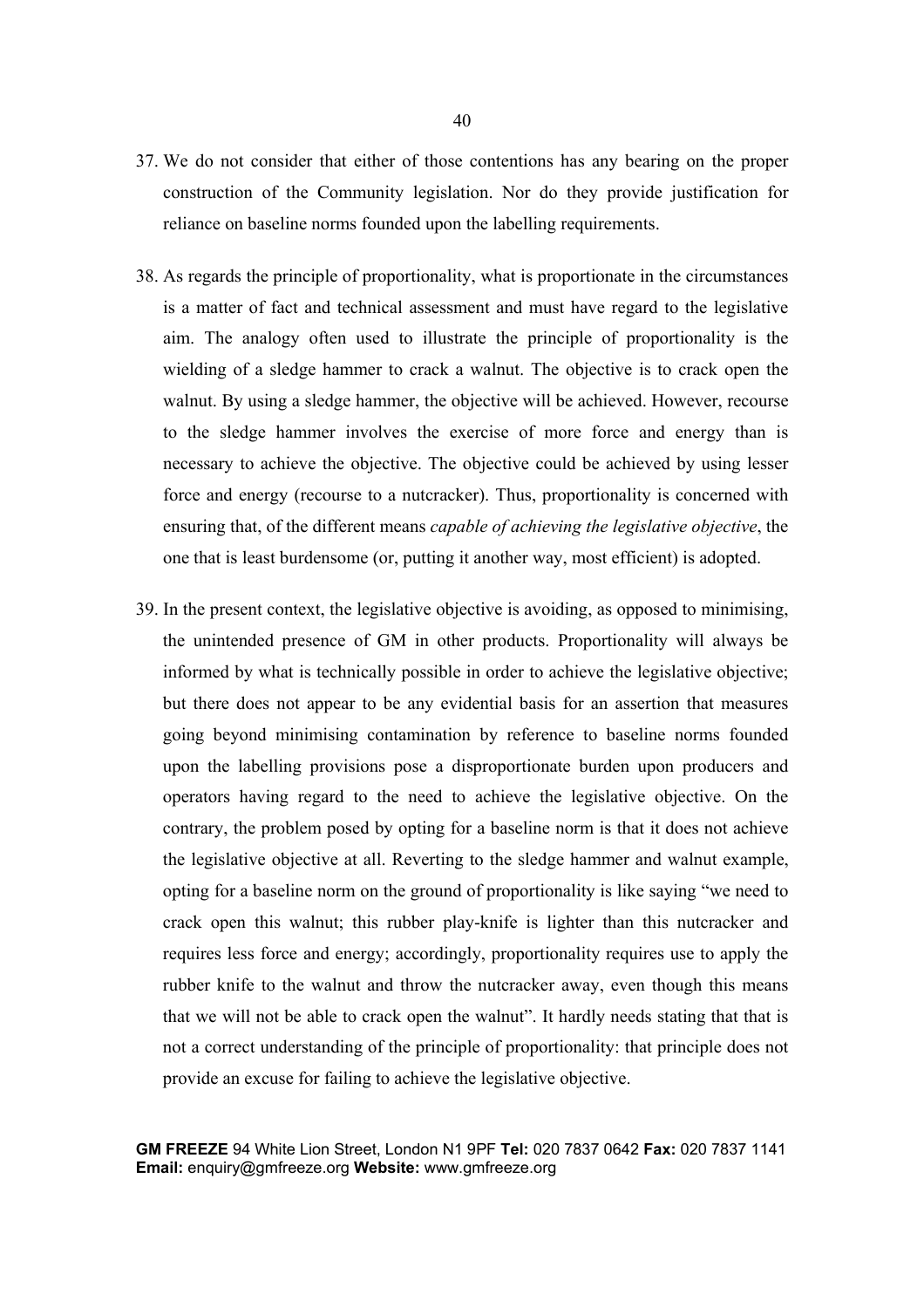- 40. Another problem about using a baseline norm derived from the labelling requirements is that it would seem to take the domestic measures outside the scope of Article 26a. Properly understood, a system based on the labelling requirements would amount to nothing more than a system designed to ensure that producers would not be obliged to label their products as containing GMOs (although we are sceptical as to the effectiveness of such a system). We do not think that coexistence can simply be assimilated to being relieved of the obligation to label one's products as containing GMOs. It is rather more than that (whence the fact that Article 26a uses the verb "avoid", not "minimise").
- 41. Similarly, we do not consider that Article 22 of the Directive can be employed to distort the clear intention of Article 26a. Article 22 is directed toward ensuring that GMOs that benefit from a consent can be marketed without further restriction on the part of Member States, save where new safety and environmental concerns arise. Coexistence measures are directed towards avoiding cross contamination to preserve the integrity of non-GM production, whilst accepting the legitimacy of GM production. Article 22 can have any relevance to coexistence measures only if, as a matter of fact, measures which aim to avoid cross contamination have the effect of preventing or unduly restricting the marketing of GM. There is simply no basis at all for the assertion that any particular measure designed to avoid cross contamination produces that result or, more importantly, that the only means of ensuring compliance with Article 22 is the establishment of a baseline norm for GM content.
- 42. In summary, therefore, we conclude that there is no legislative provision which requires a Member State to limit its coexistence measures to go no further than is necessary in order to ensure that GM content stays below the Community's labelling threshold. Nor is there any compelling practical or other reason to construe the scope of "appropriate measures" as containing or implying such a limitation. We consider therefore that the approach of the Consultation in promoting co-existence measures which seek to achieve a base-line norm by reference to the labelling requirements as fundamentally flawed. Moreover, we consider that such an approach has important consequences for operators seeking to benefit from the exemption to the labelling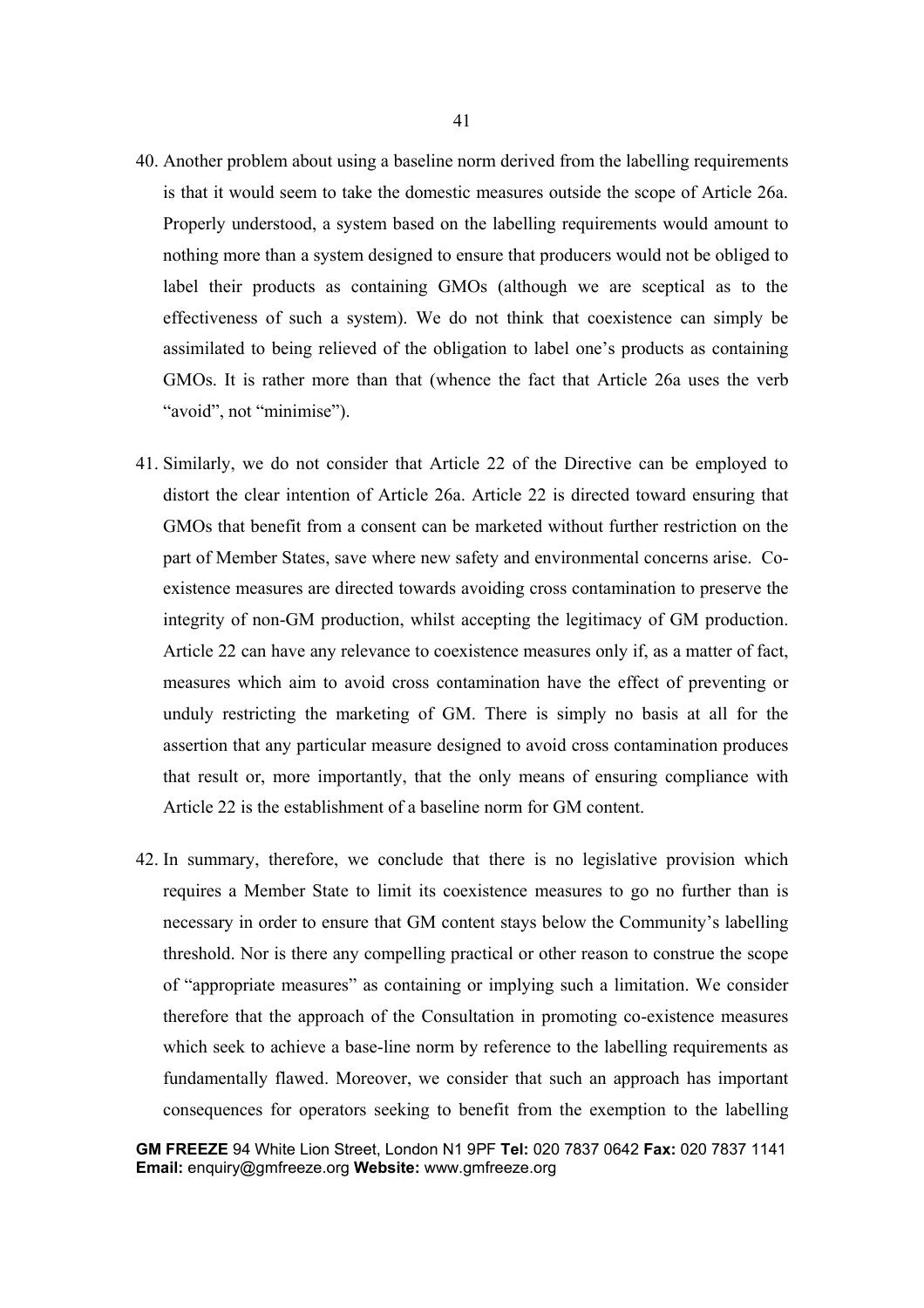requirements, which is dependant on the meaning of the "adventitious or technically unavoidable" proviso in the relevant labelling provisions.

- 43. The evidential requirements contained, *inter alia*, in Article 12 of Regulation 1829/2003 already assume that such accidental or technically unavoidable presence is unintended since operators must show the steps taken to avoid such presence. As a matter of ordinary language and legislative interpretation, therefore, the terms "adventitious or technically unavoidable" clearly go beyond mere unintentional presence.
- 44. The terms "adventitious" and "technically unavoidable" are not defined in the relevant legislation. They are clearly separate concepts, either of which may be satisfied in order to exercise the labelling exemption.
- 45. "Adventitious" is defined in the Oxford English Dictionary as:

"Coming from without, accidental, causal."

Our examination of other language versions of the term do not suggest that that is an unreliable guide to the meaning of the word. It seems to us that adventitious in this context means accidental and arising from outside the process, or non-inherent. Some support for that proposition, if needed, is derived from Commission Regulation (EEC) No 1470/68 on the drawing and reduction of samples and the determination of the oil content, impurities and moisture in oil seeds. Article 2.3 provides:

"Special care is necessary to ensure that all sampling apparatus is clean, dry and free from foreign odours. Sampling should be carried out in such a manner as to protect the samples of oilseeds, the sampling apparatus and the containers in which the samples are placed from *adventitious contamination such as rain, dust*, etc."

- 46. It would seem to us to be strongly arguable that GM presence which is "built-in" or inherent by virtue of a generally applicable base-line norm or tolerance does not accord with the definition of adventitious presence.
- **GM FREEZE** 94 White Lion Street, London N1 9PF **Tel:** 020 7837 0642 **Fax:** 020 7837 1141 **Email:** enquiry@gmfreeze.org **Website:** www.gmfreeze.org 47. As regards GM presence that is "technically unavoidable", we consider that term to introduce an absolute requirement (since it is not tempered by any reference to "reasonable" or any further qualification) that the GM presence is a result of the objective impossibility of avoiding GM content by technical methods. In our view,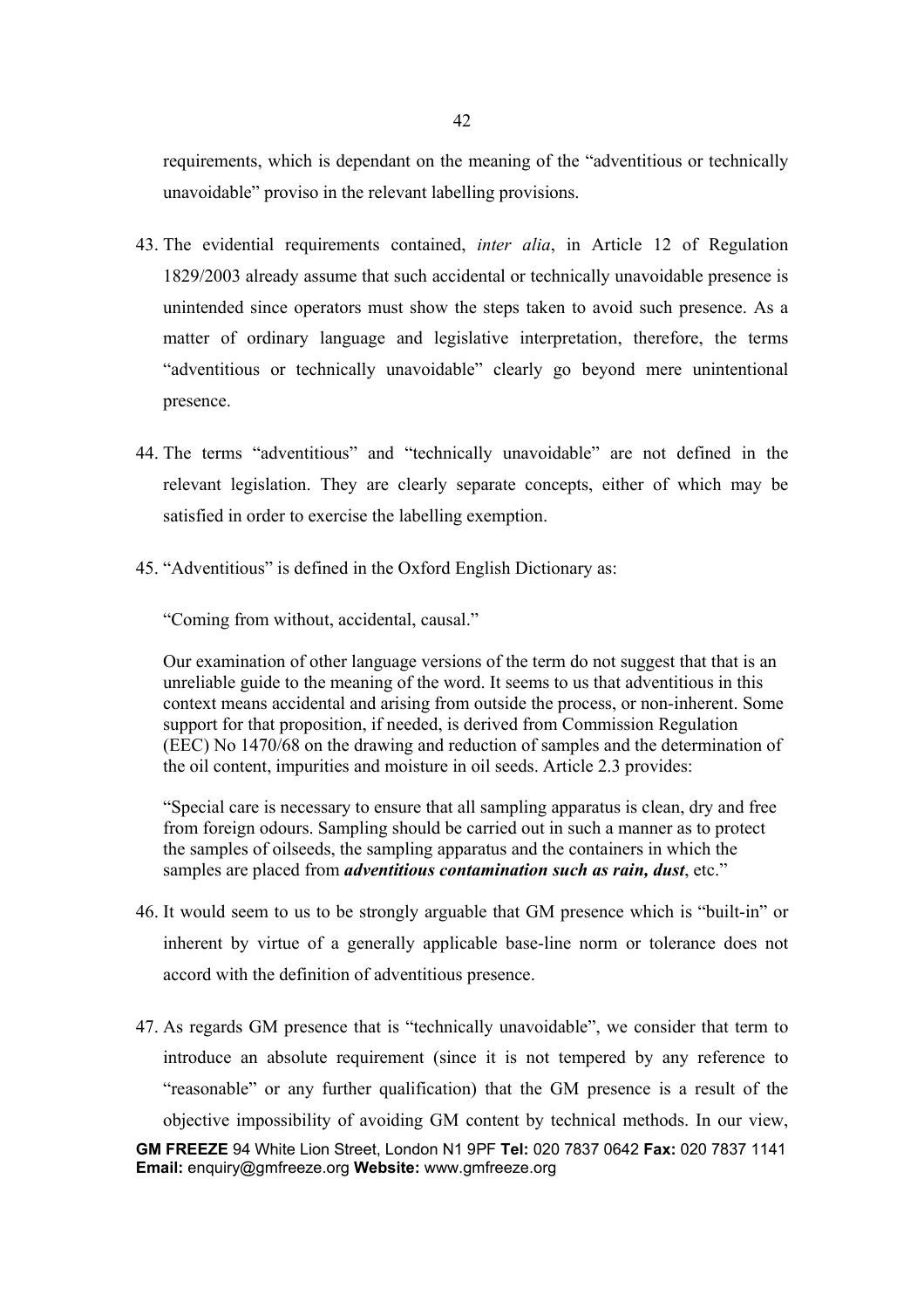"technically unavoidable" presence would also exclude presence arising systemically where GM content could in fact technically be avoided. It is not a subjective test confined to the circumstances of each case. What is in fact objectively technically unavoidable on the basis of available techniques is a matter for scientific assessment.

- 48. Thus, in our view, the labelling exemption applies only to products with a GM content which is essentially accidental and non-inherent (though it may be technically avoidable) or to products with a GM content which is not accidental and is inherent but cannot technically be avoided. A co-existence regime which aims to establish a base-line threshold of 0.9% GM content across the board would, we consider, generally preclude any reliance in practice by operators on the exemption for "adventitious" presence below that threshold if an element of GM content became inherent in all products.
- 49. It would seem to us that whether or not the labelling exemption could apply at all in such circumstances depends on whether, as a matter of fact, the GM presence is objectively technically avoidable. Reliance by the operator on any base-line threshold resulting from co-existence measures would not in our view be sufficient to discharge the burden placed upon him to demonstrate that the presence was "technically unavoidable".
- 50. In conclusion, therefore, we are inclined to the view that a co-existence regime which aims to establish a base-line threshold of 0.9% GM content across the board would considerably reduce the scope, if not eliminate the possibility, of operators relying on the "adventitious" exception and would not absolve the operators from demonstrating "technically unavoidable" GM presence in order to benefit from the labelling exemption.

## **CO-EXISTENCE AND ECONOMIC CHOICE**

51. We do not consider that the sole purpose of measures taken under Article 26a is to ensure economic choice for operators. It is significant that Article 26a was introduced into the Directive by Regulation No. 1829/2003, which is concerned with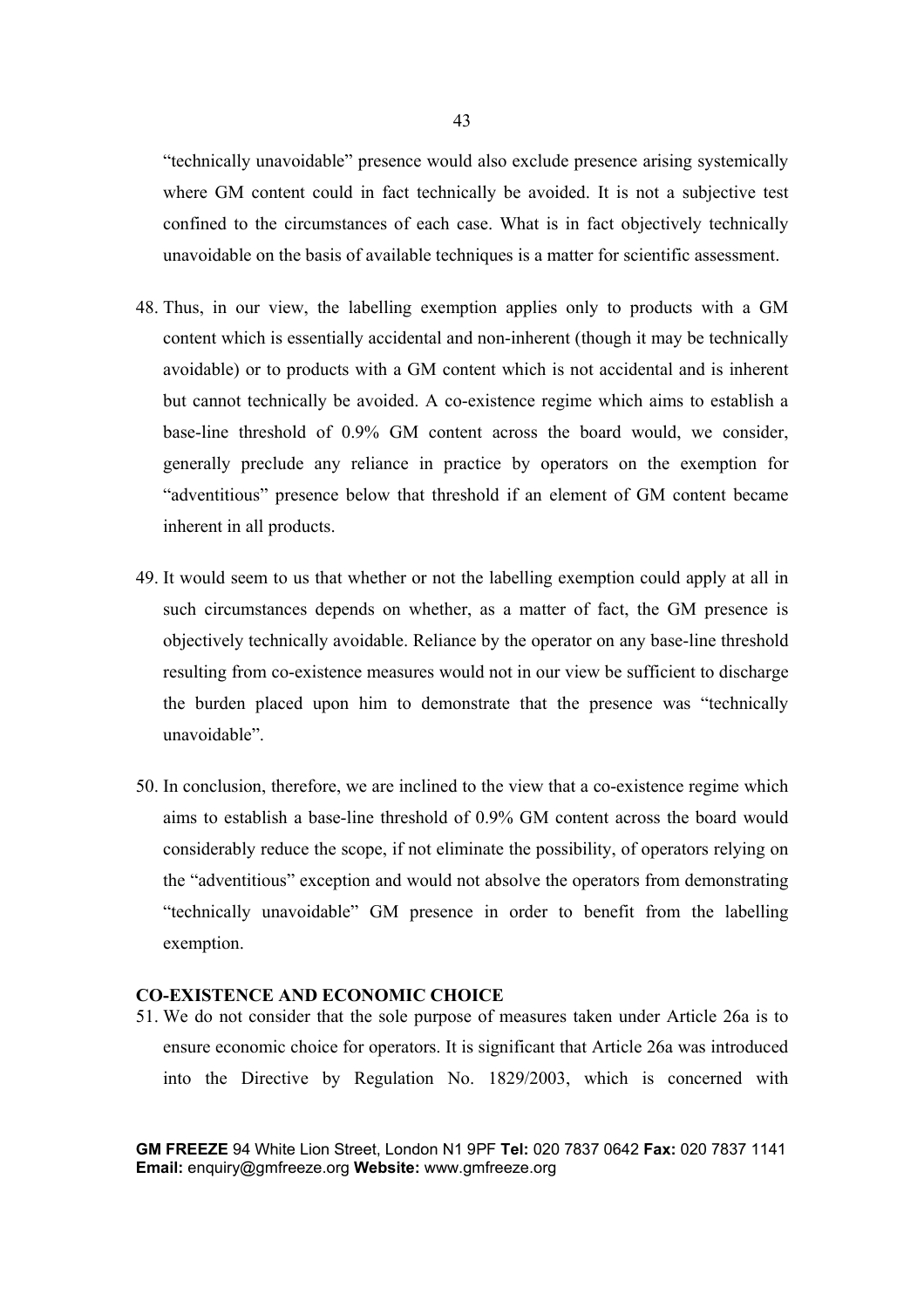environmental and health aspects of GM. That implies that Article 26a was not intended to be limited in scope to the economic aspects of coexistence.

- 52. Further, in our view, the Member States are required by virtue of Articles 1 and 4 of the Directive and Articles 6 and 152 of the EC Treaty to take into account the aims of protection of human health and the environment in implementation of Community law (Articles 1 and 4 of the Directive specifically require that the precautionary principle informs implementation of the Directive's provisions).
- 53. We do not consider the argument that all concerns relating to human health and the environment are satisfied during the authorisation stage, such that they play no part in the context of appropriate measures under Article 26a, to be a tenable one. Although there is an environmental risk assessment undertaken during the process of authorisation, the Directive and Regulations themselves recognise a continuing need to protect health and the environment. To that end, the Directive provides for continuing monitoring requirements4 and a safeguard clause to suspend and withdraw GM products5. The principal aim of the labelling requirements, apart from being to inform consumer choice, is to enable the proper monitoring of GM and to take appropriate safeguard measures. That is confirmed by the Recitals to Regulation 1830/2003:

*(4) Traceability requirements for food and feed produced from GMOs should be established to facilitate accurate labelling of such products, in accordance with the requirements of Regulation (EC) No 1829/2003 of the European Parliament and of the Council of 22 September 2003 on genetically modified food and feed, so as to ensure that accurate information is available to operators and consumers to enable them to exercise their freedom of choice in an effective manner as well as to enable control and verification of labelling claims. Requirements for food and feed produced from GMOs should be similar in order to avoid discontinuity of information in cases of change in end use."*

*<sup>&</sup>quot;(3) Traceability requirements for GMOs should facilitate both the withdrawal of products where unforeseen adverse effects on human health, animal health or the environment, including ecosystems, are established, and the targeting of monitoring to examine potential effects on, in particular, the environment. Traceability should also facilitate the implementation of risk management measures in accordance with the precautionary principle.*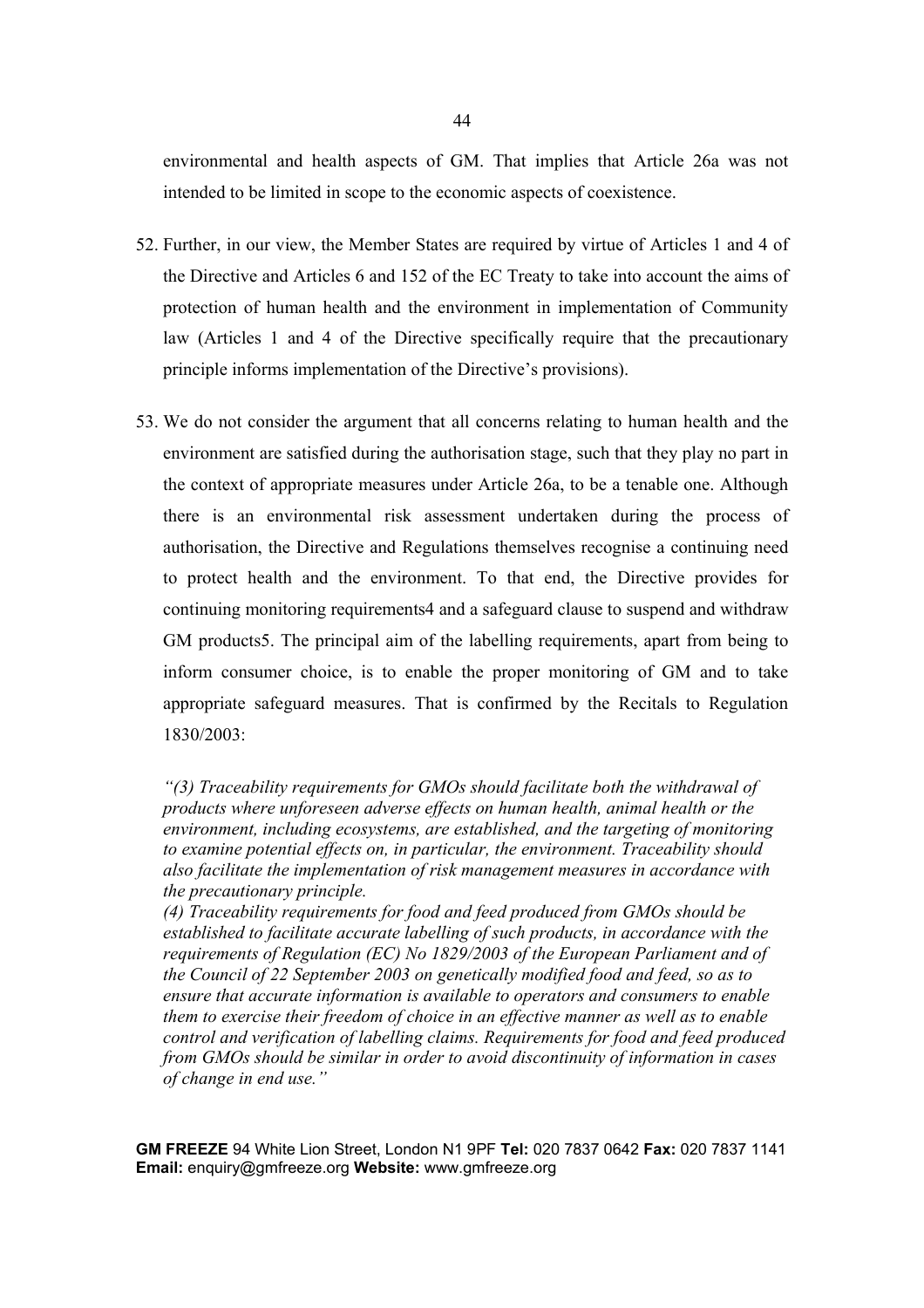54. The protection of human health and the environment is therefore, of necessity, a continuing aim of the Community legislation and, therefore, an aim of Article 26a, and is not discharged entirely by the authorisation process. The question arises whether Article 26a measures which have the aim of permitting a base-line norm of a 0.9% tolerance across the board would be consistent with that aim, and the precautionary principle. We think not.

#### **EXCLUSION OF NON-COMMERCIAL PRODUCTION**

- 55. The Consultation seeks to exclude from the scope of coexistence measures crops that are not intended to be placed on the market, such as allotment crops intended for private consumption on the basis that they are not subject to the labelling requirements.
- 56. Again, in our view, this approach is fundamentally flawed. For the reasons we have set out above, we do not consider that the labelling requirements have any legal relevance to co-existence measures. Co-existence measures are designed to avoid the unintended presence of GM "in other products". Article 26a of the Directive is not confined to products intended to be marketed. Even if it were however, it would not absolve Member States of the responsibility of seeking to avoid cross contamination of commercial crops via non-commercial crops. We do not therefore consider it permissible to exclude non-commercial crops from the scope of coexistence measures on the basis that they are not subject to the labelling requirements.
- 57. Furthermore the legislative reach of Directive 2001/18 and Regulation 1829/2003 is not confined to commercially exploited products. Both the Directive and the Regulation regulate the placing on the market of GMOs and include in the definition of "placing on the market" the making available of products to third parties free of charge.

### **A PUBLIC REGISTER**

58. The Consultation discusses the pros and cons of establishing and maintaining a public register of GM sites on the basis that DEFRA has discretion in the matter. The

**GM FREEZE** 94 White Lion Street, London N1 9PF **Tel:** 020 7837 0642 **Fax:** 020 7837 1141 **Email:** enquiry@gmfreeze.org **Website:** www.gmfreeze.org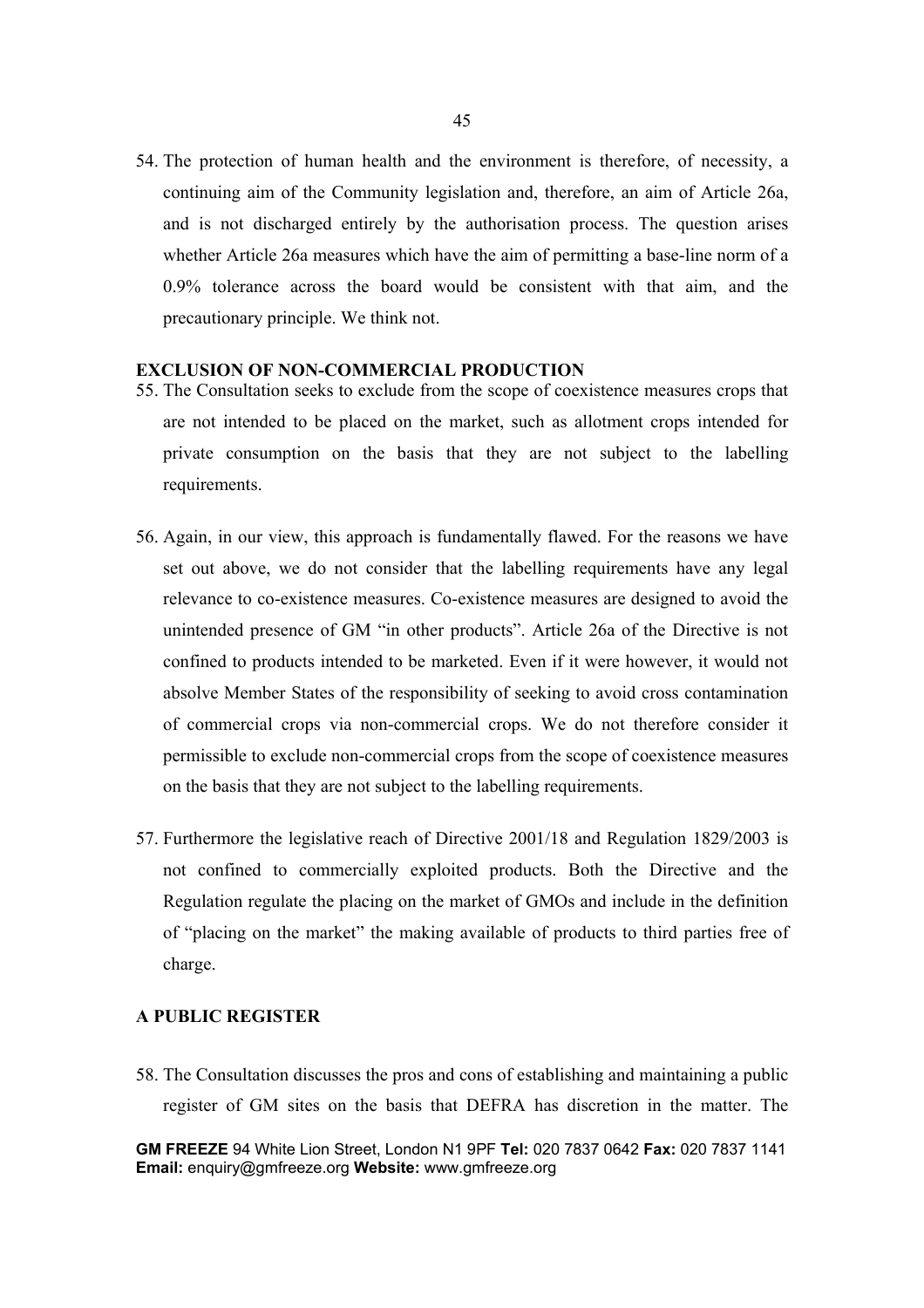Consultation states expressly that Regulation 1829/2003 does not require any such register.

59. There is no question but that this premise is wholly incorrect. Article 31(3) of Directive 2001/18 which falls under Part D of the Directive provides:

"Without prejudice to paragraph 2 and point A.7 of Annex IV, (a) Member States shall establish public registers in which the location of the release of the GMOs under Part B is recorded.

(b) Member States shall also establish registers for recording the location of GMOs grown under Part C, *inter alia* so that the possible effects of such GMOs on the environment may be monitored in accordance with the provisions of Articles 19(3)(f) and 20(1). Without prejudice to such provisions in Articles 19 and 20, the said locations shall

- be notified to the competent authorities and

- be made known to the public

in the manner deemed appropriate by the competent authorities and in accordance with national provisions.

60. Articles 7 and 19 of Regulation 1829/2003 deal with authorisations under that Regulation. Articles 7(8) and 19(8) provide:

References made in parts A and D of Directive 2001/18/EC to GMOs authorised under part C of that Directive shall be considered as applying equally to GMOs authorised under this Regulation.

61. We consider that the reference in Article 31(3) of the Directive to GMOs "grown" under Part C necessarily refers to GMOs authorised under Part C. Articles 7(8) and 19(8) of the Regulation therefore apply the provisions of Part D of the Directive (which includes Article 31) to GM food and feed authorised under the Regulation. It is beyond serious argument therefore that there is a requirement for a public register of all GM crop locations. Since the purpose of the register is to enable monitoring of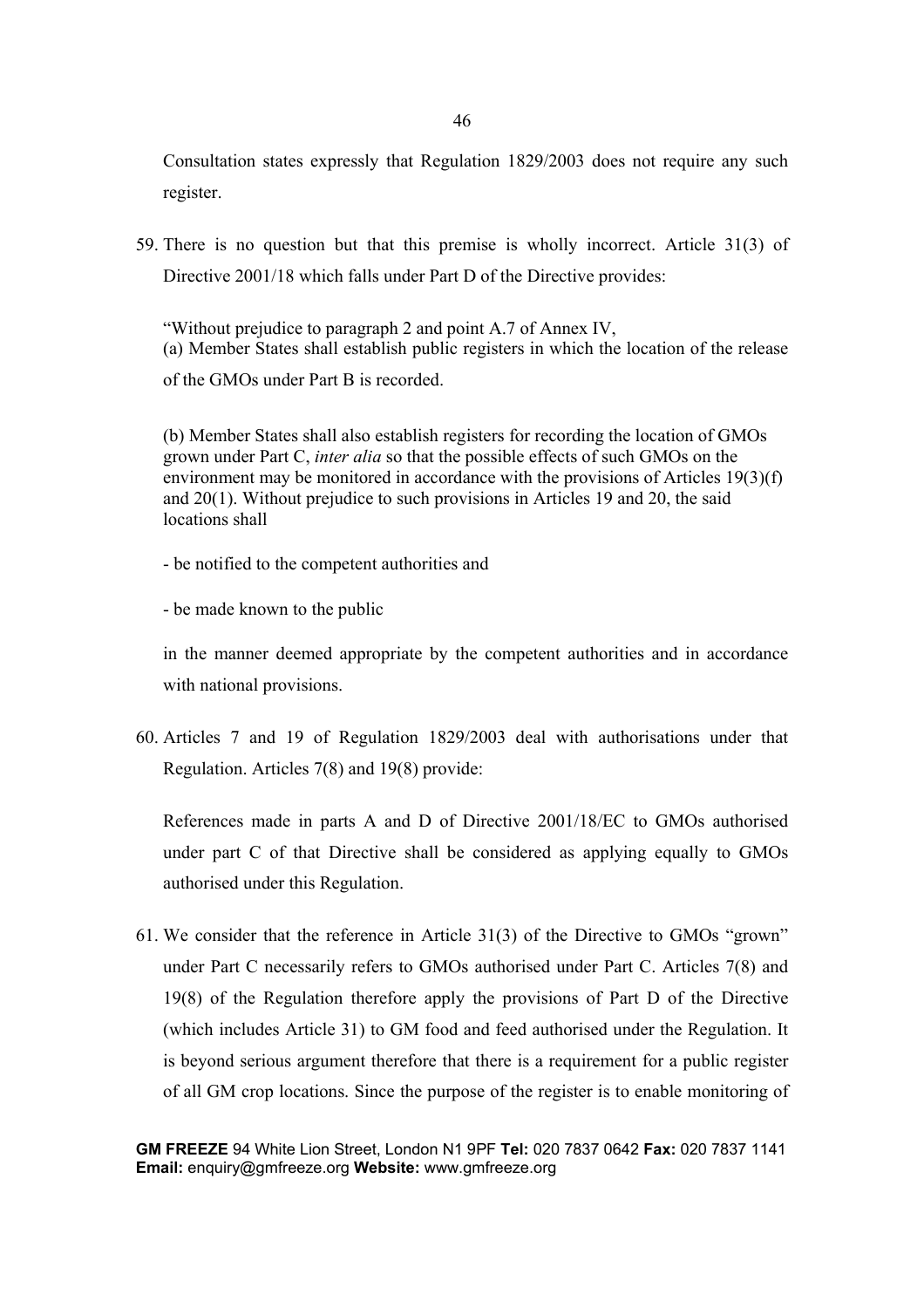the effects of GMOs on the environment, it is clear that any obligation to be register must arise as soon as the crop is planted in that location.

> KPE LASOK QC REBECCA HAYNES 13<sup>th</sup> October 2006

### **REFERENCES**

Council Directive 90/220/EEC

9 http://www.defra.gov.uk/environment/gm/research/epg-1-5-84.htm

<sup>11</sup> Farmers Weekly, 2004. Battle to beat weed beet. Farmers Weekly February 13-19 2004 page 54

<sup>12</sup> Scientific Committee on Plants SCP/GMO-SEED-CONT/002-Final 13 March 2001 Opinion of the Scientific Committee on plants concerning the adventitious presence of GM seeds in conventional seeds.

 $13$  The British Association GM crops: gene flow and fitness in natural and agricultural systems

GM Science Review - Open Meeting Monday 17 March 2003 Institute of Grassland and Environmental Research (IGER),

Aberystwyth<br><sup>14</sup> Arnaud J, Viard F, Delescluse M, Cuguen J, 2003. Evidence for gene flow via seed dispersal from crop to wild relatives in Beta vulgaris (Chenopodiaceae): consequences for the release of genetically modified crop species with weedy lineages. Journal of the Royal Society Proceedings B 270: 1565-1571.

<sup>15</sup> Op cit reference 1.<br><sup>16</sup> http://www.aebc.gov.uk/aebc/reports/coexistence\_liability.shtml<br><sup>17</sup> Evidence presented by Michael Meacher and Jeff Rooker to the House of Lords Select Committee on European

Communities. 31 October 1998<br><sup>≀s</sup> English Nature, 2001. Research Report No 443 Gene stacking in herbicide tolerant oilseed rape: lessons from the North

American experience<br><sup>19</sup> REGULATION (EC) No 1830/2003 OF THE EUROPEAN PARLIAMENT AND OF THE COUNCIL

of 22 September 2003 concerning the traceability and labelling of genetically modified organisms and the traceability of food and feed products produced from genetically modified organisms and amending Directive 2001/18/EC

<sup>20</sup> British Statutory Nature Conservation Agencies 2002, Response to Defra Consultation 02/03-165 Commission proposals on the thresholds for the adventitious presence of approved GMOs in seeds.

 $^{21}$  .Lutman PJW et al , 2005. Persistence of seeds from crops of conventional and herbicide tolerant oilseed rape (*Brassica napus). Proc.R.Soc B (2005)* 272, 1909-1915 22nd September 2005.

<sup>22</sup> Scientific Committee on Plants SCP/GMO-SEED-CONT/002-Final 13 March 2001 Opinion of the Scientific Committee on plants concerning the adventitious presence of GM seeds in conventional seeds.

<sup>23</sup> http://www.defra.gov.uk/hort/Bees/index.htm<br><sup>24</sup> English Nature, 2001. Research Report No 443 Gene stacking in herbicide tolerant oilseed rape: lessons from the North American experience

<sup>25</sup> Annex to the Communication from the Commission to the Council and the European Parliament Report on the implementation of the national measures on coexistence of genetically modified crops with convenntional and organic farming (COM (2006) 104).

<sup>26</sup> Parliamentary Answer Ben Bradshaw House of Commons Hansard 22 May 2006 : Column 1289W<br><sup>27</sup> http://www.defra.gov.uk/farm/organic/policy/actionplan/index.htm

 1 Commission Recommendation 2003/556/EC on guidelines for the development of national coexistence strategies.

 $^2$  REGULATION (EC) No 1829/2003 OF THE EUROPEAN PARLIAMENT AND OF THE COUNCIL

of 22 September 2003 on genetically modified food and feed<br><sup>3</sup> DIRECTIVE 2001/18/EC OF THE EUROPEAN PARLIAMENT AND OF THE COUNCIL

of 12 March 2001 on the deliberate release into the environment of genetically modified organisms and repealing

<sup>4</sup> Letter to GM Freeze from the Food Standards Agency, 2nd November 2005 5 British Statutory Nature Conservation Agencies 2002, Response to Defra Consultation 02/03-165 Commission proposals on the thresholds for the adventitious presence of approved GMOs in seeds.

http://www.hgca.com/document.aspx?fn=load&media\_id=1460&publicationId=1805 page 181.

http://www.defra.gov.uk/environment/gm/research/epg-1-5-84.htm

<sup>8</sup> http://www.defra.gov.uk/science/project\_data/DocumentLibrary/CB02039/CB02039\_3775\_FRP.doc

<sup>&</sup>lt;sup>10</sup> Longden PC, 1993. Weed beet: a review, Aspects of Applied Biology 35: 185-194.